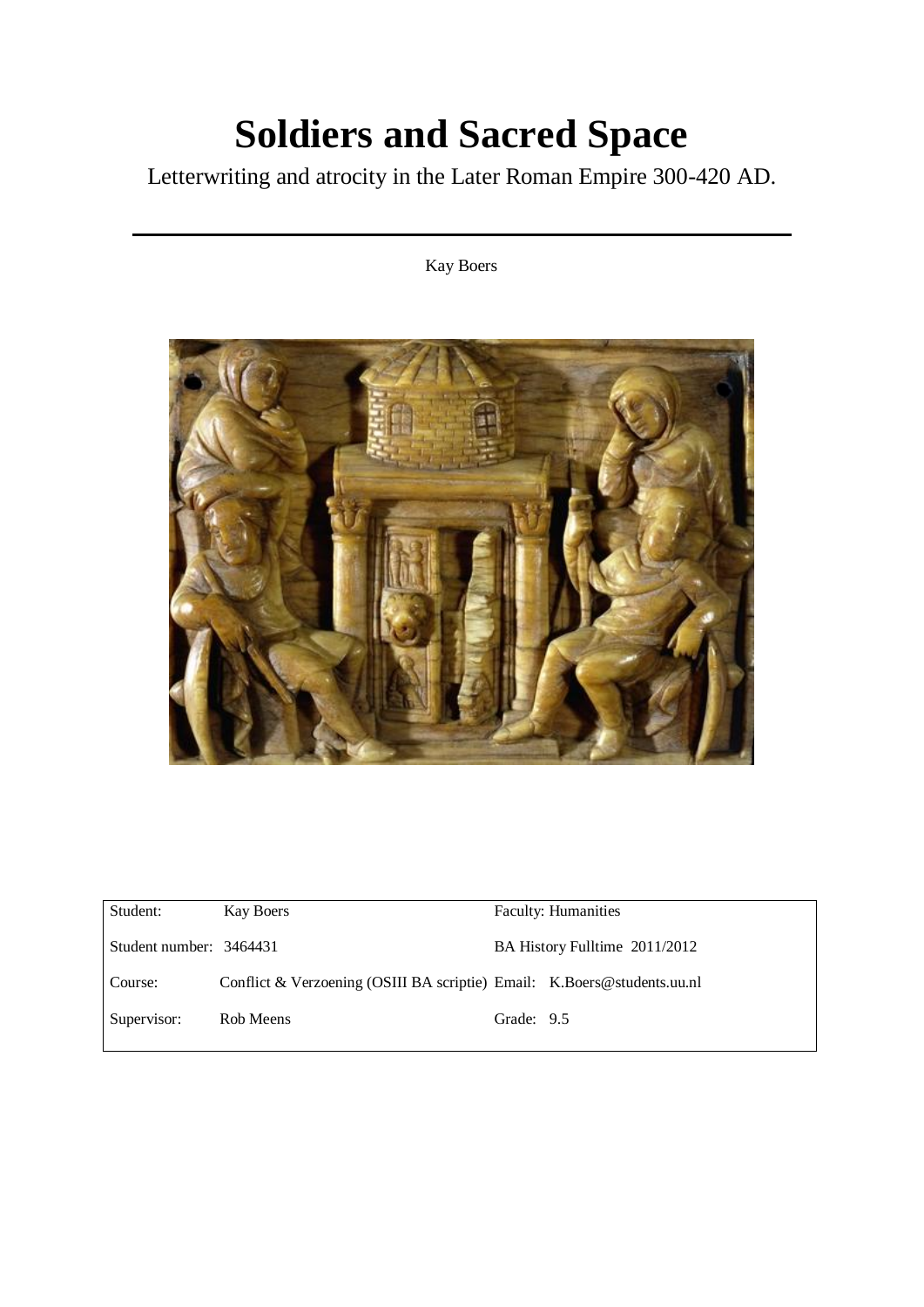# **Table of contents**

| <b>Introduction</b>                                                | 2  |
|--------------------------------------------------------------------|----|
| I. Church controversy, soldiers and violence in the fourth century |    |
| II. Narrative, identity and extreme violence                       | 14 |
| Letter writing and church desecration                              | 17 |
| Telling the story: the 'soldiers in church' motif                  | 23 |
| Church desecration and identity                                    | 32 |
| <b>III.</b> Orosius and the sack of Rome                           | 34 |
| <b>Conclusion</b>                                                  | 41 |
| <b>Bibliography</b>                                                | 43 |

*Cover image*: soldiers sleeping in front of the empty Sepulchre; ivory panel from 'The resurrection of Christ', ca. 420-430 AD (The British Museum , London).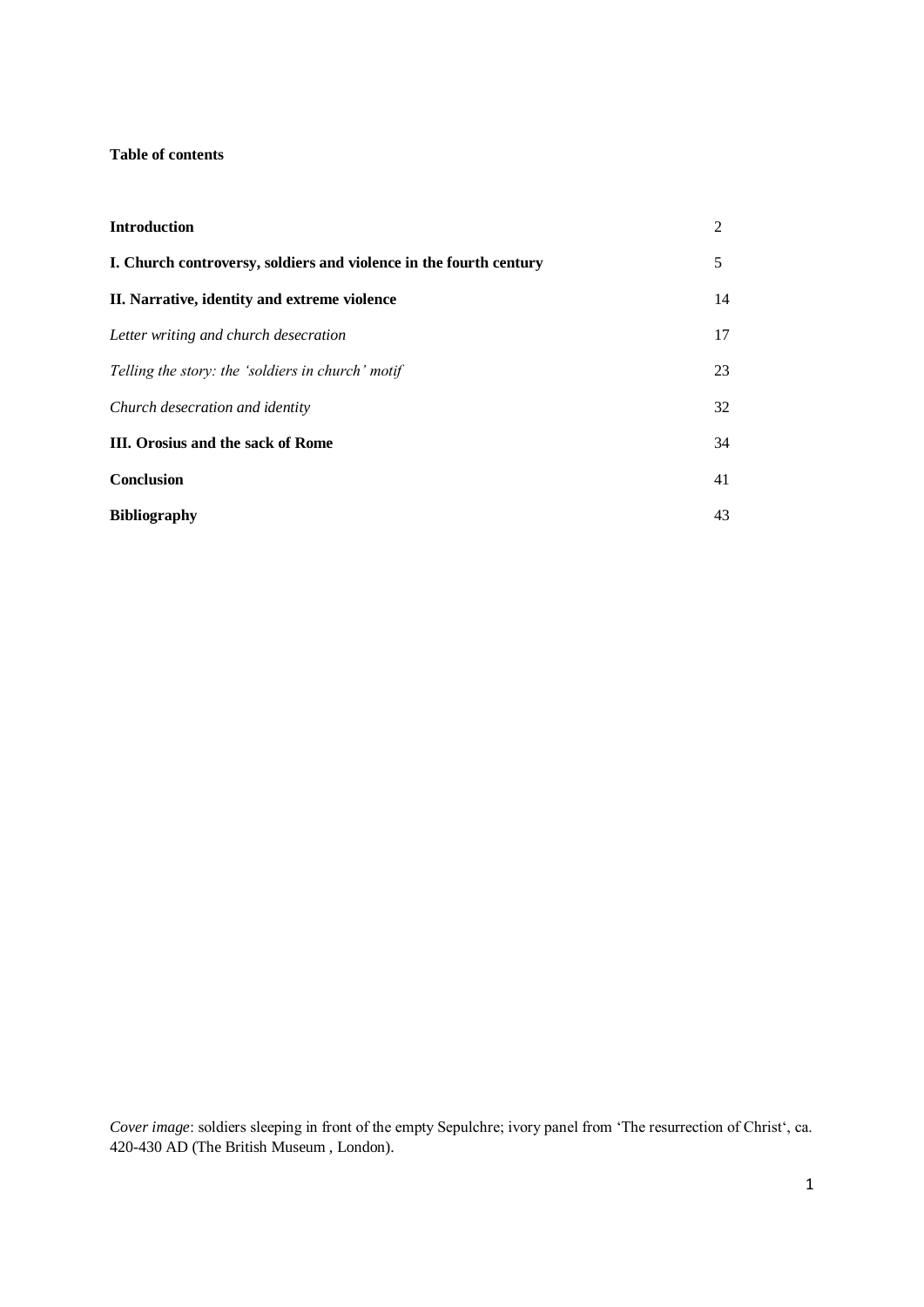# **Introduction**

"My voice sticks in my throat; and, as I dictate, sobs choke my utterance. The City which had taken the whole world was itself taken" (Jerome, *Letter* 127).

The sack of Rome in 410 AD sent shockwaves throughout the Roman world. Although the capture of Rome had been of quite limited strategic significance for both Goths and Romans, the shock it evoked amongst contemporaries was nonetheless great. To many the ideological capital of the Roman Empire which had stood for more than a thousand year had been brought down by the Gothic *foederati* of *rex* Alaric.

 Through the writings of contemporaries it is possible to get a glimpse of the shock and horror which betook people when they heard of Rome's fall. For example, we learn that the inhabitants, after weeks of encirclement, had been driven to starvation and to acts of cannibalism.<sup>1</sup> When the Arian Goths broke into the streets, the city was given over to a three day sack. The scene became one of pillage and burning as the barbarians worked their way through the city in search for treasure.<sup>2</sup> A noble woman named Proba who had escaped to the island of Igilium near the Etruscan coast stated that she could still see the smoke rising above the burning city from almost a hundred kilometers away.<sup>3</sup>

 Jerome (c. 347-420) lamented that Rome, which had once been the 'capital of the world', had now become 'the grave of the Roman people'.<sup>4</sup> In his letters and commentaries he recounted how many people had lost their lives.<sup>5</sup> Countless people were driven into slavery and refugees had spread across the Roman world, even being sold by their fellow Romans.<sup>6</sup> He believed that the sack was the beginning of the end of the world and the herald of the Final Judgment. The empire of the Romans had been the last of this earth and with the fall of its city, he expected that Christ would return at any moment.<sup>7</sup>

 Augustine (354-430) was confronted with the uncertainties of the many Roman refugees who had fled to Africa.<sup>8</sup> In his monumental *De Civitate Dei* he related how the Goths had raped and murdered their way through the city until the very doorsteps of Rome's most holy churches and that their corpses remained unburied.<sup>9</sup> He tells how the Goths had taken scores of prisoners and how women who had been stripped of their honor and virginity.<sup>10</sup> According to Augustine these women questioned whether or not they should kill themselves to alleviate the dishonor done to them.<sup>11</sup> Countless possessions had been lost and pagans were accusing the Christians that their recent depravations had been their very own fault.

Christians wondered how the sack of Rome fitted within the meta-narrative of Christian history. Was Christ

<sup>&</sup>lt;sup>1</sup> Jerome, *Epistles*, H. Wallace ed. (Peabody 2007) 127.2; Sozomen, *Ecclesiastical History*, P. Schaff, & H. Wace eds. & trans. (Peabody 1995) 9.8.

<sup>2</sup> Jerome, *Ezekiel*: *prologue book I*, H. Wallace ed. (Peabody 2007); Jerome*, Epistles*, 127.12; on burning: Augustine, *Sermons*, J. Rotelle & E. Hill eds. & trans. (New York 1994) 296.5-6; also on plundering, see; Sozomen, *Ecclesiastical History*, 9.9.2-5; Philostorgius, *Ecclesiastical History*, F. Winkelmann ed. (Berlin 1981)12.3-4.

<sup>3</sup> Jerome, *Epistles*, 130; Rutilius, *On his voyage home to Gaul*, S. Lancel & J. Soler eds. & trans. (Paris 2007) 1.49.

<sup>4</sup> Jerome, *Epistles*,127.12.

<sup>5</sup> On the dead, see; Jerome, *Ezekiel*: *prologue book* I; *Epistle* 127.12.

<sup>6</sup> Jerome, *Epistles*, 130.7; Rutilius, *On his voyage home to Gaul,* 1.49.

<sup>7</sup> Jerome, *Ezekiel*: *prologue book I.*

<sup>8</sup> Augustine, *Sermons*, 296.5, 6.

<sup>9</sup> Augustine, *City of God*, G. Bettenson trans. (London 1972) 1.12.

<sup>10</sup> Augustine, *City of God*, 1.16-18.

<sup>11</sup> Augustine, *City of God,*1.16-17.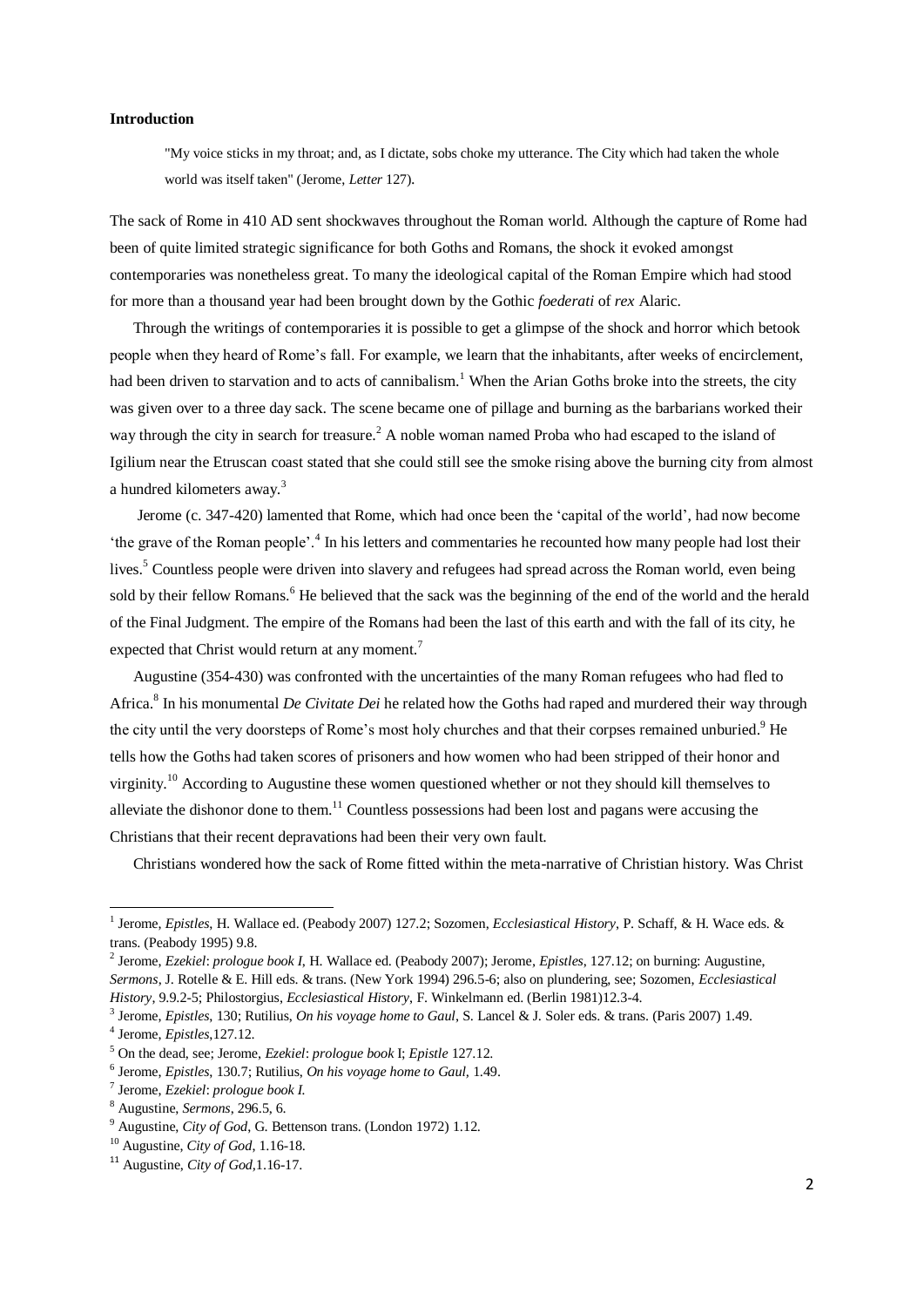to return as Jerome predicted? Was the last Judgment on hand, ready to occur at any moment? Pagan intellectuals believed that Rome's sack had been the fault of the Christians. They accused the Christians that they had forced people to abandon their ancestral Gods.<sup>12</sup> Augustine, countering the pagan's critique, interpreted the sack quite differently. It had been Gods special way of chastising Rome's sinful inhabitants.<sup>13</sup> Augustine also argued that the fall of Rome had been rather insignificant. All worldly empires would eventually perish and the only place that was going to endure eternally was the coming heavenly city of God. But he presented the sack of Rome as less gruesome than those which had occurred in its pagan past. He also contrasted the Goths' protection of churches during the sack with the behavior of the pagan armies of the past. In the past, not even the most sacred sanctuaries were spared.<sup>14</sup> According to Augustine, even the pagans had been allowed to seek refuge in Christian sanctuaries.<sup>15</sup> Yet, like Jerome, Augustine also believed that the Judgment of God was about to occur at any moment.<sup>16</sup>

 At first glance Paulus Orosius, one of Augustine's apprentices, presented the sack quite similarly. But in his seven polemical books of history, written to counter the pagans' interpretation of the event, Orosius took the portrayal of the sack of Rome a step further. Just like Augustine, he presented the sack as a 'discernment of Divine Judgment' and chastisement for a wanton and blasphemous city.<sup>17</sup> Like Augustine, Orosius highlighted that the Goths had respected the sanctuary right of churches. But according to Orosius, the Goths had behaved even more decently. No raped virgins and looting in his account. The Goths had treated virgins respectfully and had returned the church's most sacred vessels in a pious procession in which both Romans and Goth had sung pious hymns in honor of the Lord.<sup>18</sup>

 For a stringent Nicene churchman such as Orosius, who had had actually started out his career as a heresiologist, the portrayal of the correct behavior of Arian soldiers can be considered to be something quite surprising and indeed somewhat out of place.<sup>19</sup> Normally, 'orthodox' intellectuals such as Orosius would have considered the barbarian Arian to inhabit a place somewhere between the world of demons and that of animals. In works written from a Nicene perspective, the portrayal of Arian and barbarian soldiers behaving quite decently would have been considered something entirely out of place. Arian soldiers were thought to be savage tools of Satan, the men who could turn an Arian bishop into a persecuting tyrant. Instead of protecting a Nicene church, they would normally be seen desecrating it. In fact, not mentioning anything about the Arian soldiers violent despoliation of church space, and not enliven the account of it by relating the graphic imagery accompanying such an attack, would have been considered a missed opportunity in any Nicene polemic. Indeed, Orosius fourth century heresiologist predecessors would have taken every opportunity to portray the Arians' behavior in the most gruesome and despicable way possible.

 How to explain such an apparent contradiction? How to interpret Orosius 'pacifist' account of such a gruesome event as a city's sack? Strangely enough, in order to enliven his account Orosius seems to have used a

<sup>12</sup> Augustine, *Sermons*, 296.5, 6, 7.

<sup>13</sup> Augustine, *City of God*, 1.29-36.

 $14$  Ibidem, 1.1-7.

<sup>&</sup>lt;sup>15</sup> Ibidem, 1.2.

<sup>16</sup> Augustine, *Sermons*, 93.6, 7.

<sup>17</sup> Orosius, *Seven books of history against the Pagans*, A. Fear ed. & trans. (Liverpool 2010) 7.37, 39.

<sup>18</sup> Orosius, *History against the Pagans*, 7.39.

<sup>&</sup>lt;sup>19</sup> See below, pages 33-36.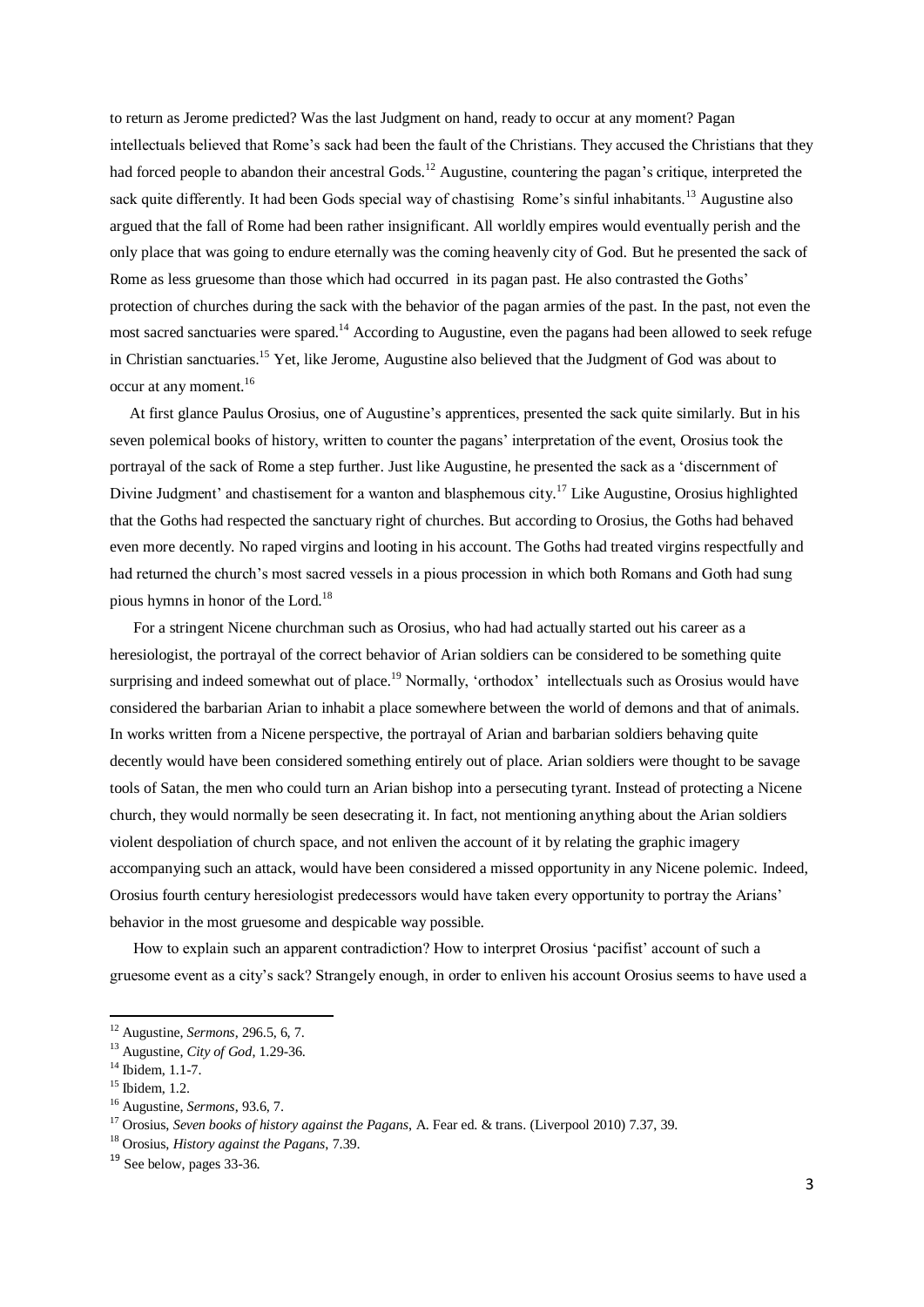narrative structure similar to that of fourth century polemical letters protesting against the desecration of sacred space. Investigating and explaining this similarity and its apparent contradiction with the rest of Orosius' narrative is very much the purpose of this BA-thesis. More specifically, the purpose is to explain the extent to which a detailed analysis of the literary representation of soldiers' violent desecration of sacred space, which within the context of fourth century church controversies was meant to perpetuate for a Christian audience the meta-narrative of pre- constantinian persecution and resistance, forces us to reconsider both content and meaning of Orosius' depiction of the Gothic Sack of Rome in 410 AD. The argument brought forward is that Orosius consciously turned the literary motif of soldiers' desecration of church space and its constituting elements on its head in order to downplay the atrocities of the sack of Rome and postulate an alternative understanding of Christian identity.

 In order to explain Orosius' portrayal, I will first investigate and question to what extent the literary depictions of soldiers' violent desecration of Christian sacred space fit in with the general context of fourth century church controversies and in what manner these depictions could contribute to the formation of the various Christian identities in the fourth century Roman world. I will attempt to do this by reconstructing the fourth century context of Christological conflicts and Church controversies and will try to show how both foundational and atrocious acts of violence helped Christian intellectuals shape and formulate their communal identities. Second, by looking at several fourth century letters and one letter from the early fifth century, I intend to investigate which particular forms the narratives about the violent interruption of ecclesiastical space generally took, what the meaning would have been of its constituent elements and what messages they were meant to convey to the audience. Furthermore, an attempt is made to ascertain to what extent the general narrative structure and its constituent narrative elements were subject to change, and if so, investigate what these changes tell us about the mentality of the intellectuals who wrote down these stories. In the final part I intend to investigate to what extent an author such as Orosius could manipulate the 'soldiers in church' motif and ascertain what might have been the reasons for doing so.

 This thesis will not discuss the precise historical chronology of the various fourth century church controversies, nor will it discuss the narratives about the desecration of non-Christian sacred space in any detail. The desecration of pagan temples has already been decently discussed in G. Fowden's article on the role of bishops in the destruction of temples in the Eastern Roman Empire between 320-435 AD.<sup>20</sup> The desecration of synagogues is discussed in quite some detail in E. D. Hunt's article on the destruction of the synagogue in Minorca in the early fifth century.<sup>21</sup> The development of church asylum, nor the laws and narratives detailing its use will be discussed in detail. These have already been touched upon in Anne Ducloux' *Ad ecclesiam confugere. Naissance du droit d'asile dans les eglises* in which she quite convincingly has tried to reconstruct the exact relationship between successive imperial laws on asylum on the one hand and the actual episodes which had presumably stood at the basis of these laws on the other.<sup>22</sup> However the episodes and texts referring to the

<sup>&</sup>lt;sup>20</sup> G. Fowden, 'Bishops and temples in the Eastern Roman Empire', *Journal of Theological Studies* 29 (1978) 53-78; also see: M. Salzman, 'Rethinking Pagan-Christian religious violence' in H. Drake, *Violence in Late Antiquity. Perceptions and practices* (Burlington 2006) 265-286.

<sup>21</sup> E. Hunt, 'St. Stephen in Minorca: An episode in Jewish-Christian relations in the early fifth century AD', *Journal of Theological Studies* 33 (1982) 106-123; also see: F. Millar, 'The Jews of the Graeco-Roman diaspora between Paganism and Christianity, AD 312-438' in J. Lieu et. al. (eds.), *The Jews among Pagans and Christians* (New York 1992) 97-123. <sup>22</sup> A. Ducloux, *Ad ecclesiam confugere. Naissance du droit d'asile dans les église IVe- milieu du Ve s.* (Paris 1994).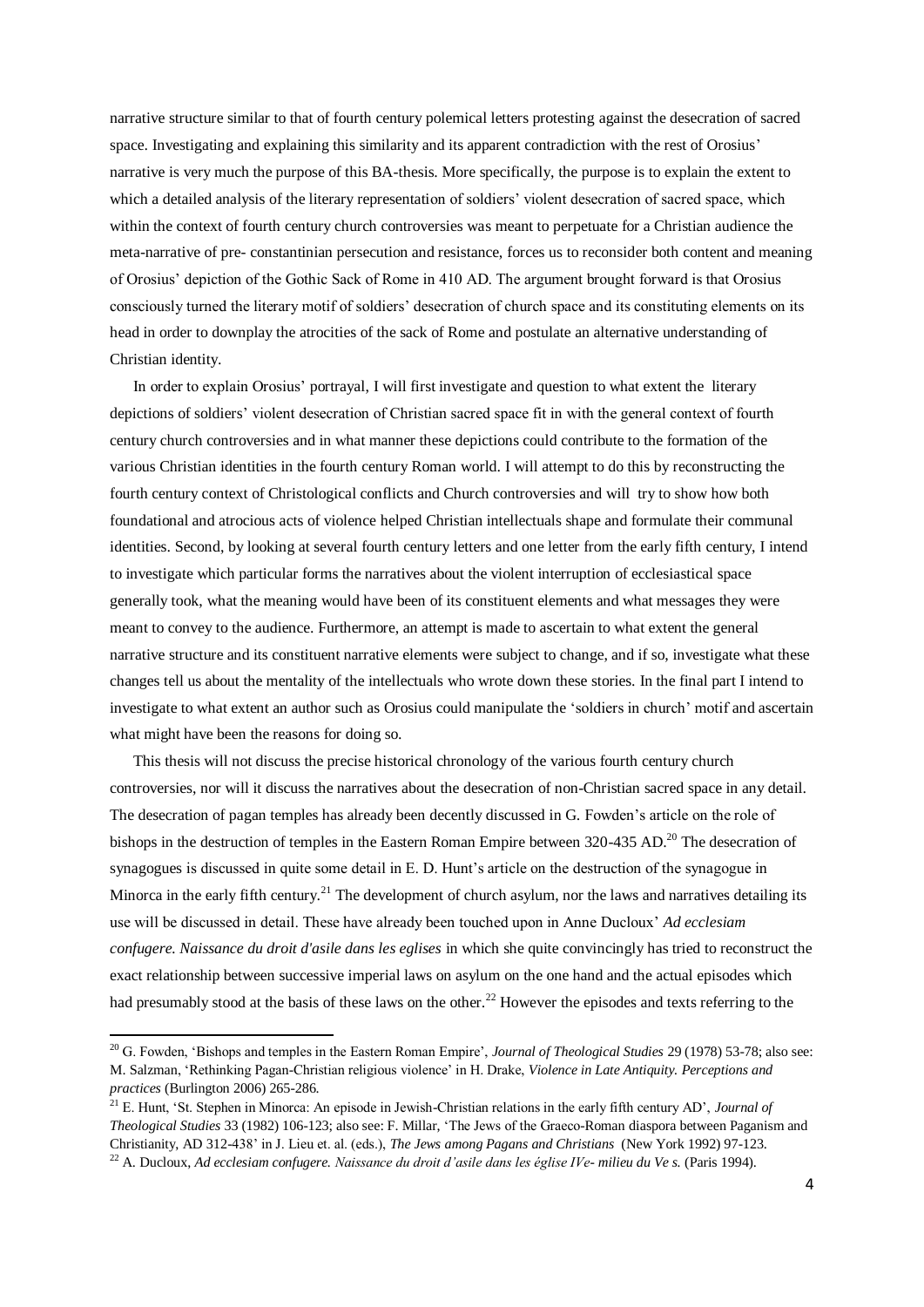respect or disrespect thereof will be touched upon on some occasions but no attempt will be made to reconstruct the general narrative structure or exact representation thereof. Only in the case of Orosius' depiction of the Sack of Rome will I discuss the general portrayal of the sanctuary right of churches in some detail.

 This thesis is first and foremost meant as a contribution to the general debate on the representation of violence in Late Antiquity. Quite recently, a great many informative and insightful contributions have been made. For instance, Michael Gaddis had shown how in late antiquity the narrative of persecution was used by beleaguered Christian intellectuals to define the precise relation between church and state.<sup>23</sup> Thomas Sizgorich has shown how violence was used to delineate the communitarian boundaries of the many religious communities in the late antique Christian and Islamic east.<sup>24</sup> Zimmerman has shown how in classical antiquity the reference to extreme violence could be used to pour scorn on ones enemies.<sup>25</sup> H.A. Drake has managed to assemble the leading specialists on late antique violence into a single volume, with discussions on subjects ranging from the perceptions of barbarian violence to subjects like the murder of Hypathia and the practice of late antique book burning.<sup>26</sup> As a addition to these contributions, I hope to present some new perspectives on the ways in which historians should discuss the relationship between the literary portrayal of violence and persecution on the one hand, and identity construction on the other. I intend to highlight that self-identification, perception and acknowledgement of victimhood were part of a process of constant negotiation in which letters that portrayed extreme acts of violence played a fundamental role. I also hope that by placing emphasis on the narrative structure of these letters and its role in activating a sympathetic response by the audience will lead historians to new perspectives and interpretations of Orosius seven books of history against the pagans and its representation of the sack of Rome. Finally, I hope that by highlighting the origins and basic outlines of fourth century narratives on the desecration of sacred space and by showing the manner in which these could be manipulated, other historians might apply this knowledge in support of their own investigations on church desecration narratives.

# **I. Church controversy, soldiers and violence in the fourth century**

Many Christians would have believed that Constantine's conversion to Christianity and the Edict of Milan had brought an end to almost three centuries of pagan persecution. The last persecutions under the tetrarchic emperors had left the geography of the empire dotted with sites and places bearing witness to the heroic resistance of martyrs.<sup>27</sup> Churches had been overturned and their bishops and virgins had been martyred in result of their unmovable perseverance in the faith in God. Local Christian communities nurtured the accounts of their members heroic resistance against the judicial violence of pagan emperors. Raymond van Dam has argued that fourth century Christian communities knew more about their local martyrs than about the actual bible.<sup>28</sup>

 In fact, persecution and victimization had become ingrained in the Christian memory and understanding of the past. The martyrs' resistance, pious behavior and zeal for God in the past, were thought to be examples of

<sup>&</sup>lt;sup>23</sup> M. Gaddis, *There is no crime for those who have Christ: religious violence in the Christian Roman Empire (Princeton* 1999).

<sup>&</sup>lt;sup>24</sup> T. Sizgorich, *Violence and belief in late antiquity: militant devotion in Christianity and Islam* (Philadelphia 2009).

<sup>&</sup>lt;sup>25</sup> M. Zimmermann (ed.), *Extreme Formen von Gewalt im Altertum in Bild und Text* (Munich 2009).

<sup>26</sup> H. Drake (ed.), *Violence in Late Antiquity. Perceptions and practices* (Burlington 2006).

<sup>27</sup> On the persecutions under Diocletian, see: S. Williams, *Diocletian and the Roman recovery* (London 2000) 173-185.

<sup>28</sup> R. van Dam, *Becoming Christian: The conversion of Roman Cappadocia* (Philadelphia 2003) 33.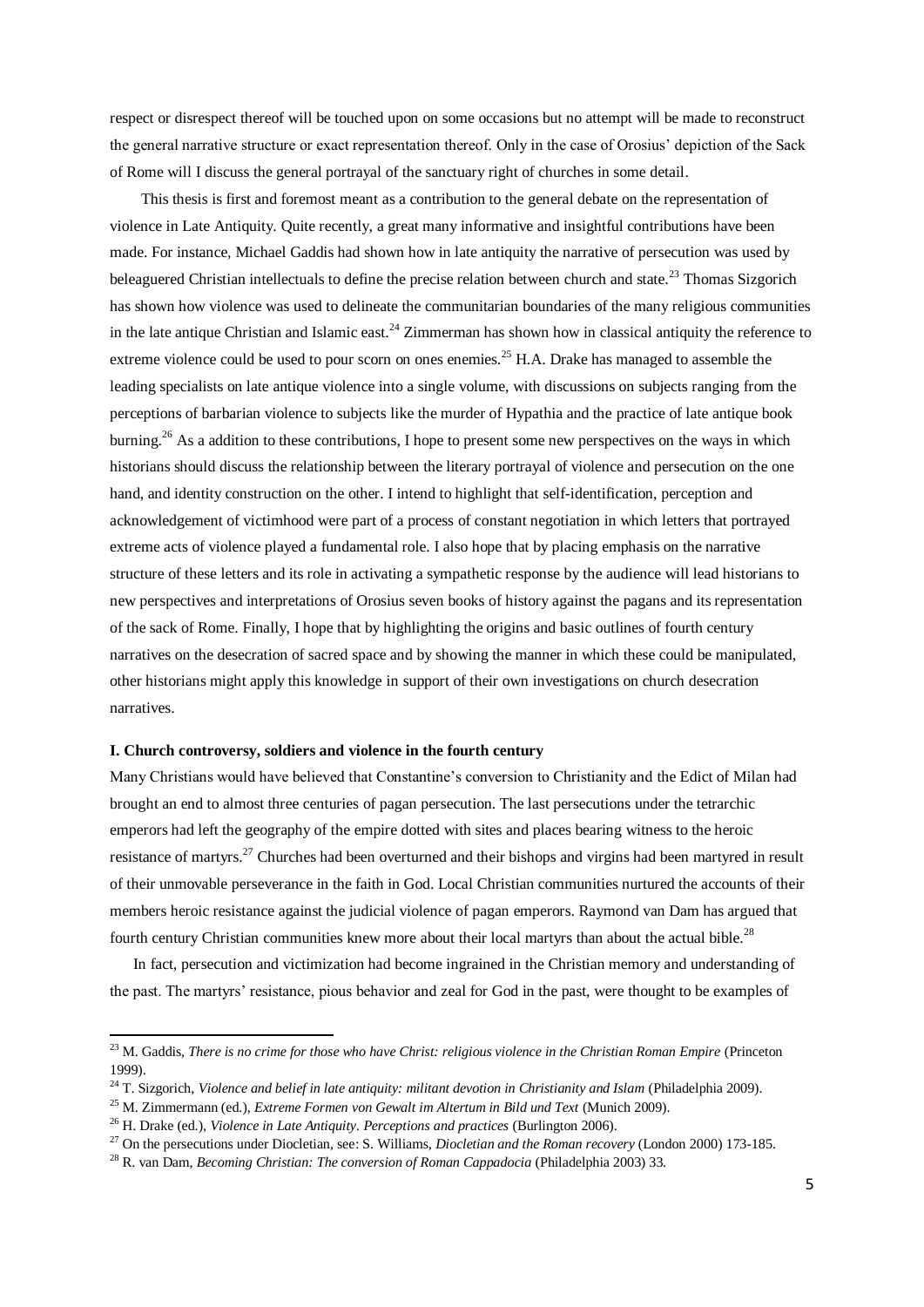correct Christian behavior in the present.<sup>29</sup> The remembrance of the martyrs' suffering represented the metaphorical scars that were fundamental for a Christian group's self-definition as the once persecuted, yet triumphal true community of God. Confessors played a similar role. They could proudly display the physical scars of persecution and were revered by their communities with a devotion almost equal to that of real martyrs.<sup>30</sup> They had turned the other cheek, confessed their beliefs in the one true God, and had piously frustrated the attempts of the pagan Roman Empire when it had tried to coerce them into obedience and conformity to pagan religious practice.

However, this legacy of persecution had left many Christians with a lingering distrust of the imperial state.<sup>31</sup> During the times of persecution, imperial officials and soldiers had been thought of as the tools of the devil and most emperors had been considered a tyrant lacking knowledge of the true faith.<sup>32</sup> Initially however, the revolution of Constantine seemed to have turned this distrust into unquestioned allegiance.<sup>33</sup> There was every reason to. Bishops now enjoyed imperial protection and support, and everywhere it seemed as if the church would grow infinitely now that all its obstacles had been removed. Moreover, the church flourished both politically and financially through the granting of imperial privilege and prestige.

 Although the interaction between the imperial authorities and the Christians had largely been one of confrontation, the Roman Empire had always figured large in the imagination of early Christian intellectuals, and its general image had not always been entirely negative. Christian intellectuals like Eusebius (263-339) had believed that it had been no coincidence that the birth of Christ had occurred at the time of Augustus. The might of the empire was part of God's plan to spread the faith far and wide. Others such as Lactantius (240-320) and believed that with the conversion of the empire, history was approaching completion. They thought that the Second Coming was to occur at any moment now that Christians were poised to rule the earth. The empire would force everyone to accept God's message, and the true community of God would praise the Lord in unisonous worship.

 Within this Christianized empire a new task was set aside for the now Christian emperor. Church thinkers such as Eusebius and Lactantius believed that the power of the Christian emperor had been delegated by God.<sup>34</sup> They believed that it was the emperor's task to enforce unity of worship in His Name. It was thought that in fulfilling his task the emperor, like God, should be vengeful as well as benign. As God's representative on earth he had to preside Church councils and help solve Christianity's various theological disagreements. In fulfilling this task he could either agree with the consensus reached by the assembled bishops or force upon them his personal convictions by sheer threat of force.<sup>35</sup>

 But not everyone saw this imperial quest for unity, or the doctrinal and theological agreement enforced by ecumenical consensus, in such positive terms. Some Christian groups believed the search for unity was

<sup>29</sup> F. Avemarie & J. van Henten, *Martyrdom and noble death. Selected texts from Graeco-Roman, Jewish and Christian Antiquity* (London 2002) 2-7; for martyrs as exemplary figures also see the third century author, Origen, *Exhortation to Martyrdom*, R. Greer ed. & trans. (New York 1979).

<sup>30</sup> M. Gaddis, *There is no crime for those who have Christ*, 87.

<sup>31</sup> Ibidem, 79.

<sup>32</sup> Avemarie & Van Henten, *Martyrdom and noble death*, 4.

<sup>33</sup> On the so called 'Revolution of Constantine, see; R. van Dam, *The Roman Revolution of Constantine* (Cambridge 2007).

<sup>34</sup> C. Kelly, 'Empire Building' in G. Bowersock, P. Brown & O. Grabar (eds.), *Interpreting Late Antiquity. Essays on the Postclassical World* (Cambridge 2001) 181-183.

<sup>35</sup> Van Dam, *The Roman Revolution of Constantine*, 317-353.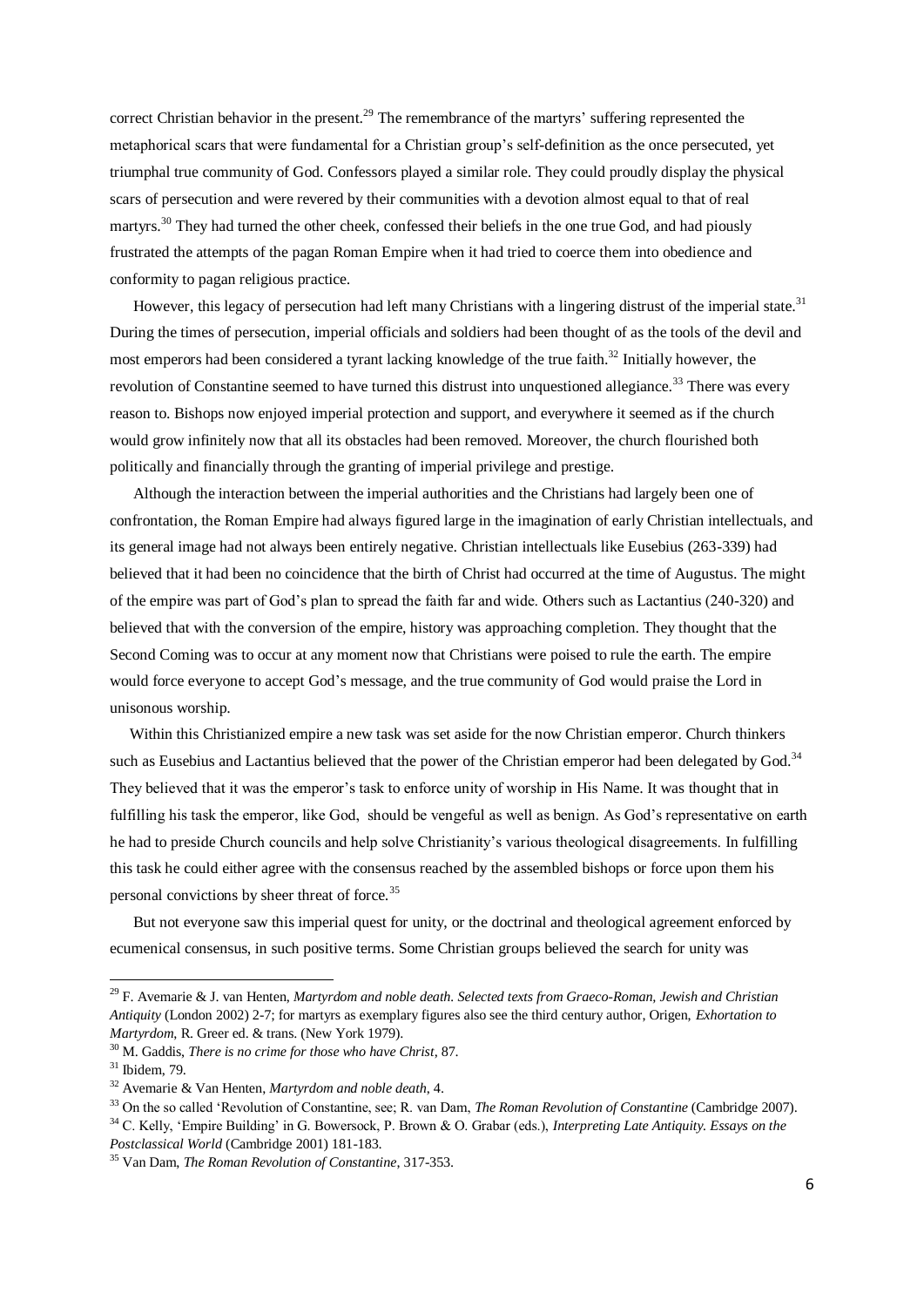something inherently wrong, indeed quite similar to the motives of pagan persecutors of the past. Unity was perceived to be a trick of the devil with the purpose of challenging and seducing the true Christians in abandoning the true doctrine of God.<sup>36</sup> Constantine and his successors had in fact inherited an empire filled with a great variety of Christian groups who held on to quite different beliefs than those espoused by the great imperial led church councils. The reasons for this disunity were many. Donatists, for example, clung unto the memory that during the last persecution a number of Christian clergymen had sacrificed on the command of the pagan authorities.<sup>37</sup> They were convinced that the hands of these *traditores* ('traitors' or 'trespassers') had become filthy with sin and thereby, when they returned in their role as priest afterwards, threatened to pollute the entire Christian community as they baptized new members. After their sinful 'betrayal' they had ordained new priests and consecrated new churches. The Donatists believed that these churches needed to be cleansed and its priests be removed from office, even whilst the real trespassers had been long since gone.

 Philosophical disagreement about Christology created its share of fourth century disputes. Nicene Christians, or Catholics as they liked to call themselves, held on to the Trinitarian dispositions agreed to at the council of Nicaea in 325. They held on to the conviction that God should be perceived as three divine persons, namely that of the Father, Jezus Christ the Son, and the Holy Spirit. These three persons were thought to be distinct, but also to coexist in unity, being co-equal, co-eternal and consubstantial all at the same time. The Alexandrian priest Arius and his followers disagreed.<sup>38</sup> They held on to the conviction that Christ was subordinate to God and that the three 'persons' stood in a clear hierarchy. Even more, they thought that Jezus Christ, like any good son, should be considered as subordinate to the father.

 There were also disagreements about ascetism and matters such as the relation between the body and soul. The followers of Priscillian believed in their leader's radical teachings on ascetism.<sup>39</sup> They nurtured Gnostic beliefs about the relation between the soul and the body, and even promoted quite revolutionary ideas about the equality of men and women within the leadership of the church.

 However, one must be wary to see these groups as coherent. This is what the church intellectuals of the past wanted us to believe. Arianism or Donatism knew almost just as many divisions as Christianity in large. For example, the Donatist clergy refused to acknowledge the militant ascetic movement of the *circumcellions*. <sup>40</sup> Yet both were considered to be part of one group by those who wanted to refute the Donatists' ideas. This was also the case with Arianism. Some Arians thought that Christ, or the *Logos*, should be considered an actual created being. But others believed that the *Logos* was neither uncreated nor created as earthly beings.

 These complex theological disputes witnessed an increasing resort to the use of violent means and the judicial powers of the Emperor in order to coerce the various groups into compliance. This was partly due to the fact that

<sup>36</sup> Gaddis, *There is no crime for those who have Christ*, 7, 12, 79.

<sup>37</sup> M. Tilley (ed. & trans), *Donatist Martyr Stories. The Church in conflict in Donatist Africa* (Liverpool 1996) 11-27; For a more detailed discussion on Donatism, see: W. Frend, *The Donatist Church: a movement of protest in Roman North Africa*  (Oxford 2000/1952) 1-30.

<sup>&</sup>lt;sup>38</sup> C. Galvao-Sobrinho, 'Embodied Theologies: Christian Identity and violence in Alexandria in the early Arian Controversy' in H. Drake, *Violence in Late Antiquity. Perceptions and Practices* (Burlington 2006) 321-322; for a more detailed

discussion, see: R. Hanson, *In search for the Christian doctrine of God: the Arian controversy, 318-381* (Edinburgh 1988). <sup>39</sup> H.Chadwick, *Priscillian of Avilla: the occult and the charismatic in the early church* (Oxford 1976) 77-81, 110, 188, 209.

<sup>40</sup> On the circumcellions, see; B. Shaw, 'Bad Boys: Circumcellions and fictive violence' in H. Drake (ed.), *Violence in Late Antiquity. Perceptions and Practices* (Burlington 2006) 179-197; Gaddis, *There is no crime for those who have Christ*, 119- 127.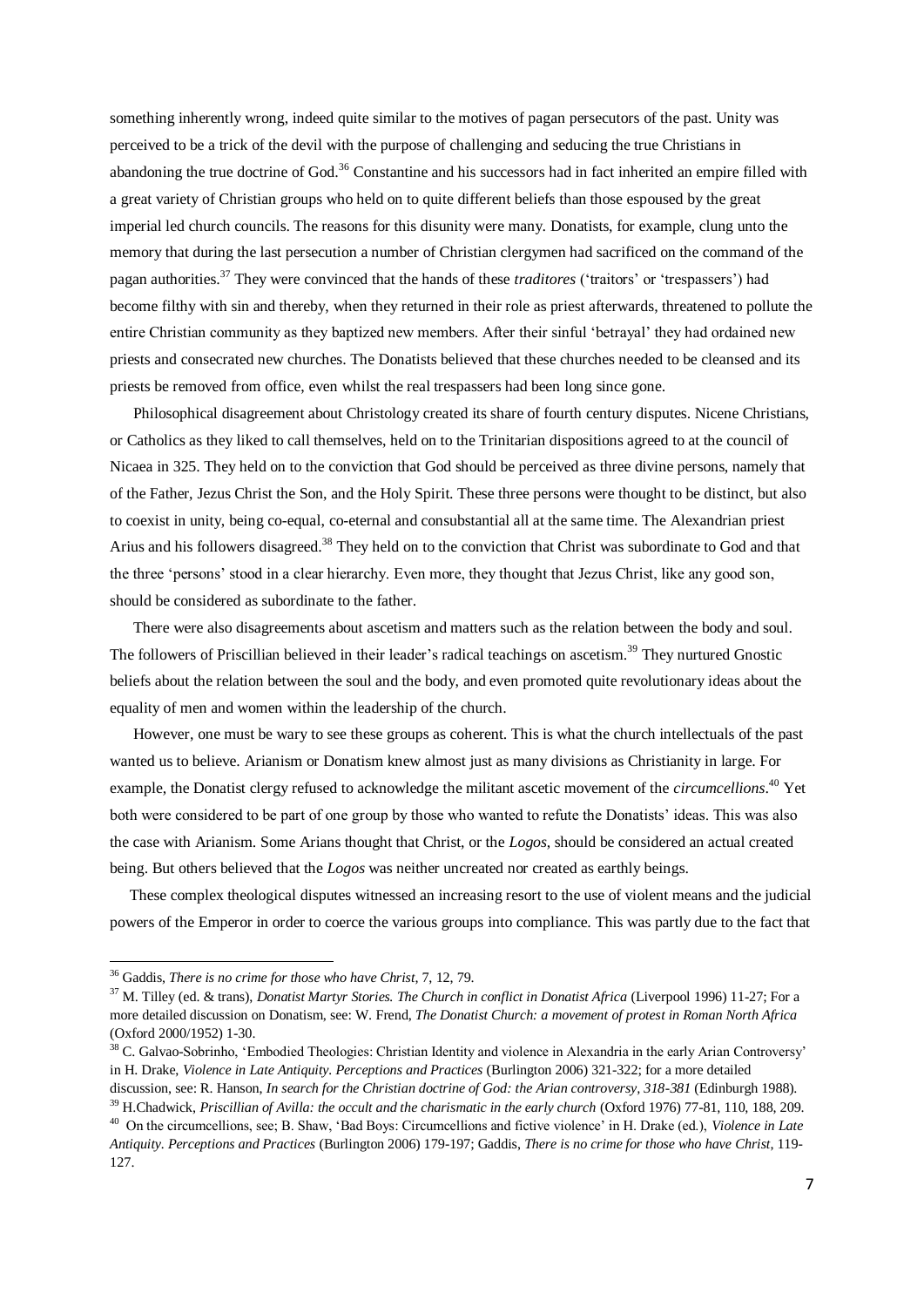Christian Roman emperors had inherited the persecuting zeal of their pagan predecessors.<sup>41</sup> Like their predecessors they were convinced that unity and correct worship were something to be achieved at all cost. Obstinacy (*contumacia*), superstition (*superstitio*) and heresy (*heraisis*) needed to be rooted out by whatever means necessary. Christians needed to be coerced into the correct kind of worship. Some Christian intellectuals, and in fact the emperors themselves, believed that making use of violent force to achieve unity or compromise was entirely legitimate.<sup>42</sup> Even more so because it was believed that if the emperor failed. God would punish the empire at any moment.

 However, compromise was increasingly hard to reach in the militant climate of fourth century Christianity: especially when the majority of bishops and Christian intellectuals believed that only an exact definition of God could result in correct worship and Divine support. Like the emperor, they believed that in order to prevent Divine retribution their convictions had to be upheld at all cost.

 The conflict between Arian and Nicene Christians can be considered the greatest church controversy of the fourth century. No other doctrinal controversy had in fact produced so many upheavals in the Roman world as the so-called Arian controversy.<sup>43</sup> Some contemporaries saw the conflict as a veritable 'civil war of the church'.<sup>44</sup> According to Eusebius, himself allegedly a supporter of Arius, the Arian-controversy caused 'people rising against people' and he lamented that they increasingly tried 'cutting down one another'.<sup>45</sup> The fourth century historian Ignatius of Selymbria shared this opinion. He lamented that once 'falling into the ears of people', the teachings of Arius 'gave rise to many quarrels and battles over the *Logos'*. 46

 The Arian-Nicene conflict became ever more complicated by the fact that the religious preferences of the emperors tended to shift in the course of the fourth century. Constantine had been an adherent of the Nicene cause but had near the end of his life become more supportive of the Arian creed.<sup>47</sup> His successors however were to be either Arian or adherents of a compromise formula. Although Arius' teachings had been condemned by successive church councils and outlawed by imperial degree, from approximately 325 bishops supportive to the Nicene creed lost their imperial support. In 381 the tables turned and now the Nicene bishops were the ones pulling the strings of the state's coercive power. From Theodosius I onwards all the emperors were to be supportive of the Nicene creed or its subsequent additions. Subsequently Arian doctrine came to be outlawed once again. Only across the borders amongst the various barbarian *gentes* of the north or amongst the newly settled Gothic *foederati* in the northern Balkans could Arian beliefs freely be expressed.<sup>48</sup>

 Bishops of either side often took the initiative in employing and using the coercive powers of the state to force their opponents into compliance.<sup>49</sup> Opponents needed to be deposed and their supporters forced to accept their replacements. When a bishop ended up deposed by an imperially recognized church council but refused to give up his seat, imperial troops could be called in to drive him out. Those who persisted were threatened with

<sup>41</sup> Sizgorich, *Violence and belief in Late Antiquity*, 3.

<sup>42</sup> Gaddis, *There is no crime for those who have Christ*, 6-8.

<sup>43</sup> Galvao-Sobrinho, 'Embodied Theologies', 322.

<sup>44</sup> Ibidem, 323.

<sup>45</sup> Eusebius of Caesarea, *Life of Constantine,* A. Cameron and S. Hall eds. & trans. (Oxford 1999) 3.4.

<sup>46</sup> Galvao-Sobrinho, 'Embodied Theologies', 323.

<sup>47</sup> Van Dam, *The Roman Revolution of Constantine*, 343-351.

<sup>48</sup> For Arianism among the barbarians and the Goths, see; E. James, *Europe's Barbarians AD 200-600* (Harlow 2009)127- 128, 196-197, 220-225.

<sup>49</sup> Gaddis, *There is no crime for those who have Christ,* 75.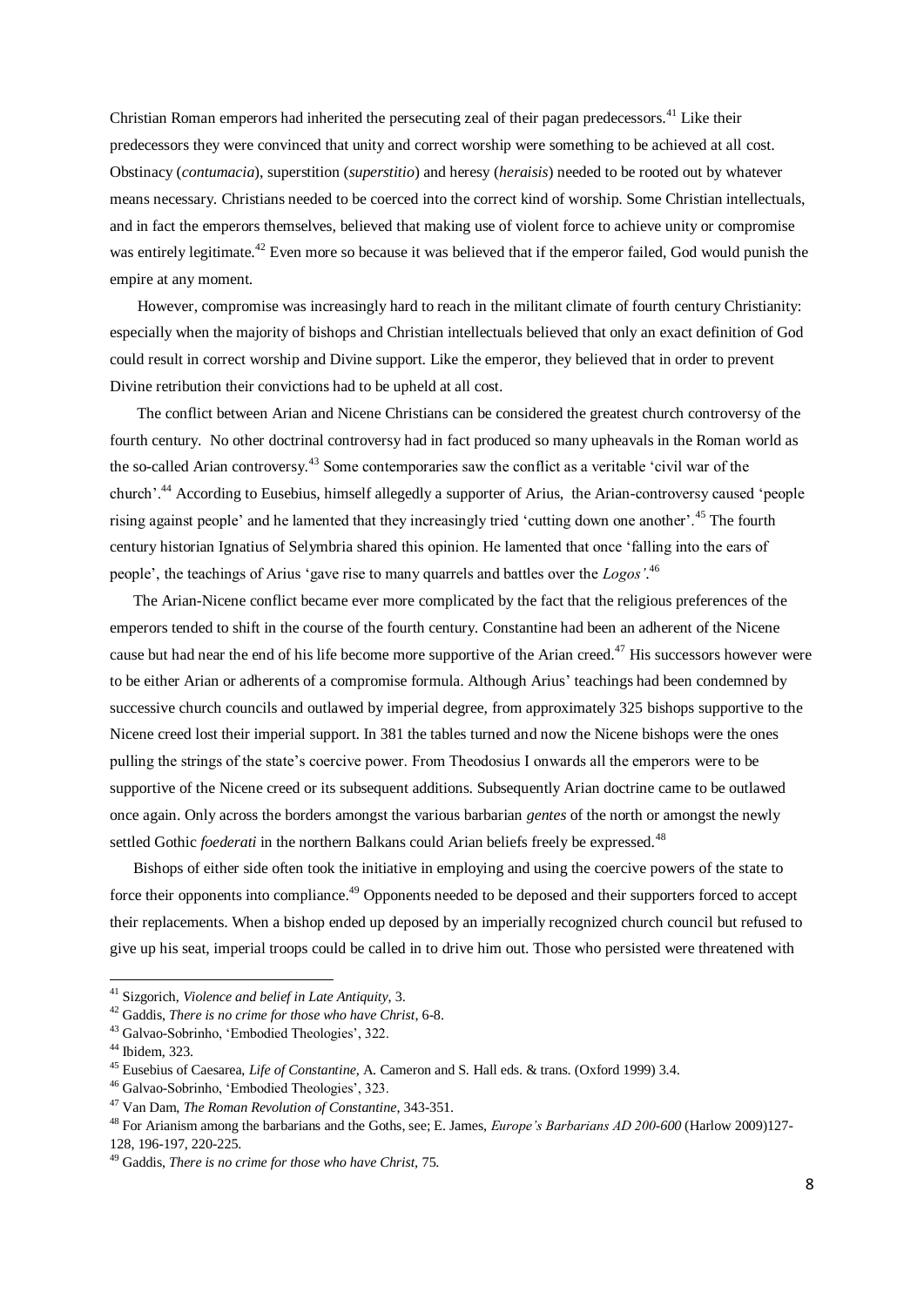exile or worse.<sup>50</sup> The problem was that if a bishop resorted to the coercive apparatus of the state he risked being represented by his opponents as being dependent on this worldly power. He was then presented as a mere servant of the emperor and as being devoid of God's support and that of his people.<sup>51</sup> Only by the means of the persecutor could his will be coerced. Peter II, the pro-Nicene bishop of Alexandra (373-380), was able to describe the entrance of his opponent, and emperor's candidate Lucius into the city of Alexandria in quite similar terms:

In this state of things when even I had withdrawn from the church— for how could I remain where troops were coming in—where a mob was bribed to violence—where all were striving for gain—where mobs of heathen were making mighty promises?—forth, forsooth, is sent a successor in my place. It was one named Lucius, who had bought the bishopric as he might some dignity of this world, eager to maintain the bad character and conduct of a wolf. No synod of orthodox bishops had chosen him; no vote of genuine clergy; no laity had demanded him; as the laws of the church enjoin. Lucius could not make his entrance into the city without parade, and so he was appropriately escorted not by bishops, not by presbyters, not by deacons, not by multitudes of the laity; no monks preceded him chanting psalms from the Scriptures; but there was Euzoius, once a deacon of our city of Alexandria, and long since degraded along with Arius in the great and holy synod of Nicaea, and more recently raised to rule and ravage the see of Antioch, and there, too, was Magnus the treasurer, notorious for every kind of impiety, leading a vast body of troops. 52

Those who were on the receiving end of coercive force tended to justify their resistance by using the argument that there existed a clear divide between matters of the church and those of the Emperor. Nicene sources had a special hand in this. Michael Gaddis has shown that Nicene sources had a tendency to justify their defiance against imperial decrees 'by appeal to a rhetoric of separation between secular and ecclesiastical spheres'.<sup>53</sup> Those on the receiving end of imperial coercion argued that Caesar should not try to usurp the bishops' spiritual authority nor attempt to intervene in church affairs: 'Render unto Caesar the things which are Caesar's, and unto God the things that are God's' (Matthew 22:21).

 But during the fourth century, bishops were hardly the only ones who were prepared to resort to violence. Occasionally acts of Christian violence occurred which had not been officially sanctioned, neither by imperial authority nor that of bishops. Militant ascetics, such as the eastern black-robed gangs of *parabolani* and the North-African *circumcellion* highwaymen, roamed cities and countryside in search of sinners, pagans and Jews whom they could beat or scourge and desecrate temples which stood in their way.<sup>54</sup> Fourth century sources are full with references to local mobs descending on each other, ready to kill and maim for the greater glory of God.<sup>55</sup> Local incidents with pagan or Jewish neighbors and with people deemed heretics could often result in

-

<sup>&</sup>lt;sup>50</sup> On exile as the 'special treatment' for bishops, see; E. Fournier, 'Exiled Bishops in the Christian Empire: Victims of Imperial Violence?' in H. Drake (ed.), *Violence in Late Antiquity. Perceptions and Practices* Burlington (2006) 157-166. <sup>51</sup> Gaddis, *There is no crime for those who have Christ*, 270-272.

<sup>52</sup> *Letter of Peter of Alexandria,* in Theodoret Scholasticus, *Ecclesiastical History* (trans. NPNF) 4.22

<sup>53</sup> Gaddis, *There is no crime for those who have* Christ, 77-78.

<sup>54</sup> For Parabolani see, *Codex Theodosianus*, C. Pharr trans. (Princeton 1952) XVI.2.42; XVI.2.43.

<sup>55</sup> Mob violence in the fifth century context is excellently described in; T. Gregory, *Vox Populi. Popular opinion and violence in the religious controversies of the Fifth Century A.D. (Columbus 1979).*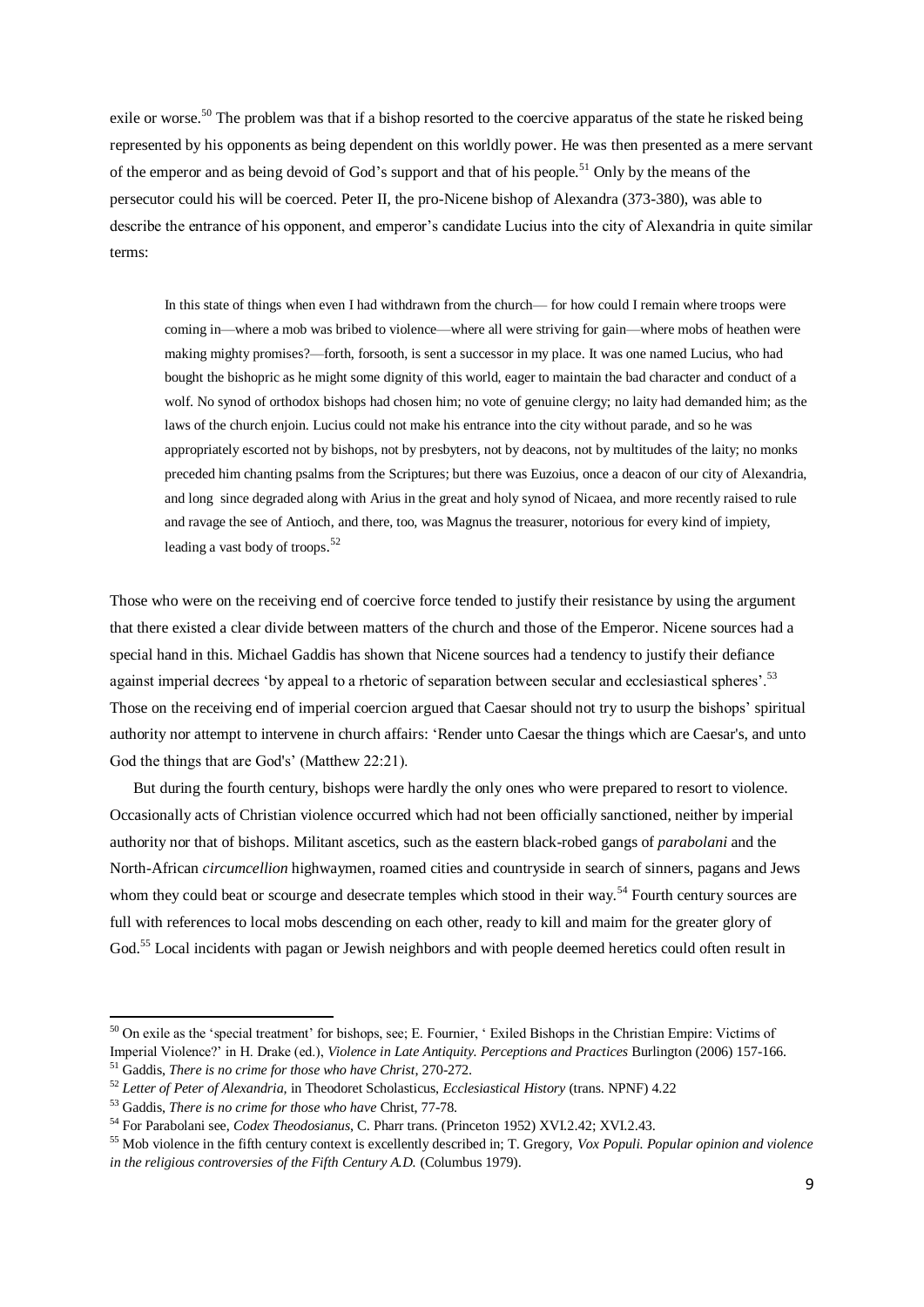violent clashes and pogrom-like situations.<sup>56</sup> Churches, temples and synagogues were often the main target, and in case of the latter not a stone was to be left standing. Often the imperial authorities had no choice but to follow along with these outbursts of popular violence.<sup>57</sup> In fact, within the sources referring to such outbreaks, almost no evidence can be found that soldiers or local authorities had any objections about such violent outbreaks.<sup>58</sup> In most cases they were prepared to join in and do their share of temple smashing.

 People disagreed whether or not it was right for Christians to use violence. The books of the Bible were ambivalent on this question. Christ had preached to turn the other cheek (Luke 6:27-31/ Matthew 5:38-42), but Old Testament texts gave the impression that God's chosen should be prepared to make a stand. Christian intellectuals had quarreled for centuries about whether or not it was sinful to kill or if the use of force to defend oneself should be considered legitimate.<sup>59</sup> But apparently, many Christians believed that killing or torturing their fellow man (and woman) should not be considered any problem at all: although it should be stated that most Christian intellectuals disagreed. They believed that it was sinful to kill one's fellow man. Yet, even in the minds of these Christian intellectuals, some Christians were thought to be more equal than others.

 To these intellectuals, violence and torture were deemed to be reprehensible when it affected certain classes of people thought to be exempt.<sup>60</sup> Within late Roman thinking, violence done to fellow *honestiores* was considered an outrage. Hurting or killing *humiliores* was considered to be quite a different case. Violence or torture used against *humiliores* was deemed to be entirely legitimate. They belonged to the lower dregs of society, had no voice to be heard, and almost no-one to stand up for them. They could only ask Christ or his Saints to intervene on their behalf.<sup>61</sup> However, violence used against priests and monks was deemed to be an even greater outrage then violence done against imperial officials (although some monks were quite happy to use some violence themselves)**.** For example, Christian intellectuals were shocked when in 385 they were informed that Priscillian had been executed for his heretical beliefs by the usurping emperor Magnus Maximus.<sup>62</sup>

An even greater outrage was violence directed against consecrated virgins.<sup>63</sup> According to the sources originating from this period, virgins were frequently singled out for special forms of degrading treatment. We hear of virgins being raped, and at other times being degraded by what seems to have been a ritual act of public stripping. Such an act is vividly described in a complaint of the Sardican bishops against the Nicene bishop Marcellus of Ancyra (d. 374). They objected that holy virgins who had vowed themselves to God and Christ 'had their clothes dragged off' and were exposed publically by Marcellus 'with horrifying foulness in the forum

<sup>56</sup> For these situations see two excellent articles on anti-Jewish and anti-pagan violence; Hunt, 'St. Stephen in Minorca,106- 123; also see: Millar, 'The Jews of the Graeco-Roman Diaspora between Paganism and Christianity, 97-123.

<sup>57</sup> R. Tomlin, 'Christianity and the Late Roman Army' in S. Lieu & D. Montserrat (eds.), *Constantine. History, historiography and Legend* (New York 1998) 29-31.

<sup>58</sup> Tomlin, 'Christianity and the Late Roman Army', 29-31; A. Lee, *War in Late Antiquity. A social history* (Oxford 2007) 193-205.

<sup>59</sup> Tomlin, 'Christianity and the Late Roman Army' 23-24; Lee, *War in Late Antiquity*, 178-181.

<sup>60</sup> J. Harries, 'Violence, victims and the Legal Tradition in Late Antiquity', H. Drake (ed.), *Violence in Late Antiquity. Perceptions and Practices* (Burlington 2006) 85-102; J. Harries, *Law and Empire in Late Antiquity* (Cambridge 1999) 85- 102; 109, 124-129, 140-143,150 .

<sup>61</sup> P. Brown, 'Arbiters of the Holy: the Christian Holy Man in Late Antiquity' in P. Brown (ed.), *Authority and the Sacred. Aspects of the Christianization of the Roman World* (Cambridge 1995) 57-78.

<sup>62</sup> Chadwick, *Priscillian of Avila*, 166-169.

<sup>63</sup> Gaddis, *There is no crime for those who have Christ*, 83-86, 167, 180.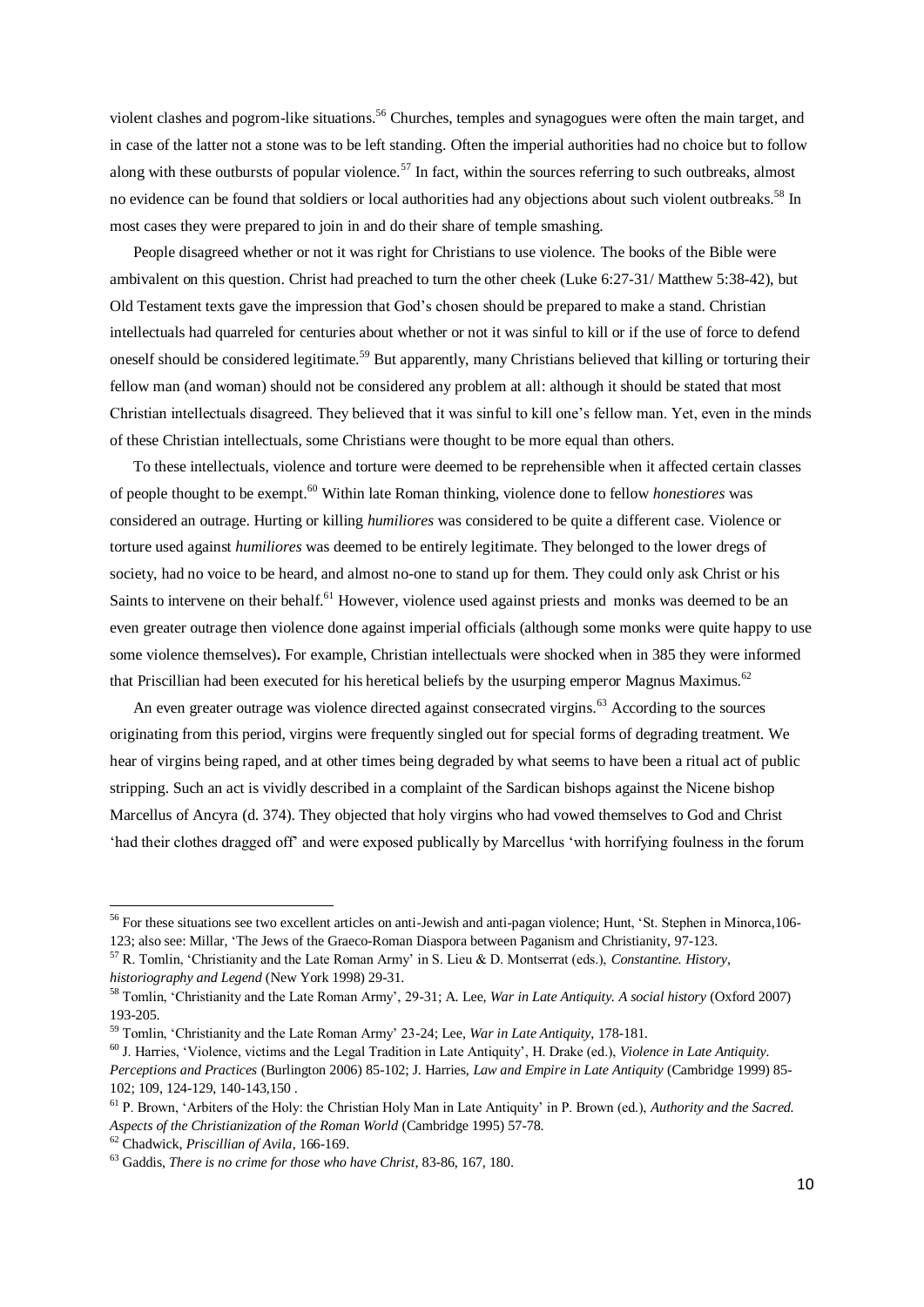and the city center to the gathered populace'.<sup>64</sup> Athanasius (296-373), the famous Nicene bishop of Alexandria. described the conduct of his Arian opponents in quite similar terms. When recounting the public stripping and scourging of virgins he occasions himself to compare it to the torture of Christ:

Pilate, to gratify the Jews of old, pierced one of our Savior's sides with a spear. These men have exceeded the madness of Pilate, for they have scourged not one but both his sides; for the limbs of a virgin are in an special manner the Savior's own. All men shudder at hearing the mere recital of deeds like these. These men alone did not fear to strip and to scourge those undefiled limbs which the virgins have dedicated solely to our Savior Christ.<sup>65</sup>

Christian intellectuals commonly took the virgin's body to stand for the imagined community of Christ.<sup>66</sup> Virgins were considered to be chaste and holy figures, free from worldly sin or sexual pollution. As Brides of Christ they were solely dedicated to God, any form of bodily harm done to them was considered an insult and assault on the honor of the entire Christian community. Protests against their desecration can be considered emblematic for the community's fears about boundary transgression and the (sexual) pollution of the community as a whole. Therefore it was also a helpful tool in Christian polemic. Referring to one's enemies desecration of virgins was an ideal way to support one's refusal of your opponents' ideas.

 Violence was also considered to be wrong when it was committed at certain moments or places. Trespassing imperial protection of buildings and property could count on a strong judicial response, even resulting in capital punishment.<sup>67</sup> Nighttime attacks were considered to be the work of those as base as thieves and robbers.<sup>68</sup> They were to be met with severe punishment such as bodily mutilation or capital punishment.

 Violence inside churches was presented as something simply unforgivable. A succession of laws from the fourth and fifth century show that the church building was progressively seen as a sanctuary for those desperate to flee to, even criminals could count on the Church's protective embrace . <sup>69</sup> Disturbing religious services was thought to be equally wrong, and was indeed forbidden by law in the year  $408$ <sup>70</sup> However, assaults against temples and synagogues was quite a different case. On the one hand, imperial laws prescribed restraint on the destruction or seizure of synagogues or temples, but on the other hand forbid their rebuilding.<sup>71</sup>

 The weapons used in the act of violence were thought to have their own symbolism. Beating with sticks or scourging with whips were thought to be forms of punishment intended merely for slaves or animals.<sup>72</sup> Spears, swords, and darts in particular were thought to be meant only for the field of battle. But the sword was also meant for the execution of men of honor or as an instrument for heroic acts of suicide.<sup>73</sup>

Some people were thought to be more prone to violence than others. Barbarians were thought to be violent

<sup>64</sup> Hilary of Poitiers, *Against Valens and Ursacius*, L. Wickham trans. (Liverpool 1997) 1.2.9.

<sup>65</sup> Athanasius, *Apology before Constantius* A. Martin ed. & trans (London 1985) 33.

<sup>66</sup> Gaddis, *There is no crime for those who have Christ*, 83-86.

<sup>67</sup> *Codex Theodosianus*, 15.1.19.

<sup>68</sup> Gaddis, *There is no crime for those who have Christ*, 3, 214-215.

<sup>69</sup> For a collection of these laws, see; Ducloux, *Ad ecclesiam confugere*, 263-290.

<sup>70</sup> For the law in 393 on the destruction of synagogues see, *Codex Theodosianus*, 16.8.9; for the disturbance of churches see, Codex Theodosianus 16.8.18 and Millar, 'Jews of the Graeco-Roman Diaspora', 116-119.

<sup>71</sup> *Codex Theodosianus*, 16.8.2.

<sup>72</sup> Gaddis, *There is no crime for those who have Christ*, 143-144.

<sup>73</sup> Sizgorich, *Violence and belief in Late Antiquity*, 82; Gaddis, *There is no crime for those who have Christ,* 127.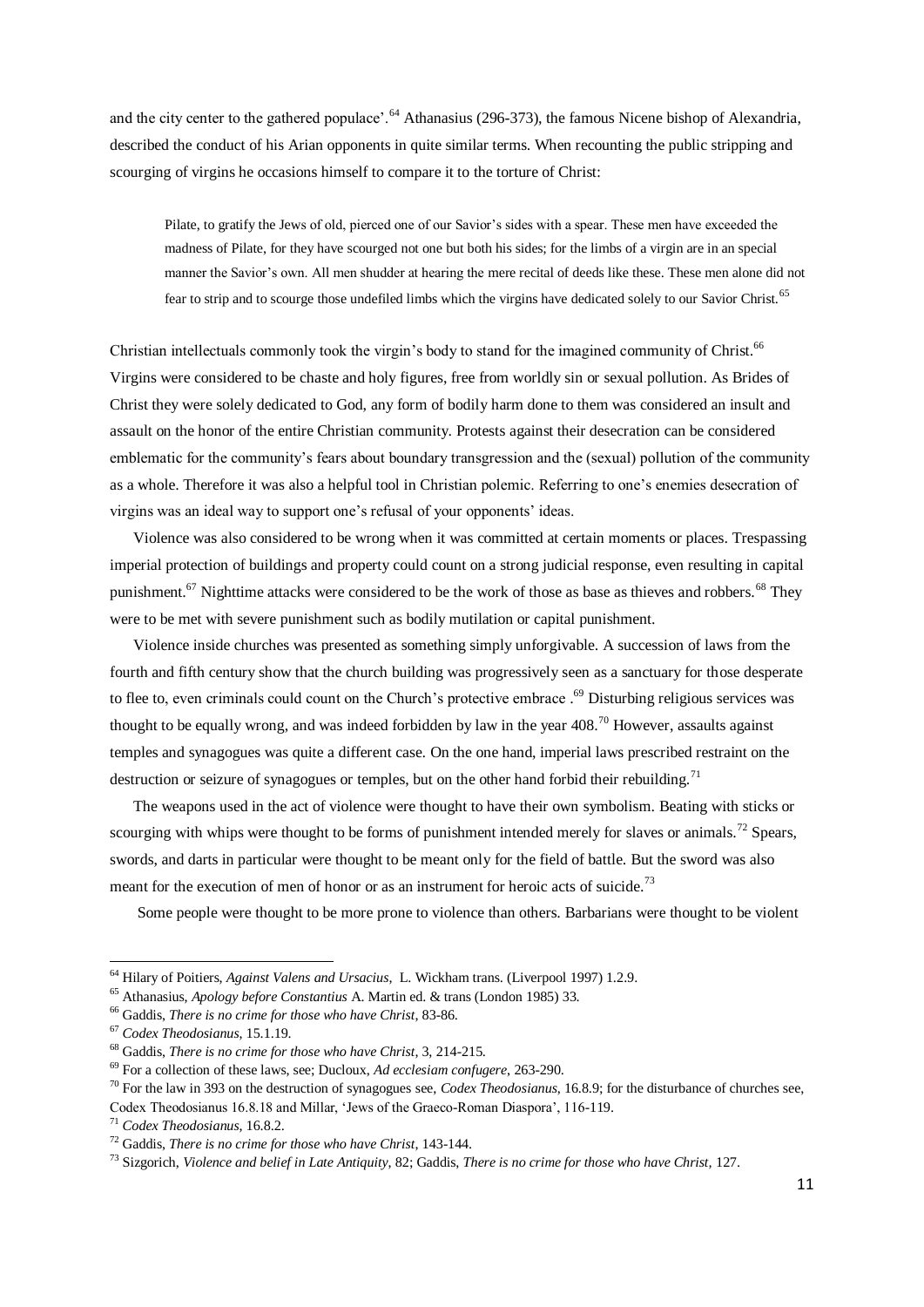by nature.<sup>74</sup>The ambitious were thought to seek gain by all means. Their violence was just one tool to oppress the helpless.<sup>75</sup> Surprisingly, monks were thought by many to be most violent of all, in fact they were perceived to be a lazy lot having nothing to do but eat their bellies full. Their religious zeal was thought to result in all sorts of irrational violence.<sup>76</sup>

 The coercive means employed by the Roman state during the sectarian conflicts of the fourth century were quite similar to those which had been used by pagan persecutors of the past and deployed to very much the same ends. Laws, exile, imprisonment, violent crowd control, confiscation of property or buildings and even capital punishment were all part of the emperor and his officials' judicial arsenal. Once again the Roman penal system distinguished between specific punishments suited for *honestiores* and *humiliores*. <sup>77</sup> The crimes of the former were usually to be punished by fines, confiscation of property, or exile. The crimes of the latter would result in flogging, branding, mutilation or other forms of gruesome and exemplary corporeal punishment.

The main instrument used to implement these coercive means in the fourth century was the army.<sup>78</sup> The Late Roman army was a heterogeneous force in which in which men of various ethnic and religious backgrounds were enrolled. The great majority of soldiers originated from rural areas within the Roman empire. The other great component consisted of foreigners, or barbarians as the Roman liked to call them. Within the militarized empire, the Roman army was generally perceived to be an oppressive institution, almost a nation within a nation. Billeting, army requisitions, pressgangs and a multitude of plundering and hungry field armies had become common features of everyday Roman life. Even the jobs of state officials were thought as part of the *militia*, or army service. For people who had no knowledge of the army, it was often quite difficult to distinguish whether or not one was dealing with a Roman or barbarian army, because within the military culture of the Roman army various ethnic forms of distinction and outward appearances tended to be very similar to those of its enemies.<sup>79</sup> The various names of the Roman units themselves contributed to the difficulty in distinguishing what kind of ethnicity or religious preference dominated in these units. Units whose names were based on tribal entities like the *Heruli Seniores* or *Celtae Seniores*, or on the basis of religious features such *Ioviani*- and *Herculani Seniores* made it very hard for the uninitiated observer to distinguish between barbarian and Roman and between pagan and Christian soldiers.<sup>80</sup>

Recently, Guy Halsall has offered a quite convincing thesis on the relationship between barbarian behavior

1

<sup>79</sup> G. Halsall, *Barbarian Migrations and the Roman West 376-568* (Cambridge 2009) 102-110, 54-57.

<sup>&</sup>lt;sup>74</sup> On the perception of barbarian violence and its relation to identity, see; W. Pohl, 'perceptions of barbarian violence' & R. Mathisen, 'Violent behavior and the construction of barbarian identity in Late Antiquity' in H. Drake, *Violence in Late Antiquity. Perceptions and practices* (Burlington 2006) 15-36.

<sup>75</sup> On the actions of the rich and ambitious and the perception thereof, see; Gaddis, *There is no crime for those who have Christ*, 251, 271-273.

<sup>76</sup> Sizgorich, *Violence and belief in Late Antiquity*, 93-107; Libanius, *Oratio 30: Pro templis*, D. Russel ed. & trans. (London 1996).

<sup>77</sup> R. MacMullen, 'Judicial savagery in the Roman Empire' in R. MacMullen (ed.), *Changes in the Roman Empire: essays in the ordinary* (1990) 204-217.

<sup>78</sup> For the role of the army in church policies, see; Lee, *War in Late Antiquity*, 193-205.

<sup>&</sup>lt;sup>80</sup> The units names often came to good use in portraying army conflicts as civil wars between pagans and Christians. In his account of the famous battle of the Frigidus in which Theodosius army defeated the allegedly army of Eugenius the latter's soldiers, actually the Herculani and Joviani, are represented as offering and praying to Jupiter and Hercules. Whether these units actually were completely pagan is impossible to say; A. Cameron, *The last pagans of Rome* (Oxford 2011) 93-131.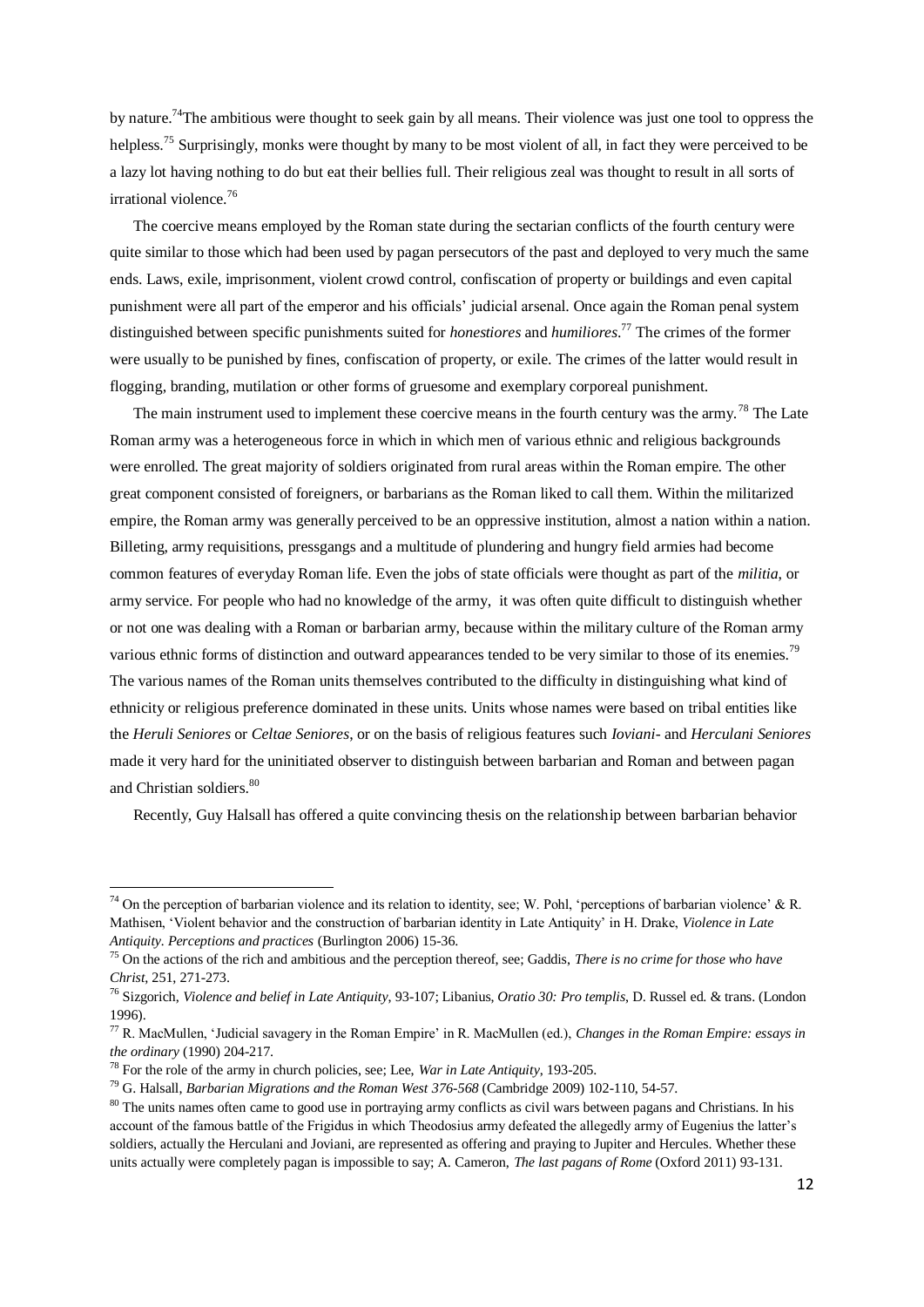and the perceived identity of Late Roman army units.<sup>81</sup> He argues that in the minds of late Roman authors, the defining characteristic of the barbarian (at least in the wild) was imagined to be his inability to live according to law. But he states that Roman authors were also able to represent other people who refused to live by Roman law and used force without authorized authority, like bandits and brigands, as being part of the barbarians. regardless of their origins. Romans who behaved the wrong way could be criticized and presented as having cast off their *Romanitas* and in doing so could take on the guise of animals, barbarians and even that of women.

 It is possible to see a similar dynamic at work in the representations of Roman soldiers' behavior and identity by the ecclesiastical authors of the fourth century. From their texts we learn that they believed that the world was inhabited by two kinds of soldiers: the 'good' soldier and the 'bad' soldier.<sup>82</sup> Good soldiers were presented as 'ethnically' Roman and faithfully Christian. They had as their literary ancestor the 'good centurion' from biblical literature (Acts 10:2/ Matthew 8:5-14). They are shown escorting virgins during their pilgrimage or bishops on their laborious journeys.<sup>83</sup> These were soldiers serving out of a sense of duty and not for coin, praying to God before battle and subsequently defeating their barbarian and pagan enemies, preferably in bloodless battles.<sup>84</sup> And if this good soldier had killed someone, he preferably abstained from communion afterwards.<sup>85</sup> These were the soldiers who out of a sense of Christian piety respected sacred space and the sanctuary rights of the church.<sup>86</sup> And finally, these were the soldiers who participated in the attack and occupation of non-Christian and heretical sacred space, yet refrained from plundering afterwards.<sup>87</sup>

 The bad soldier on the other hand was imagined to be the persecuting one. These were the soldiers who behaved like a disorganized mob and killed out of sheer pleasure. Soldiers who disrespected property and profaned all things sacred. The bad soldier degraded virgins and churchmen, and violently desecrated Christian sacred place. They were presented as mercenaries who fought for gain, instead of duty. The bad soldier resembled an ordinary robber, always intent on plunder.<sup>88</sup> In most cases he is a barbarian, a wild and uncivilized lawless creature, or a pagan, considered to be a tool of Satan and devoted to heinous forms of religious belief.<sup>89</sup>

Exactly how the soldiers responded to the implantation of church policies is almost impossible to establish.<sup>90</sup> In the great majority of texts, soldiers are represented as having no reservations at all at being used in tearing down temples or church buildings, or dispersing angry mobs. Quite naturally there is a polemical strategy behind all this. Perpetrators could only be condemned if they were portrayed using 'bad soldiers' and wicked forms of violence. However, we might also imagine that emperors and churchmen tended to choose the right men for the right job. We are able to get a glimpse of this in the work of Ammianus Marcellinus (330-391), a pagan soldier who had become involved in matters related to the sacred in 355. He informs his readers on how he belonged to

<sup>81</sup> Halsall, *Barbarian Migrations and the Roman West,* 54-57.

<sup>&</sup>lt;sup>82</sup> For the 'good' and the 'bad' soldier, see; Tomlin, 'Christianity and the Late Roman Army', 39-42.

 $83$  For example Egeria on her itinerary through the lands of the bible and John Chrysostom on his exile, see: Egeria, *Itinerarium* Egeriae, V. Hunnink ed. & Dutch trans. (Hilversum 2011) 9.3; John Chrysostom, *Letters to Olympias*, A. Malingrey ed. & trans. (London 1947)1-9.

<sup>84</sup> Most famous are the representations of the Battle of the Frigidus in 394, see: A. Cameron, *The last pagans of Rome,* 93- 131.

<sup>85</sup> For example as advised by: Basil of Caesarea, *Letters*, R. Deferrari ed. & trans. (Cambridge, MA 1926) nr. 116, 155, 188.

<sup>86</sup> Ambrose of Milan, *Epistles*, M. Zelzer ed. (Peabody 1990) 20.12, 20.26.

<sup>87</sup> Mark the Deacon, *Life of Porphyry of Gaza*, G. Hill trans. (Oxford 1925) 63, 65.

<sup>88</sup> Paulinus of Nola, *Letter 25: to Crispianus*, P. Walsh ed. & trans. (New York 1967) 5.

<sup>89</sup> See below, pages 23-26.

<sup>90</sup> Some have tried though only to find limited success, for example; Lee, *War in Late Antiquity*, 202-205.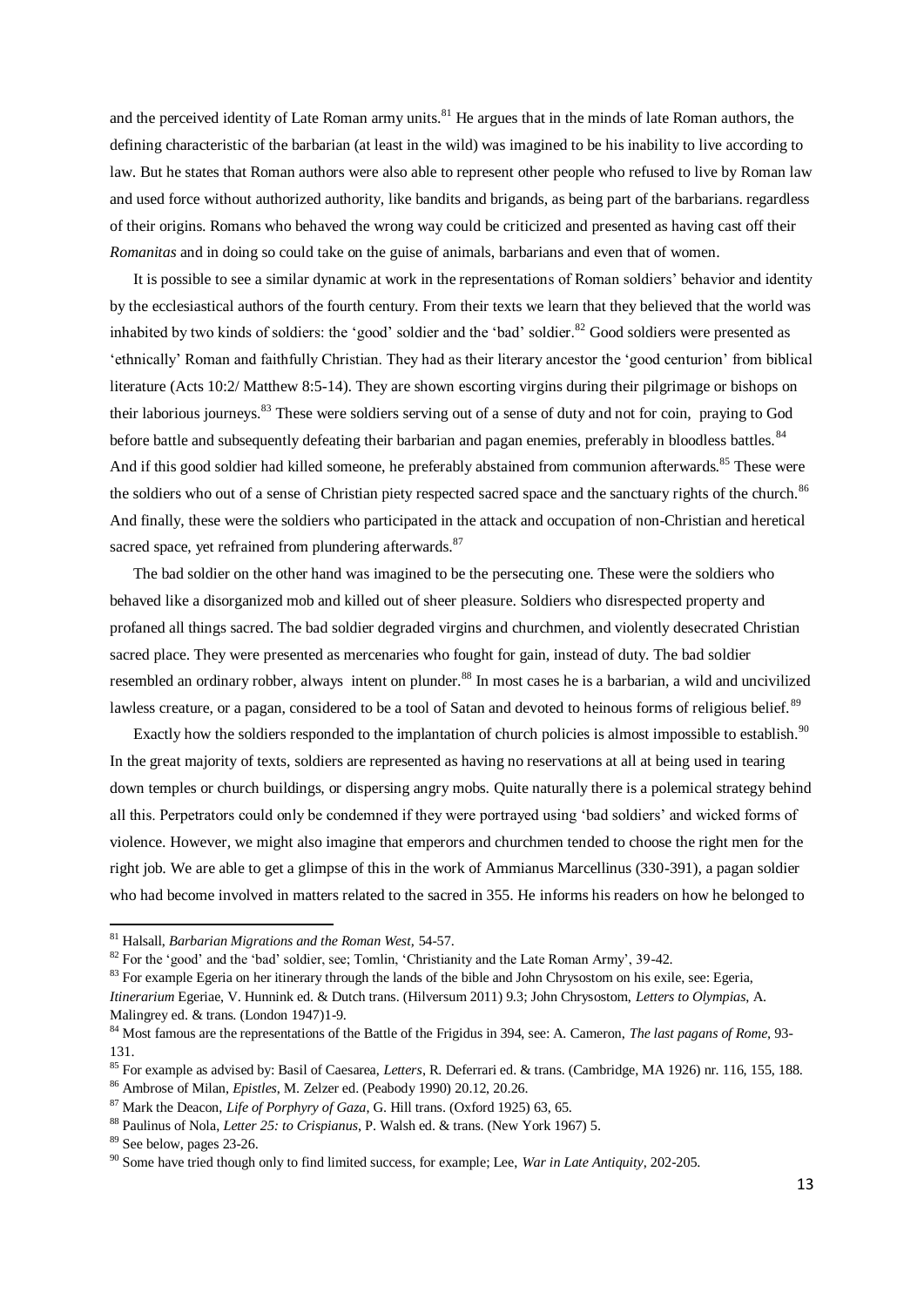a unit that was tasked with getting out the usurping emperor Silvanus of his church chapel. It is possible that Ammianus's own unit was unsure whether or not they should desecrate the sacred confines of the holy place. There were 'Gallic' soldiers on hand, but of rather 'doubtful fidelity'. Ammianus recounts the solution his commanders found as follows:

Therefore, after we had secured our success by the address of some agents among the common soldiers, men by their very obscurity fitted for the accomplishment of such a task, and now excited by the expectation of reward, at sunrise, as soon as the east began to redden, a band of armed men suddenly sallied forth, and, as is common in critical moments, behaving with more than usual audacity. They slew the sentinels and penetrated into the palace, and so having dragged Silvanus out of a little chapel in which, in his terror, he had taken refuge on his way to a conventicle devoted to the ceremonies of the Christian worship, they slew him with repeated strokes of their swords.<sup>91</sup>

 The militarization of the third and fourth century Roman empire influenced the way in which ascetics and churchmen understood their struggle with sin.<sup>92</sup> Early Christians had already believed the world to be divided between truth and falsehood. Enemies existed both inside and outside the community and the soul. As early as Paul's exhortation about the military equipment of faith in his letters to the Ephesians (Ephesians 6:1), devotional language had been steeped in militaristic imagery and had been so ever since.<sup>93</sup> The heroic resistance of martyrs could be understood as a form of spiritual combat, an idea which can be found throughout early Christian discourse and practice. Ascetics for example believed that *askesis* was nothing less but a continuous battle against an enemy that was perceived to be very real. Monks could be represented in standing valiantly in ranks against the demons who tried to deceive the faithful into worshipping other Gods and personified the dangerous temptations of the flesh.<sup>94</sup> St. Pachomius, an ex-military man and fourth century Christian ascetic, organized his monasteries in such a way as to resemble a military *castellum*, including perimeter walls, specialized buildings, and barrack-like houses.<sup>95</sup> These monasteries recalled the forts he had known from army life, only the enemies meant to be kept out had changed. In Christian thinking demons were perceived to be the cosmic evil behind Christianity's worldly adversaries such as Jews, pagans and heretics. Such an attitude could easily give rise to a more militant attitude to belief and an increased willingness to use violence.

## **II. Narrative, identity and extreme violence**

It seems that the fundamental undercurrent of the violent confrontations between those supportive to the Nicene or Arian cause was an increasing tendency to define oneself in terms of a more militant Christian identity. Since the edict of Caracalla in 212 AD, every inhabitant of the empire could consider himself a Roman. Local and regional identities gradually lost their significance.<sup>96</sup> As the empire gradually became Christian, identities were increasingly defined on the basis of religious confession and behavior.

<sup>91</sup> Ammianus Marcellinus, *History of the Later Roman Empire*, W. Hamilton ed. & trans. (London 2004) 15.30-15.31. <sup>92</sup>Gaddis, *There is no crime for those who have Christ*, 23-24.

<sup>93</sup> Ibidem, 23-24.

<sup>94</sup> Gaddis, *There is no crime for those who have* Christ, 23.

<sup>95</sup> Tomlin, 'Christianity and the Late Roman Army', 23 n12; *S. Pachomii vitae graecae*, Halkin ed. & trans. (Geneva 1982) 4- 5.

<sup>96</sup> On Roman identity in Late Antiquity, see; A. Sherwin-White, *The Roman citizenship* (Oxford 2001) 451-468.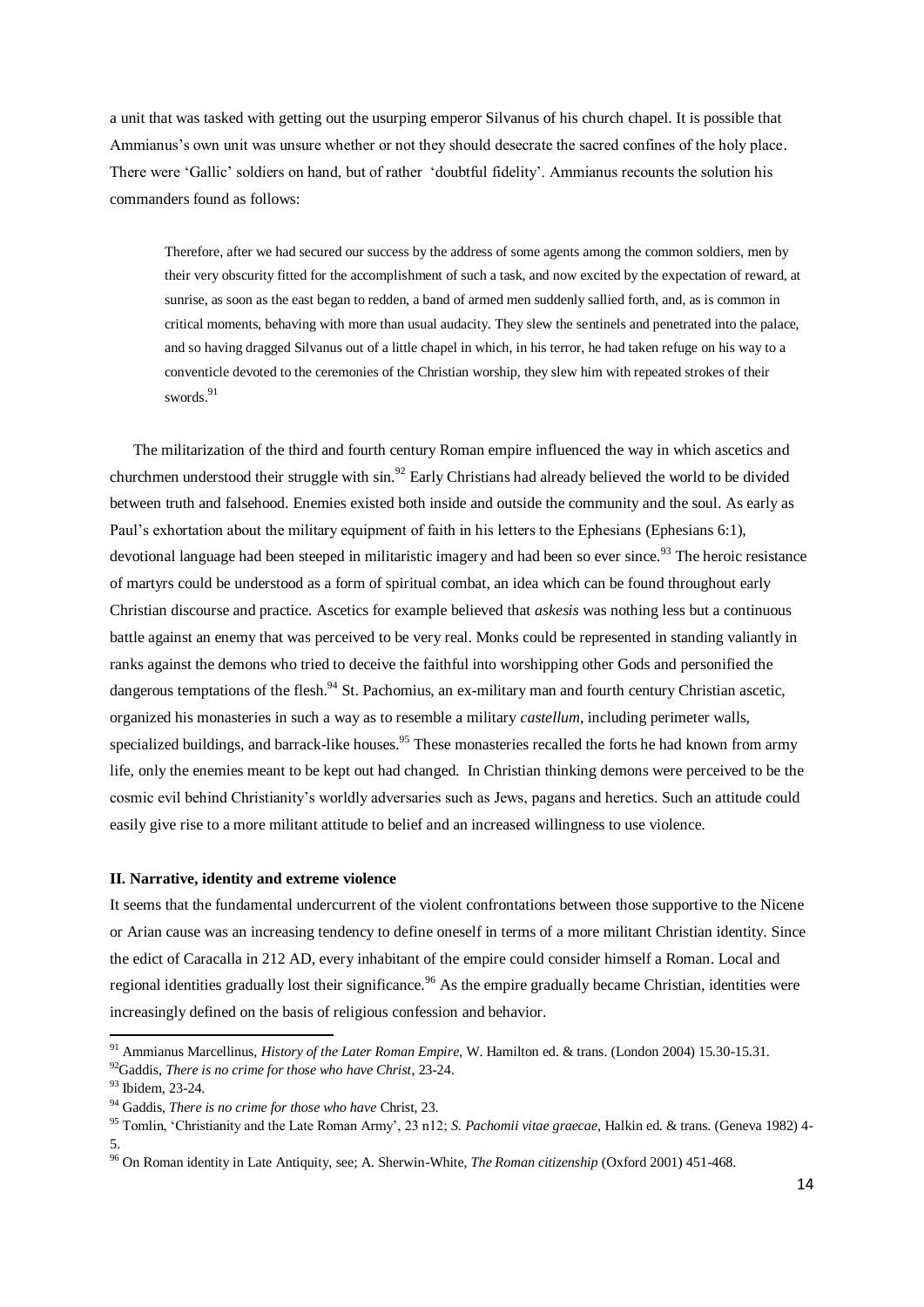In his article on late-antique Christian identity, Galvao-Sobrinho has proposed two defining characteristics of late antique Christian identity.<sup>97</sup> He argues that Christians first of all constructed their identity as Christian through repeated interactions with the divinity in activities such as prayer, oblations, litanies and the rituals of initiation and worship in the church'. He states that through such practices, believers expressed and celebrated their devotion to God and became fully aware of themselves as Christian. Secondly, by making use of S. Pulleyn's research on the relation between prayer and self-image in ancient Greece, Galvo-Sobrinho postulates that the awareness of being a Christian developed out of a 'projected notion of the deity'.<sup>98</sup> Since acts of devotion conveyed an appreciation of God, they must have presumed a notion or mental image of God as the recipient of that devotion. He also argues that during occasions such as the Eucharistic liturgy, the abstract notion of God became a live and palpable presence in the shape of the bread that was offered and shared between the worshippers.<sup>99</sup> It was exactly this problem, of defining the abstract notion of God, which had become the basis for the great Christological disputes and violent confrontations between the Arians and Niceneorthodox during the fourth century AD.

 However, there appears to have been another element which Galvao-Sobrinho does not mention, but which seems to have played quite an substantial role in the way in which Christian identity was constructed. First of all I would like to propose that these two principles of Christian identity, were in fact accompanied by a general increase in militant attitudes wherein the act of violence and the remembrance thereof helped Christian intellectuals and their communities to establish the precise contours of Christian identity as opposed to non-Christian identity. Mostly because Arian and Nicene Christians, or any other Christian group involved in violent conflict, actually shared many forms of religious behavior and doctrinal and scriptural beliefs. Thomas Sizgorich has shown that community leaders of all religions thought it to be increasingly important to delineate the boundaries between their two respective communities.<sup>100</sup> They sought to define the parameters of acceptable behavior, formulate its theological underpinning and urge their members to police the communities' boundaries by all means.

 Secondly, I would like to suggest that historical narratives about atrocious acts of violence play an important role in the construction of identity and in explaining and interpreting the moment to moment experience of the community and its members. In order to sustain the community's boundaries, leaders and intellectuals sought to construct narratives in which the history of their local community was maintained from its earliest beginnings to the very present. They did so through the protection and preservation of their community's divinely revealed truths, but also through recounting acts of personal piety and episodes which told about the suffering and persecution of its members. Especially the idea of victimization and persecution was a fundamental constituent of this identity and also very much the fundamental basis of the communities' actions and expected forms of behavior when their community came under siege.

 In such a narrative, each and everyone had a role to play. Anthropologist Margret Somers has suggested that individuals have a tendency to understand themselves to be 'emplotted' in narratives and have a tendency to just

<sup>&</sup>lt;sup>97</sup> Galvao-Sobrinho, 'Embodied Theologies', 324-326.

<sup>98</sup> S. Pulleyn, *Prayer in Greek religion* (Oxford 1997) 65-100.

<sup>99</sup> Galvao-Sobrinho, 'Embodied Theologies', 324.

<sup>100</sup> Sizgorich, *Violence and belief in Late Antiquity*, 22-45.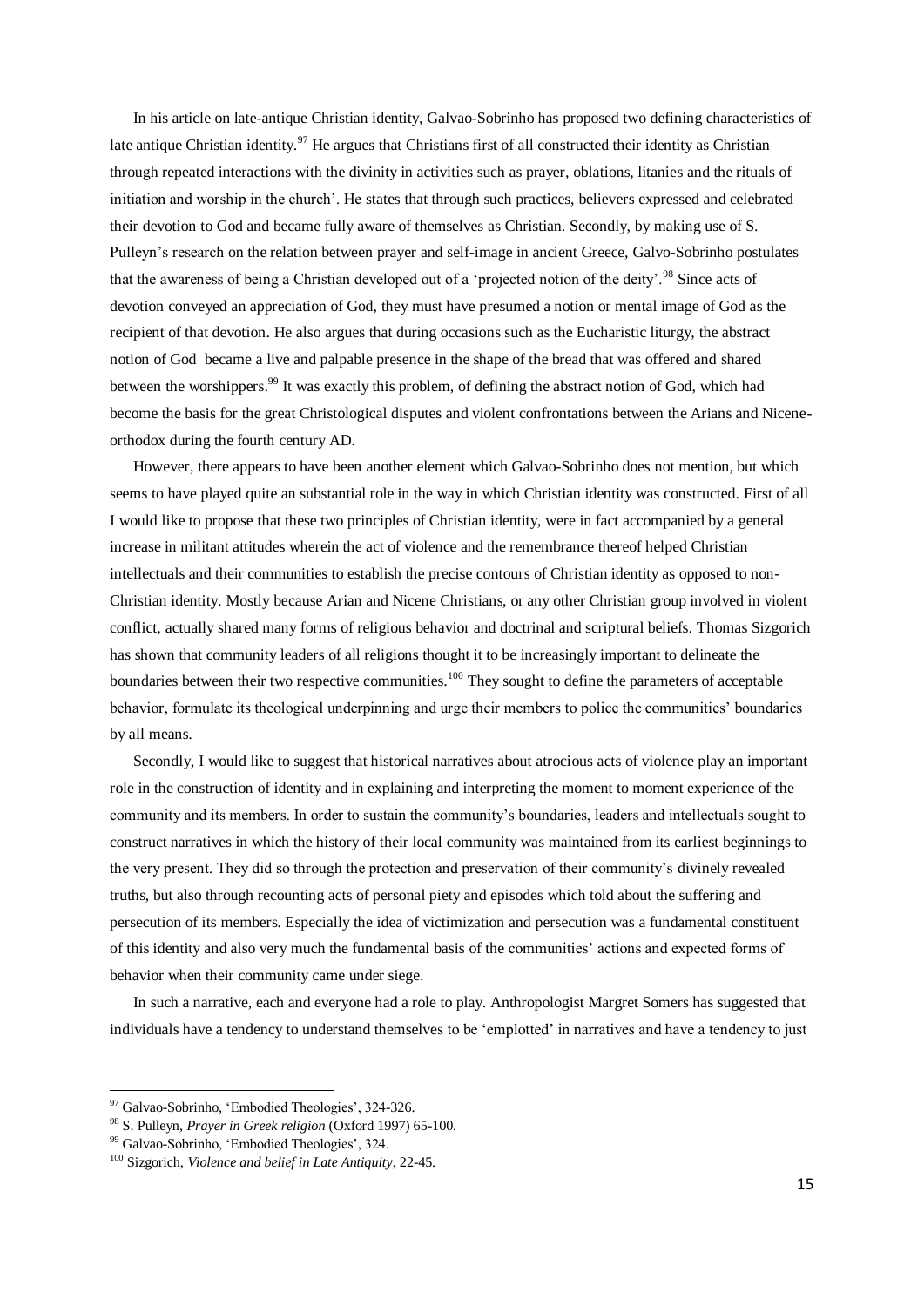as easily place other individuals and groups within these same narratives.<sup>101</sup> The result is that these individuals become characters with their own roles to play within the moment-to-moment experience that was perceived to be the larger story or meta-narrative: roles that for a great part are determined by the narrative's underlying 'themes' and 'plots'. It is thus becomes quite easy for a Christian community to see the persecution done by an heretical emperor as a continuation of the meta-narrative of persecution and resistance that was thought to have been played out since the execution of Christ. By understanding persecution or violence done against the community in such away, it becomes possible to argue that nothing had in fact changed since the pagan persecutions of the past. In doing so it became necessary for the composers of these narratives to 'emplot' the community's present enemies in the story as well. In these narratives, the bishops who had to enforce the emperor's decisions, and in fact the emperor himself, tended to take on the guise of the persecuting tyrants. The local commander was often presented as behaving in the exact same manner as a pagan *iudex*. 102

 The persecuted themselves and those who were lost in the struggle took on the role as the successors to the famous confessors and martyrs who had heroically suffered in the past. This was very important indeed, first of all because martyrs were upheld as examples for the community. They embodied exemplary behavior and had remained faithful to their beliefs even until the very end. And secondly because recognition of martyrdom played an important role in deciding whether the idea of persecution was perceived to be legitimate or not. However, this could only be achieved if other Christian communities became convinced that they themselves were part of this persecuted community. They needed to believe that the victims of the persecution were real martyrs in every sense of the word and were in fact theirs as much everybody else's. The reason for wanting to convince other communities that one's martyrs and victimhood were real was to deny the possibility that they or the persecutors would deny one's martyrs.<sup>103</sup> They were afraid that if they did so one's theological viewpoints and accepted forms of behavior would also be refused. Moreover, an attempt had to be made to criticize the behavior of the Emperor and his persecuting, if it were ever to be curtailed. Self identification as a persecuted victim and the acknowledgement thereof were part of a process of constant negotiation.

One way of doing this was by arguing that the community had been the victim of an atrocity or sacrilege.<sup>104</sup> The way to support this argument of victimization was by relating it to an extreme form of violence that had resulted in countless casualties. Mentioning the dead and the way they had suffered was an important element in this polemical strategy. Historical anthropologist A. Assmann has shown that every cultural memory had its core in the remembrance of the dead.<sup>105</sup> She argues that the persistence and foundational elements of cultural memory are often linked to 'foundational scenes of violence', or as anthropologist Clifford Geertz would have called

<sup>101</sup> M. Somers, 'Narrative constitution of identity: a relationship and network approach', *Theory and Society* 5 (1994) 613- 617.

<sup>102</sup> Sizgorich, *Violence and belief in Late Antiquity*, 135-144.

<sup>&</sup>lt;sup>103</sup> Optatus tried to delegitimize the Donatists' martyrs in various ways: 'How can you call them martyrs when none of them has been struck by the sword (...) show me the man who has ever been struck by the sword under Macarius', in; Optatus, *Against the Donatists*, M. Edwards trans. & ed. (Liverpool 1997) 3.8; Optatus was answering a claim made in the Donatist sermon on the passion of St. Donatus of Avioccala: 'As if they could say it was less of a martyrdom, because they were massacred by clubs instead of swords', in: *Sermon on the Passion of St. Donatus of Avioccala*, M. Tilly ed. & trans. (Liverpool 1996) 6.

<sup>104</sup> On atrocious violence in classical antiquity, see; Zimmermann, *Extreme Formen von Gewalt*, 1-25.

<sup>105</sup> A. Assmann, *Erinnerungsräume. Formen und Wandlungen des kulturellen Gedächtnisses* (Munich 1999) 222, 251, 336.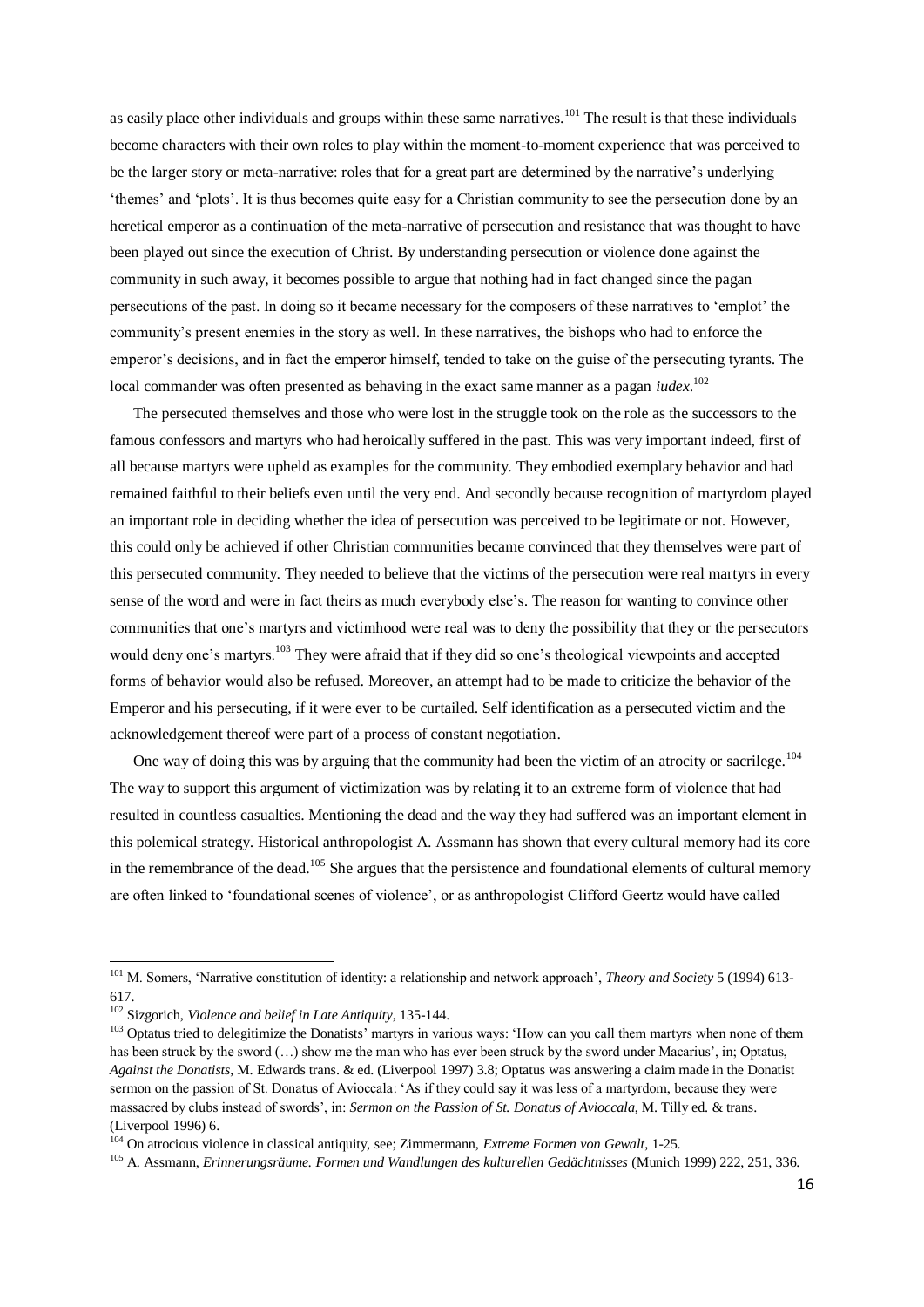them, 'primordial acts of violence'.<sup>106</sup> Moreover, the impact of the literary report about the community's past was for the audience linked to violence, bodily harm and death.

 In order to convince the audience that the violent act had in fact affected their very sense of being and should be considered an offence against all, the report about the atrocious act of violence needed to sound credible in order to activate a sense of *pathos*. Only when the audience's emotions were activated was the narrative about the atrocity capable of evoking horror and disgust and bring shame on the perpetrators. Zimmerman has shown that violence is 'culturally coded' and depicted according to literary and iconographic narrative patterns that are based 'on a shared cultural consensus'.<sup>107</sup> Naturally the impact of the representation depended on the familiarity of the audience with both form and contents of the report. Ideally it should be an act of violence the audience was familiar with and could threaten the audience itself at any time or moment. More specifically, it should be an act of violence similar to those recorded many times before in the audience's own collective memory and one which was thought to transgress the boundaries of acceptable violence. It should be an act which had hurt certain classes of people thought to be exempt and more specifically should disturb objects or actions the community held dear. Most of all because its messages, topoi and motifs needed to be understood by the audience, but also because the audience expected certain demands of genre. These needed to be followed closely or the story would lose its credibility and its appeal to the audience. Ideally the literary depiction of extreme violence and the boundaries of acceptable behavior it was deemed to transgress should encapsulate the various moral, ethical and social arrangements the community had constructed for itself and were believed to be fundamental for the community's very identity. In the representation of the extreme act of violence, the persons, objects and even buildings connected to these arrangements and which symbolize the audience's identity should at best be shown degraded and dishonored in order to evoke disgust, fear and horror in the audience's reaction.

 It is thus possible to argue that, in a sense, the way in which a late antique author represented an outrageous act of violence actually tells us something about how he and the members of his community understood their own identity and the roles they assumed in the meta-narrative of Christian history

## *Letter writing and church desecration*

The manner in which communities tried to convey the story of an atrocity was by 'emplotting' its narrative within the historical memory of other Christian communities across the Roman world. It was hoped that in doing so the atrocious acts of violence and the suffering of a local community would become emblematic for the general suffering of the entire Christian community, and indeed would come to be considered as an offence against all. The reason why a community wanted to share its suffering and perpetuate the idea that it was a persecuted community, was to bring shame to the perpetrators and perhaps curtail their behavior. Making the recipient share one's suffering was also meant to preempt the official response that the victimized community had deserved the persecution and that its martyrs were thus hardly martyrs at all, thereby completely delegitimizing the doctrinal viewpoints, beliefs and arguments of the beleaguered community. And finally, the more people knew of the outrage, the more people would protest against it, especially when they would considerer the outrage an offence against the entire community of Christ.

<sup>106</sup> C. Geertz, *The interpretation of cultures* (New York 1973).

<sup>107</sup> M. Zimmermann, 'Violence in Late Antiquity reconsidered' in H. Drake, *Violence in Late Antiquity. Perceptions and Practices* (Burlington 2006) 355.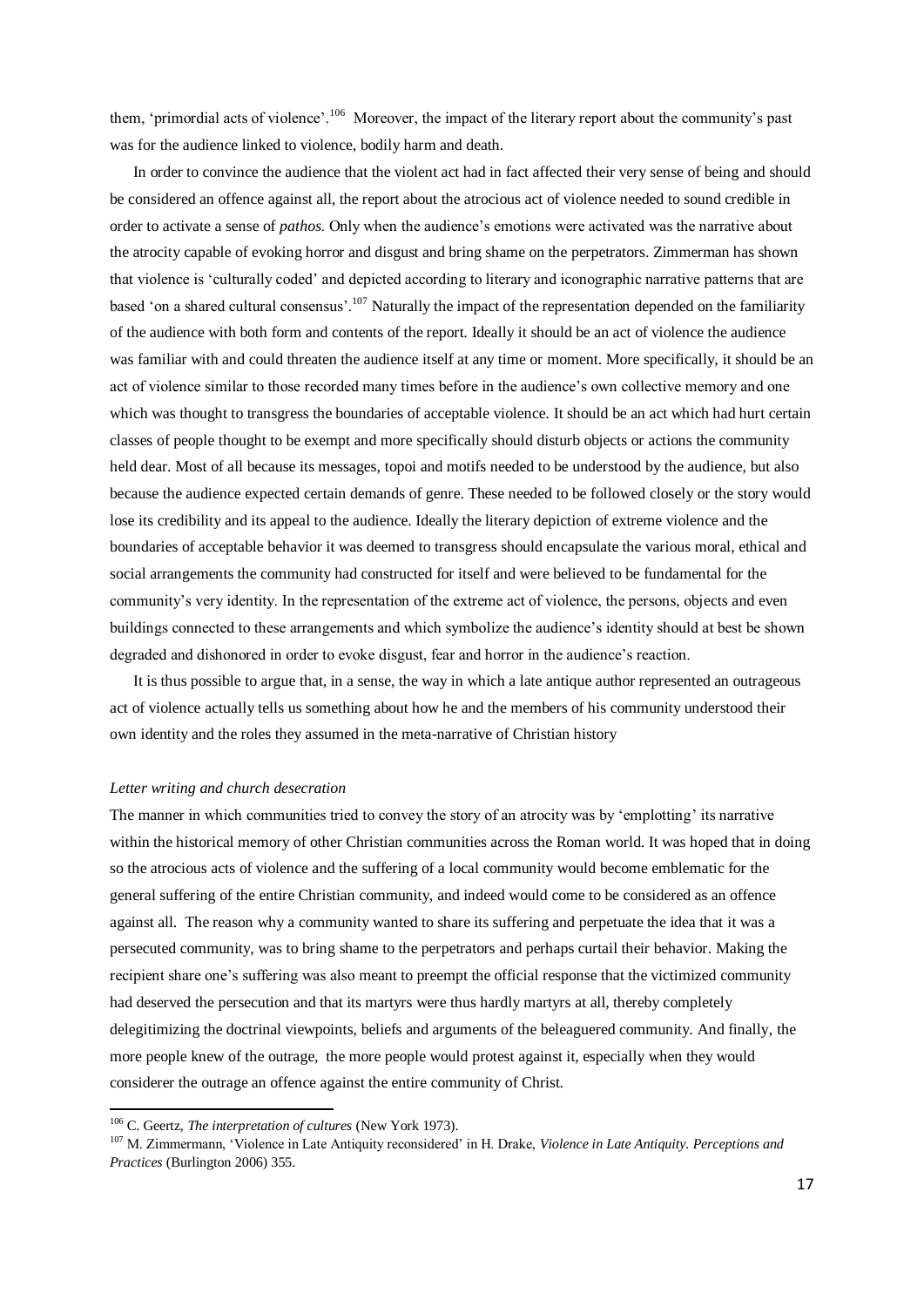The preferred medium for local Christian communities to translate their sense of victimization to other communities and make sure that these appropriate the story as part of their own, was the letter. Letter writing had always been part of Christian tradition. The apostle Paul had sent dozens of letters across the Roman world in order to teach communities about the faith in Christ and His acts of suffering on behalf of all humanity. Acts of pre-constantinian martyrdom were in most cases conferred to by letter.<sup>108</sup> Late antique letters came in a variety of forms, ranging from letters of exhortation to those of accusation.<sup>109</sup> Their main use lay of course in the fact that letters could be copied quite rapidly and with reasonably little effort. Because of their relative small size, the letter could spread the outrage and narrative of persecution far and wide as it was copied successfully down the ladder by its successive recipients.

 Like the non-Christian letters of the fourth century, the letters about atrocity were written by way of closely following the conventions of ciceronian epideictic rhetoric.<sup>110</sup> These conventions defined how the author of a letter should describe a violent act and how he should convince his audience that the act should be considered an outrage. Their primary use was that they could help an author or rhetorician convince and persuade his audience. But if the author was planning to achieve this, certain ground rules needed to be followed. Rhetorical manuals such as that of Cicero prescribe that when using epideictic rhetoric the orator should rely on three means of persuasion.<sup>111</sup> First of all, the story should be grounded on credibility. Second, it should be grounded in the psychology and emotions of the audience. And third, it should contain logical patterns of reasoning. The epideictic rhetoric should further be based on certain elements of style such as the use of certain words (like 'tyrant') and metaphors (usually be referring to biblical scenes). Finally, the rhetoric should have a fixed arrangement, containing elements that naturally follow upon another and that are recognizable (and perhaps expectable) for the audience.

 The atrocity or extreme act of violence most frequently referred to in these fourth century letters, and one which was deemed offensive by all Christians, is that of the violent intrusion of armed soldiers into ecclesiastical space. In many ways, it showed the effect and the destructive consequences of the violent intrusion of soldiers into sacred space. These episodes of violent intrusion are also narrated in the many church histories of the age, and can indeed be considered to be part of any decent church history written in the fourth or fifth century.<sup>112</sup> But especially in letters did the image of soldiers desecration of church space find striking polemical use. These told the story of very real incidents happening under fairly similar circumstances, but they were narrated in very much the same way.

 The actual reasons presented for such an intrusion in both letters and church histories are manifold. Soldiers could be ordered to arrest or remove an uncompromising bishop from his basilica. Mention is also made of decrees which ordered that churches and their property had to be confiscated or its congregation be replaced by that of another religious denomination. The intentional de-sacralisation of ecclesiastical space might also have been an intention, but it is nowhere explicitly referred to. However, there do exist some references in which the

<sup>108</sup> For example, see the various local acts of martyrdom in Eusebius's *book of Martyrs*; Eusebius, *Book of Martyrs*, C. Cruse ed. & trans. (Peabody 1998) 307-333.

<sup>109</sup> Van Dam, *The Roman Revolution of Constantine*, 185-216; S. Stowers, *Letter writing in Greco-Roman Antiquity* (London 1986).

<sup>110</sup>On the use of epideictic rhetoric in letter writing, see; Stowers, *Letter writing in Greco-Roman antiquity*, 1-20.

<sup>111</sup> Cicero (conj.), *Rhetorica ad Herennium,* H. Caplan trans. (Harvard 1989) III.

<sup>112</sup> For a systematic overview of episodes narrated in church histories, see; Lee, *War in Late Antiquity*, 100-101.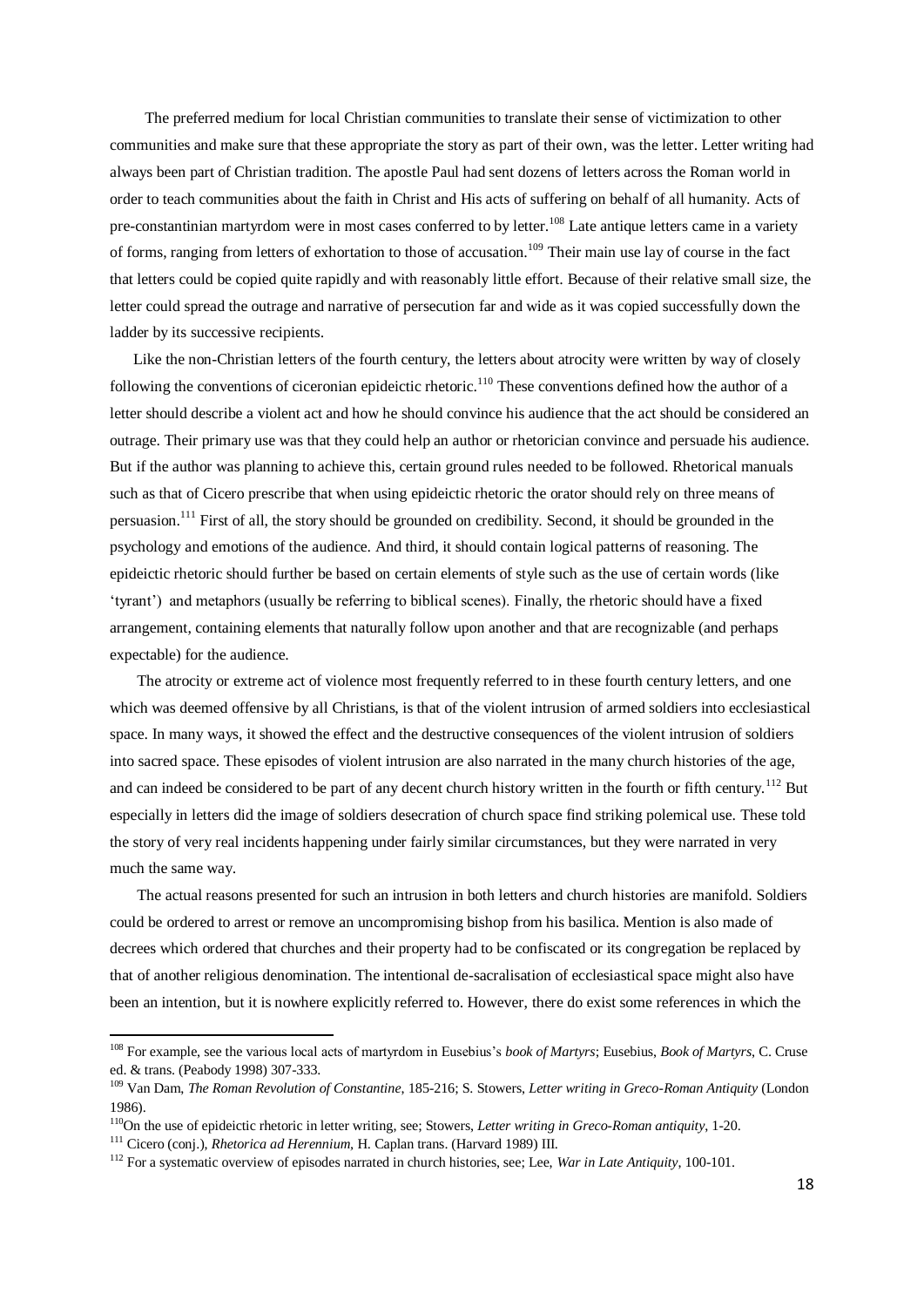de-sacralisation of non-Christian sacred space are presented as intentional.<sup>113</sup> The 'pollution' and invasion of temples and synagogues were intended to de-sacralise its sacred confines and alters whereby they were made useless for its devotees.<sup>114</sup> Whether or not this was also intended in relation to Christian sacred space is less clear. It was a commonly held assumption that deceased persons and their blood were capable of polluting sacred space.<sup>115</sup> That the dead should have no place in sacred space is for example also reflected by the various discussions and laws on the question whether burial of the dead inside Roman cities or churches was legitimate or not.<sup>116</sup> If in fact the de-sacralisation of a church would have been purposefully intended, one can notice that the effect would often have been quite the opposite.

 Fortunately for our purposes, many of the letters that were written before the year 420 have actually survived. The reason why is that they had been included in 'local' church histories or in various polemical tracts.<sup>117</sup> These letters were composed in various parts of the empire, mostly by bishops who in one way or another had ended up at the receiving end of military led coercive force.

 The earliest letter to survive is commonly referred to as the *Sermon on the passion of Donatus of Aviocalla*. <sup>118</sup> It was written by its anonymous author somewhere between 317 and 321, during the first period of repression of the Donatists. Originally the sermon was meant for the annual anniversary of an attack which had been made by local authorities on the sermonist's church somewhere around the year 317. In that year Constantine had published an edict in which he had ordered the local authorities to confiscate Donatist churches and properties and to hand them over to Catholics, in this case to the 'tyrannical bishop' Caecilian. The sermon tells the story of an attempt by armed soldiers to expel the Donatist worshippers from their basilica. The sermon narrates the terrible outrages committed in the church, the heroic resistance of the martyrs and the treatment and burial of the casualties afterwards Quite surprisingly, the sermon never refers to an actual martyrdom of St. Donatus, but only to that of an anonymous bishop of Avioccala.

 The subsequent letters all originate from the Roman east, most of them from Alexandria. The *Encyclical Epistle of Athanasius* was written by the Alexandrian bishop Athanasius himself a short time after Lent in the year 339.<sup>119</sup> The letter is addressed to all 'his fellow ministers in every place', from which we might postulate that Athanasius expected as wide an audience as possible. The letter narrates the many outrages committed by Athanasius's adversary, the Arian bishop Gregory, and an almost systematic refutation of his opponents beliefs. The key episode narrated in the letter is the bloodshed that had occurred when imperial soldiers under the orders of the Arian emperor Constantius had tried to remove Athanasius from the Alexandrian basilica and replace him with a bishop more favorable to the Arian cause. The letter contains an appeal for 'all the bishops of the church' to unite against Gregory.

 The *Diamartyria* is another letter to survive that details Athanasius resistance against his Arian opponents. This letter takes the form of a popular petition and it survives in one of Athanasius' polemical tracts called the

-

<sup>113</sup> B. Caseau, 'Sacred Landscapes' in G. Bowersock, P. Brown & O. Grabar (eds.), *Interpreting Late Antiquity. Essays on the Postclassical World* (Cambridge 2001) 22-23.

<sup>114</sup> Caseau, 'Sacred Landscapes', 22-23.

<sup>115</sup> Ibidem, 22-23.

<sup>116</sup> Ibidem, 37.

<sup>117</sup> On the church historians of this period, see; W. Treadgold, *The early Byzantine historians* (London 2010) 121-175.

<sup>&</sup>lt;sup>118</sup> Sermon on the Passion of St. Donatus of Avioccala, M. Tilly ed. & trans. (Liverpool 1996).

<sup>119</sup> Athanasius, *Encyclical Letter*, A. Martin ed. & trans (London 1985).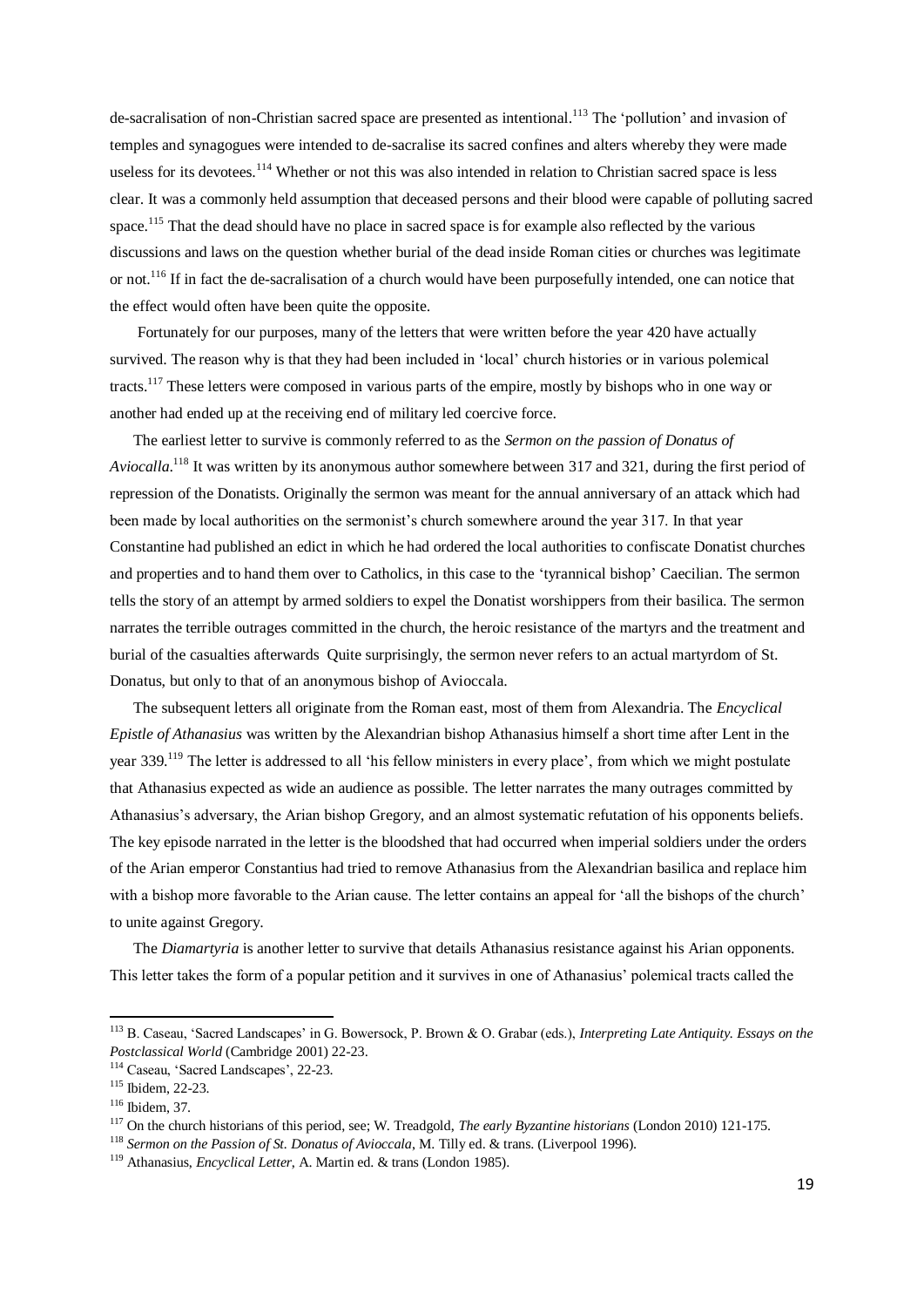*History against the Arians.*<sup>120</sup> The letter was probably written sometime after Athanasius second flight in 356. it It is unlikely that Athanasius had written the letter himself. The authorship of the letter is referred to in more general terms as being a written by 'the people of the Catholic church of Alexandria'. However, it is possible that the letter is of Athanasius' own hand, and that he had written it during his exile. But the style of the *Diamartyria* is one of brevity and short sentences and seems to bear almost no resemblance to the other works of Athanasius. The petition is addressed to the future consuls, and to Athanasius' fellow bishops. That it was written with the intention to spread far and wide can be confirmed by the fact that information originating from the letter is referred to in contemporary church histories such as that of Socrates Scholasticus (ca. 380-439) which indicates that the suffering of the Alexandrians had been implotted in other local Christian communities' own stories.<sup>121</sup> The letter itself tells the story of how in the year 356 Constantius II (337-361) once again tried to replace Athanasius with a more friendly bishop, this time by installing the Arian Gregory. To enforce his decision, the *dux* Syrianus was sent with a force, reputed to be 5000 men strong, to drive Athanasius from his basilica. Although Athanasius managed to flee, the attack on the Alexandrian basilica ended in bloodshed. This incident is also mentioned earlier in Athanasius' *History against the Arians*. <sup>122</sup> Athanasius probably wanted to include the *diamartyria* at the end of his work as a form of testimony for his argument that the people of Alexandria wanted him as their bishop and not the 'heretical' George.

 Unfortunately, some letters have only survived in a fragmentized form. One example is the Letter of Peter of Alexandria. The letter is partially included in Theodoret of Cyrrhus's (ca. 393-457) *Ecclesiastical History*. 123 The fact that the letter is included in Theodoret's history can be considered testimony to the fact Peter probably intended his letter to spread far and wide. Theodoret explains that he had hesitated 'to insert it at full length', and that he had decided to only 'quote some extracts from it', because he believed the contents of the letter to be too horrible for his reading audience. But luckily one of these extracts contains Peter's narrative of an attack on his Alexandrian church (the same one of which Athanasius had been driven out in 356) somewhere in the year 373.The letter recounts how with imperial approval the *comes sacrum largitionem* (Count of the sacred largess) Magnus had taken a military force from Syria to depose bishop Peter and to replace him with an Arian candidate named Lucius. Peter had fled before the attack began which had ended in bloodshed.

 The last letter to survive from the fourth and early fifth century dates from the year 404. This letter was written by the domineering John Chrysostom (ca. 347-407), the by then deposed bishop of Constantinople.<sup>124</sup> The letter is addressed to pope Innocent I of Rome (401-417). Copies of this letter were also addressed to bishop Venerius of Milan and bishops Chromatius of Aquila. The reasons why the letter was addressed to the Pope are uncertain but they are possibly reflective of the fact that from the end of the fourth century appeals of protest and those concerning other disputes were more frequently addressed to the bishop of Rome. The letter is particularly interesting because it narrates a conflict that was not at all part of Christological and doctrinal conflicts as discussed before. This was a conflict about power and authority within the eastern church and one that was fought out amongst the Nicenes themselves. The patriarch of Alexandria, and John's rival, Theophilus, had been

<sup>120</sup> *Second Petition* or *Diamartyria*, quoted in: Athanasius, *History of the Arians*, A. Robertson trans. (London 1891) 81

<sup>121</sup> Socrates, *Ecclesiastical History*, P. Schaff, H. Wace and A. Zenos eds. & trans (Peabody 1995) 2.11.

<sup>122</sup> Athanasius, *History against the Arians*, 48.288.

<sup>123</sup> Theodoret, *Ecclesiastical History*, L. Parmentier ed. (Berlin 1954) 4.19.

<sup>124</sup> John Chrysostom, *Letter to Innocent I*, A. Malingrey ed. & trans. (Paris 1964) 3-4.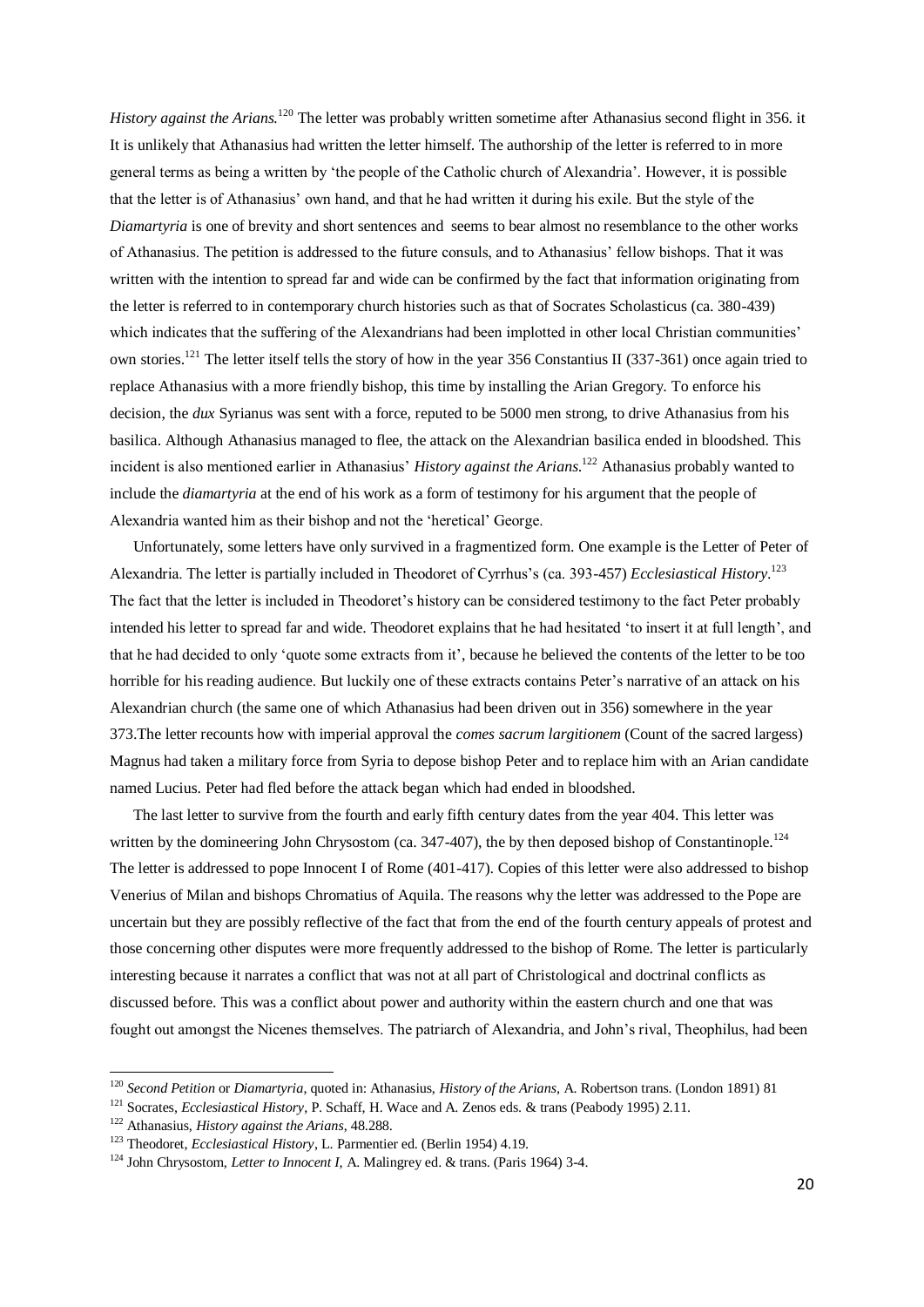summoned to Constantinople in order to be judged for his alleged mistreatment of some Christian monks. However, Theophilus could not stand idle now that his enemies under the leadership of John were trying to judge him like a common criminal. He responded by gathering around him a large group of supporters and was so able to turn the tables around. Now Chrysostom was the accused and as a consequence was violently removed from his basilica and driven into exile. The letter of John Chrysostom is quite an interesting case because it survives both in the church history of Sozomen of Bethlehem and in the eulogy on the life of St. Chrysostom written by his admirer Palladius (ca. 363-420).<sup>125</sup> Palladius had in fact been a member of the party which had delivered the letters to its various recipients in Italy, and had perhaps played a role in the translation of John's letter into Latin. However, his version of the narrative is slightly different, containing personal touches perhaps influenced by other accounts or of later editing.

 The authors of these letters wanted their audience to imagine that the attacks on their basilicas had been very bloody affairs. However, one must understand that the specific narrative aims, images and plots used in these letters quite considerably impede our view and understanding of the main characters and the extent to which the violence was actually committed. This had to do most of all with the fact that the recipients played an important part as third party observers in deciding whether the violent invasion of ecclesiastical space was legitimate or not. They had to be convinced that the violent act should indeed be considered an outrage.

 The image these letters present, namely that of armed soldiers violently occupying a church and disrupting religious services, was described in a fairly consistent manner. A narrative detailing a violent attack on ecclesiastical space was often very formulaic and showcased a considerable amount of rhetoric, topoi and narrative themes. The composers of these letters were hardly interested at all in providing their readers with 'objective' historical information. This was partly because the audience expected certain literary standards, narrative forms and biblical or classical references in order to be convinced that the author's 'proposition of historical reality'. Authors also tried to encapsulate in their narratives a moralistic and didactic undertone which juxtaposed the preferred and exemplary forms of 'good' and 'bad' Christian behaviour. Authors also tried to play into the collective memory and shared historical past of the audience. For this purpose the parameters of good behaviour were often borrowed from a shared historical past which was held in common by all Christian communities. An author, for example, could model the behaviour of the victims on that of the pre-constantinian martyrs or he could describe the desecration of churches in similar terms to that of the early Christian- or Old Testament past. And finally, the images and arguments late antique authors wished to present were constructed in terms of shared norms about how, why and when it was deemed fit for people to use violence and in what way that violent behaviour was justifiable.

 The authors of these letters had plenty examples to work with. Narratives and stories about the desecration of sacred space were hardly something new in the fourth century. These had featured prominently in classical pagan literature. Famous examples such as the violation of temples and priestesses during sack of Troy as recounted by

<sup>125</sup> Palladius, *Dialogue on the Life of John Chrysostom*, Gregory ed. & trans. (Peabody 1988) 57-58; Sozomen, *Ecclesiastical History*, 8.21, 23.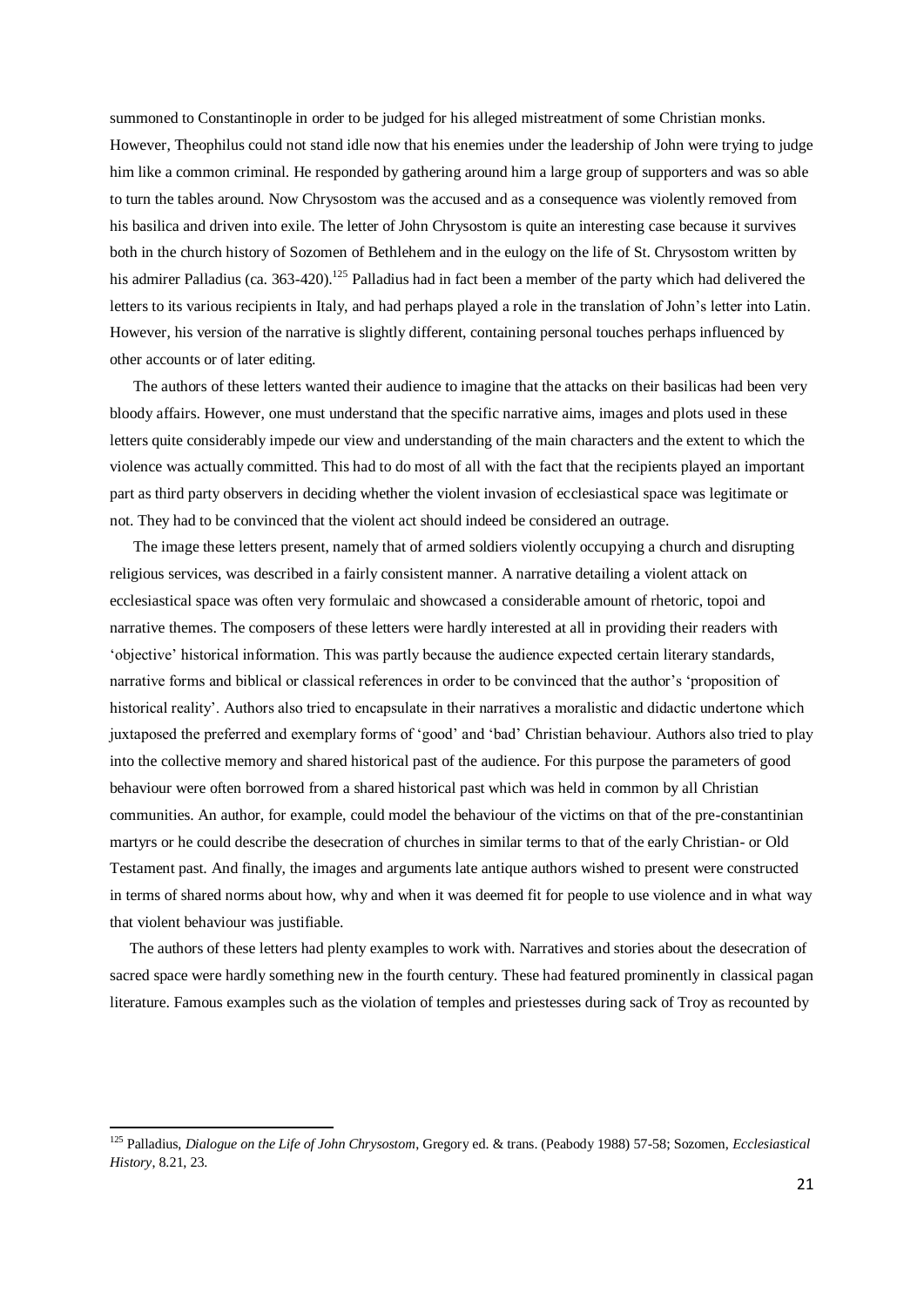Virgil or Sallust famous account on the conduct of Catiline conspirators can be said to have been part of any decently written historical account.<sup>126</sup> These could contain quite graphic imagery:

Virgins and boys are violated, children torn from the embrace of their parents, matrons subjected to whatever should be the pleasure of the conquerors, temples and houses plundered, slaughter and burning rife; in fine all things filled with arms, corpses, blood and wailing.<sup>127</sup>

Indeed, these stories were ingrained in the foundational myths and collective historical memory of local communities across the Roman world.

 Fourth century Christian writers could also delve into their own scriptural and historical accounts in search for examples of the violent desecration of sacred space. Featuring prominently in early Christian imagination were the biblical passages on the sack and destruction of the first and second Temple. Graphic imagery such as the biblical description of the sack of the first temple would have been ingrained in the minds of any Christian intellectual. But although the destruction of the final Temple of Jerusalem had been fundamental in Christians' understanding and perceived veracity of Christ's predictions, the Temple had never been perceived to be the centre of 'true' Christian devotion.<sup>128</sup>

 For the actual first reference to the destruction of Christian centres of gathering and worship one has to wait until at least the very beginnings of the fourth century. Eusebius of Caesarea, writer of the *Ecclesiastical History*, can be considered to be the first one to refer to the destruction of churches. These occurred during the last tetrarchic persecutions and were actually quite a novel feature.<sup>129</sup> Eusebius presents the destruction of churches and persecution of Christians as a form of divine punishment. He starts by recounting how Christianity had come to flourish under the privilege of Roman emperors and how the number of Christians and churches had greatly increased.<sup>130</sup> However , as Eusebius writes, 'by the reason of excessive liberty we sank into neglect and sloth, one envying and rivalling one another in different ways; we were almost at the point of taking up arms against each other, assailing each other with words as with darts and spears.<sup>131</sup> It was God's punishment that the churches be overturned by pagan persecutors:

It was in the nineteenth year of the reign of Diocletian. (302-3 AD) Imperial edicts were published to tear down the churches to their foundations, and to destroy their scriptures by fire. They also commanded that those who were in honourable positions should be degraded and that those who were freedmen should be deprived of their liberty if they persevered in their adherence to Christianity.<sup>132</sup>

The narrative is then followed by a detailed account of the martyrdom and suffering of the various Christian communities across the empire. Eusebius tells how women of piety were tortured and defiled, bishops were tortured and exposed and how adherents of the Christian faith were killed across the empire. Eusebius's main

-

<sup>126</sup> Virgil, *Aeneid*, D. West ed. & trans. (London 1990) 2.761; Sallust, *Conspiracy of Catiline*, W. Badstone ed. & trans. (Oxford 2010) 51. Both episodes are mentioned by Augustine, see; Augustine, *The City of God*, 1.5.

<sup>127</sup> Sallust, *Conspiracy of Catiline*, 51.

<sup>128</sup> Caseau, *'*Sacred Landscapes', 40.

<sup>129</sup> Lee, *War in Late Antiquity*, 193.

<sup>130</sup> Eusebius, *Ecclesiastical History*, 8.1.

<sup>131</sup> Ibidem, 8.1.

<sup>132</sup> Ibidem, 8.1.7.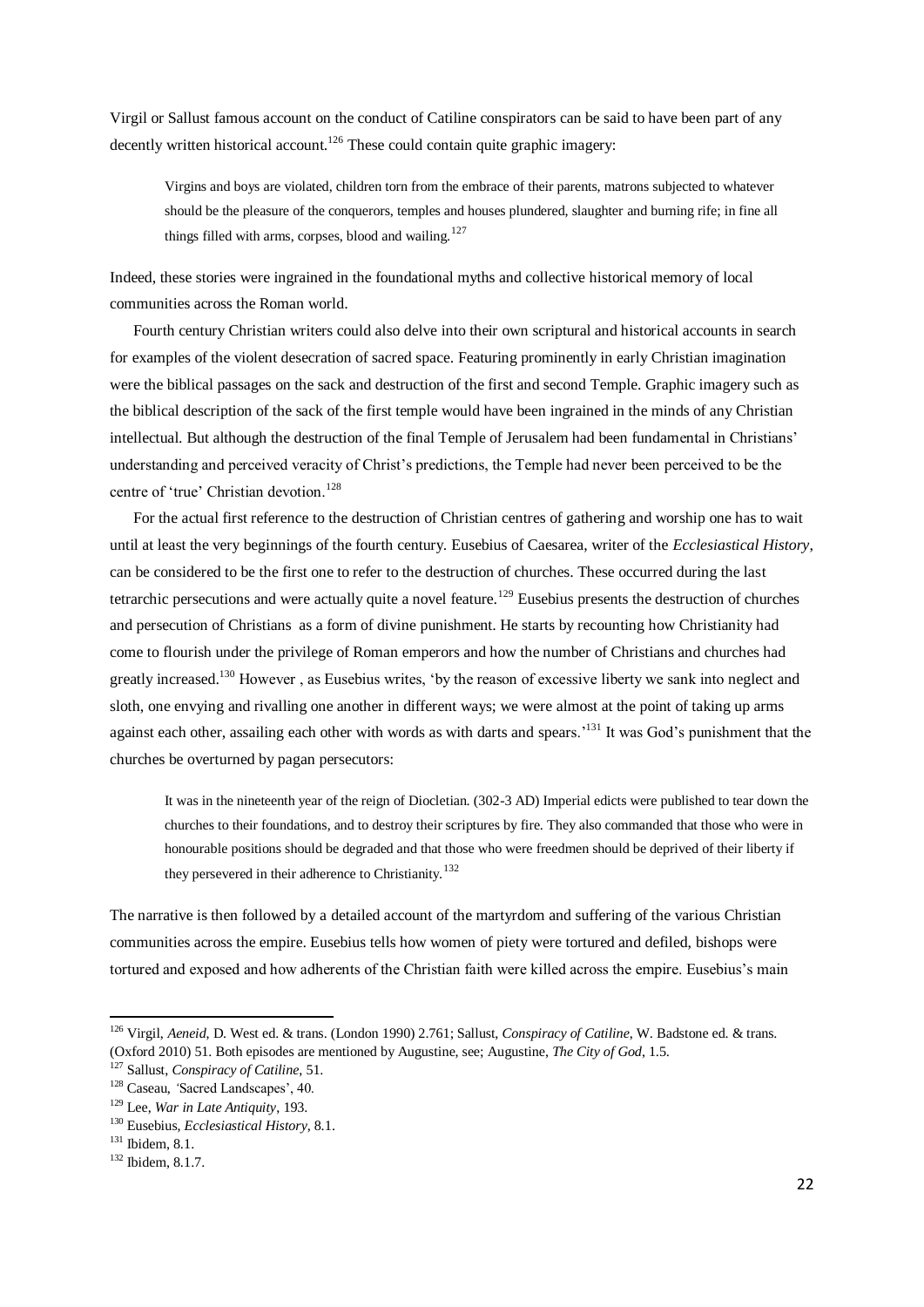purpose was of course to stress the importance of unity in order to pre-empt divine retribution, thus buttressing the authority and attempts to solve church controversies of later Christian emperors.

 For information about what could have happened inside such a church one has to turn to its representation by Lactantius, a contemporary of Eusebius. In his polemical tract *On the death of the persecutors*, he recounts that, suddenly 'while it was still twilight', the prefects party came to the church of Nicomedia and forced open the doors.<sup>133</sup> What happens next can best be described in Lactantius's own wording:

'they forced open the doors and searched for the image of God; they found the scriptures and burnt them; all were granted booty; the scene was one of plunder, panic and confusion(…) Then the praetorians came in formation, bringing axes and iron tools, and after being ordered in from every direction they leveled the lofty edifice to the ground within a few hours'.<sup>134</sup>

This scene of destruction is followed by scenes of torture, similar to the ones in Eusebius account. But here the main purpose was to highlight the evil deeds of the persecutors. Lactantius saw the eventual, grievous deaths of the persecutors as a divine punishment for their zealous persecution of Christians. He argued that their coerced form of religion could never be true religion. Indeed, Lactantius was convinced that violent coercion undid and delegitimized the cause for which it was used. $135$ 

# *Telling the story: the 'soldiers in church' motif*

What did the letters narrating the violent desecration of church space have in common? As mentioned before, fourth- and early fifth century letters detailing the violent military invasion of ecclesiastical usually contain a fixed set of narrative elements, topoi and tropes. Michael Gaddis had argued that these found consistent use during the fourth century and kept very much their own fixed shapes.<sup>136</sup> Unfortunately, Gaddis has not attempted to explain these shapes in any detail, nor does he acknowledges that the motif could be given a quite personal touch. Gaddis has also failed to notice the main medium by which these stories were spread, namely the letter, and the various reasons why the story had to be spread. I agree with Gaddis that the images these narratives presented were of course highly symbolic, and even more so, allegorical. But I would also like to argue that the desecration shown of objects, people and services should be considered an eloquent description of the intruders violation of everything the community held dear, and should indeed be considered an assault on the community's very identity. Studying the letters spreading word of the atrocity must be considered essential.

 In these letters the attack of soldiers on a basilica is usually presented as taking place at the time when the congregation is still holding religious services or when other acts of devotion are taking place, for instance around midnight when the devotees are holding a vigil. In *the sermon on the suffering of St. Donatus* the congregationists knew of the gruesome act which was about to occur.<sup>137</sup> A topos also used in earlier Christian martyr texts.<sup>138</sup> Knowing what was about to occur and that the *traditores* were going to seize their church, 'they flew undaunted to the house of prayer with a desire to suffer'. The sermonist praises the coming victims for their

<sup>133</sup> Lactantius, *On the death of the persecutors*, J. Creed ed. & trans. (Oxford 1984) 12.2-5

<sup>134</sup> Lactantius, *On the death of the persecutors*, 12.2-5.

<sup>135</sup> Lactantius, *Divine Institutes*, A. Bowen & P. Garnsey eds. & trans. (Liverpool 2004) 5.6.

<sup>136</sup> Gaddis, *There is no crime for those who have Christ,* 79-83.

<sup>137</sup> *Passion of St. Donatus*, 6.

<sup>138</sup> Avemarie & Van Henten, *Martyrdom and noble death*, 4-7, 98-101.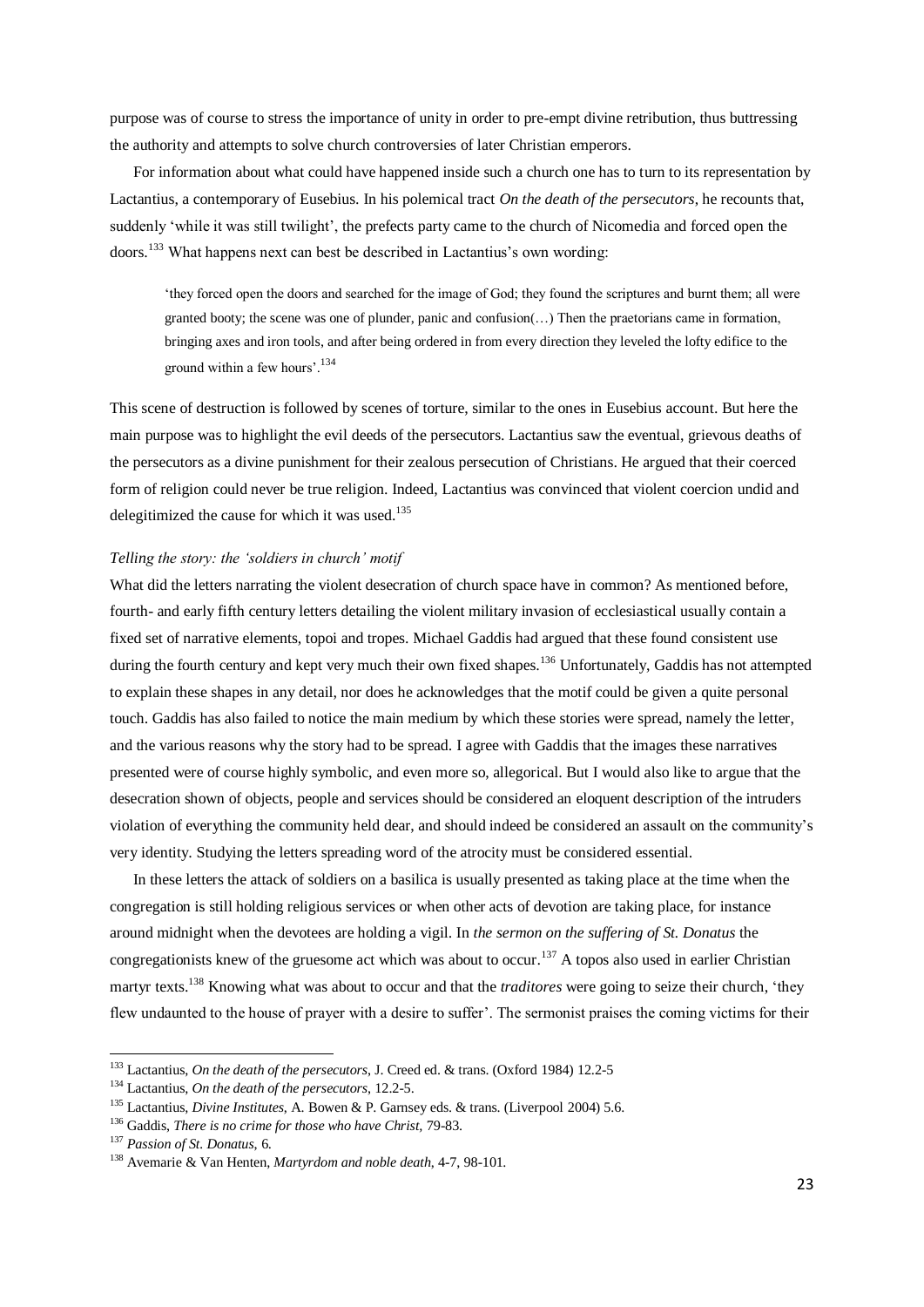pious devotion as they 'grazed on the sacred readings, and prescribed fasts fed them with continual prayers'.<sup>139</sup> According to Athanasius *Encyclical Letter*, the attack on him and his supporters occurred quite unexpectedly. It had been the 'holy season of Lent', almost Easter, a time when the devotees were keeping pious fasts.<sup>140</sup> His supporters were holding 'pious assemblies' and people advanced 'in pious conversation' when the letter pertaining their ejection was suddenly presented and subsequently the attackers suddenly burst in. The composers of the *diamartyria* also lamented that the attack on the basilica had been made quite suddenly. In fact it had occurred whilst they were keeping a midnight vigil and were engaged in the pious prayer.<sup>141</sup> Even worse, communion had been in preparation and the lessons from sacred scripture were being read, all whilst the bishop was sitting on his throne. According to John Chrysostom his church had come under attack at a time when evening was approaching. It had been 'the great Sabbath itself' when the attackers made their violent entry 'under cover of night' when women in the oratories were still naked because they had 'stripped themselves for baptism'.<sup>142</sup> Unfortunately, the part of Peter's letter detailing the time of the attack has been lost. Theodoret states that Peter had fled the scene to Rome as soon as he had 'beheld the unforeseen conflict'.<sup>143</sup> From this statement we might deduce that the original letter contained a reference to the suddenness and disruptive nature of the attack.

 Writing for a largely Christian audience, the authors usually present their foes in the most dehumanized and un-Christian terms as possible. The sermonist of the *Passion of St. Donatus* presents those who attempt force the Donatists out of their church as tools of the devil. He states that bishop Caecilian, *dux* Ursatius and the tribune Marcellinus had the devil as their councilor.<sup>144</sup> He states that their practices were 'rooted in the Old Serpent who had already shown himself the enemy of the Christian Name'.<sup>145</sup> Caecilian was a 'Catholic' and thus part of a long line of *traditores*. He is described as being nothing but a 'rapacious robber'.<sup>146</sup> The author states that Caecilian and 'the enemy of salvation had concocted an evil plan' aimed at defiling the faith.<sup>147</sup> The author notes the Catholics legitimated their efforts by the appeal to unity.<sup>148</sup> The soldiers accompanying them were not just normal soldiers, they were cruel mercenaries who had been paid in advance and were indeed only thinking of pay.<sup>149</sup>

 Athanasius describes his enemies in equally stark terms. Gregory, who was to replace him, is presented as an Arian and a man of 'no respectable character'.<sup>150</sup> He is presented as someone 'full of zeal against the Church' who had succeeded in bringing together against his church a passionate multitude of heathen, Jews and 'disorderly persons'.<sup>151</sup> The armed Jewish men were especially offensive because in Athanasius opinion these

<sup>139</sup> *Passion of St. Donatus*, 6.

<sup>140</sup> Athanasius, *Encyclical Letter*, 4.

<sup>141</sup> *Diamartyria*, 81.

<sup>142</sup> Chrysostom, *Letter to Innocent I*, 3.

<sup>143</sup> Theodoret, *Ecclesiastical History*, 4.18.

<sup>144</sup> *Passion of St. Donatus*, 2.

<sup>145</sup> Ibidem, 2.

<sup>&</sup>lt;sup>146</sup> Ibidem, 3.

<sup>147</sup> Ibidem, 3.

<sup>148</sup> Ibidem, 3.

 $149$  Ibidem, 6.

<sup>150</sup> Athanasius, *Encyclical Letter*, 3.

 $151$  Ibidem, 3.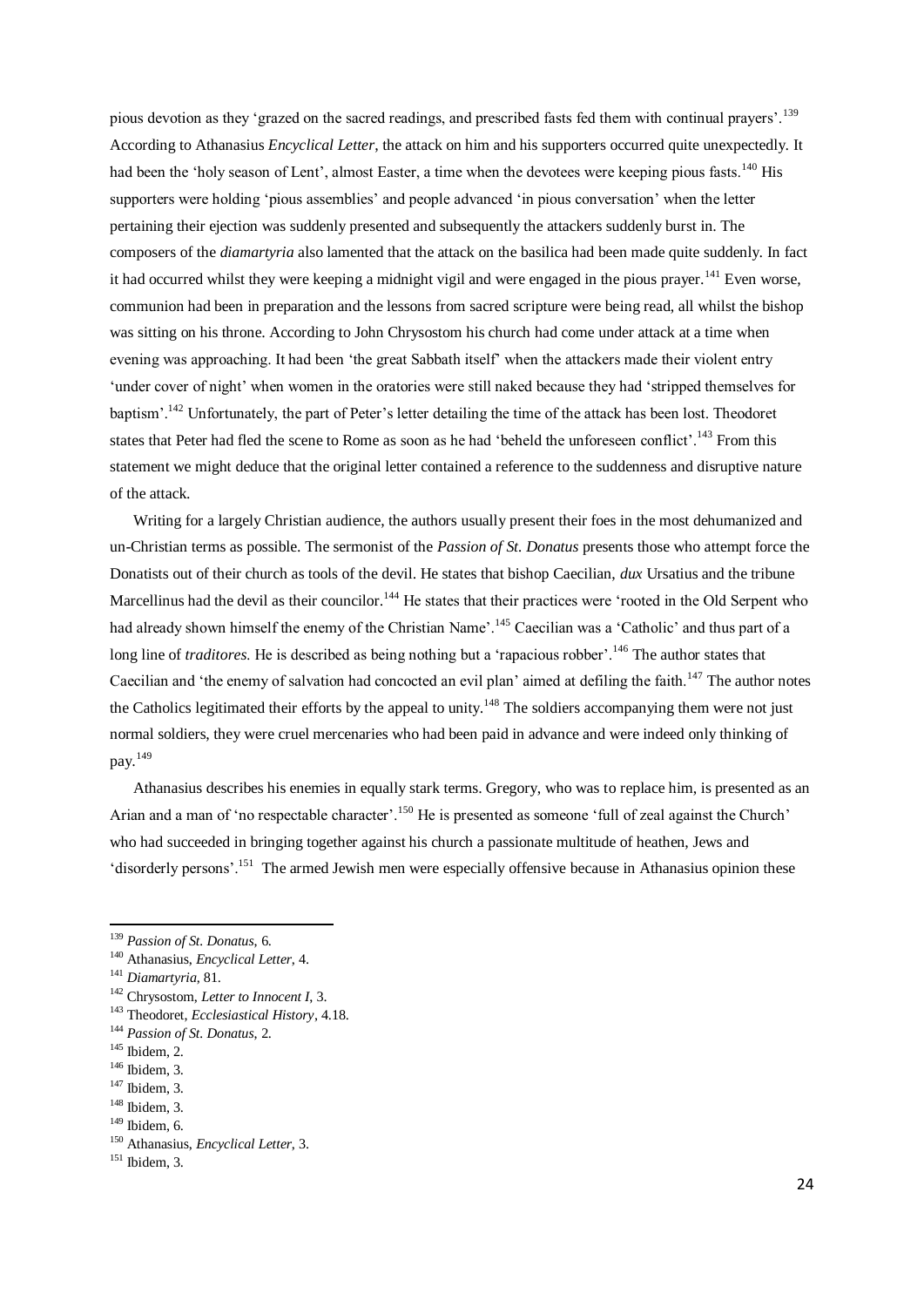had been 'the murderers of our Lord'.<sup>152</sup> Gregory was accompanied by a certain *prefect* named Philagrius, 'who had long been a persecutor of the church and her virgins' and indeed 'an apostate already'. Athanasius places these two in the role of persons who were considered to be the arch villains of Christianity's common past. He tells that Gregory 'exhibited the disposition of a Caiaphas' and compares Philargius with 'Pilate the governor'.<sup>153</sup>

 When referring to the attack on their bishop and the seizure of the basilica, the petitioners of the *diamartyria* tried to downplay the various ethnic and religious terms to describe their enemies. Possibly because the letter had been intended for the official authorities themselves. Duke Syrianus who led the attack on the church receives the title 'most illustrious Duke'.<sup>154</sup> Constantius II, the grand architect of the attack, is described as 'the most gracious emperor'.<sup>155</sup> This was in fact normal in official correspondence, dignitaries had to be mentioned alongside their official titulature if the appeal to imperial authorities were to have any sympathetic response. We might only imagine what Athanasius would have thought himself of these flattering remarks. In his own work he normally portrays Constantius II in the most negative terms as possible, usually as an heretical Arian and as a successor of the persecuting emperors of the past. The shocking image in the *diamartyria* is that of the worldly soldiers themselves:

Legions of soldiers armed with naked swords and javelins and other warlike instruments, and wearing helmets on their heads; broke down the doors (…) and when the doors were burst open by the violence of the multitude, he gave command, and some of them were shooting; others shouting, their arms rattling, and their swords flashing in the light of the lamps.<sup>156</sup>

 Peter's enemies take on a variety of identities. They are mostly described in quite neutral terms, like for instance as 'crowds' and 'villains'. He also relates to a transvestite who's is brought in when the attackers decide to throw in a party and a naked boy who sits on the bishop's throne ranting scorn and abuse on Christ's Name.<sup>157</sup> Bishop Lucius, who is to replace Peter, is presented as an adherent to the doctrine of Arius.<sup>158</sup> The way in which Alexandria's native pagans greeted him represents Peter's opinion of his opponent: 'Welcome, bishop, because thou deniest the Son. Serapis loves thee and has brought thee to us.<sup>159</sup> For Peter, these acclamations indicated that Lucius was not a real Christian but a pagan. Peter also presents Lucius acting in a similar way as the persecutors of the past. He mentions how Lucius and his cronies forced the Nicene orthodox to swear the Arian creed:

(…) he shouted "accept, accept the doctrine of the Arians; God will pardon you even though you worship with a true worship, if you do this not of your own accord but because you are compelled. There is always a defence for irresponsible compulsion, while free action is responsible and much followed by accusation. Consider well these arguments; come willingly; away with all delay; subscribe the doctrine of Arius preached now by Lucius.<sup>160</sup>

-

- <sup>155</sup> Ibidem, 81.
- <sup>156</sup> Ibidem, 81.

 $152$  Ibidem, 3.

 $153$  Ibidem, 4.

<sup>154</sup> *Diamartyria*, 81.

<sup>157</sup> Theodoret, *Ecclesiastical History*, 4.19.

<sup>158</sup> Ibidem, 4.22.

<sup>159</sup> Ibidem, 4.22.

<sup>160</sup> Ibidem, 4.22.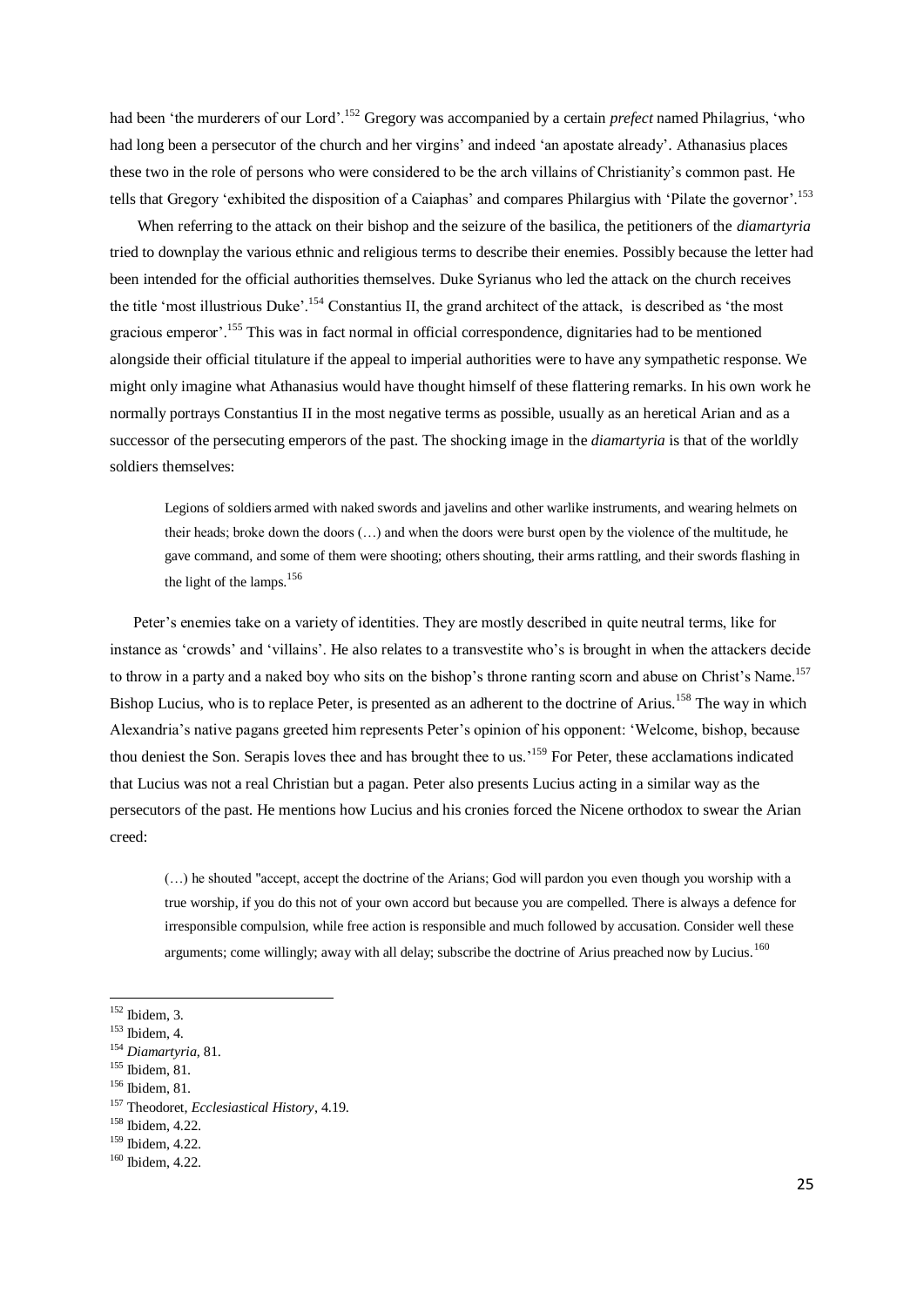Lucius is also presented as 'having a bad character' and showing the conduct 'of a wolf'.<sup>161</sup> A military man named Magnus is presented as Lucius's cruel pagan bodyguard and commander. He is shown 'behaving like a persecutor' and mention is also made that Magnus had in fact burned another church during the reign of the heinous Emperor Julian (r. 361-363).<sup>162</sup>

 Like Peter, Chrysostom describes his enemy Theophilus (d. 412) as a tyrant. Chrysostom presents his opponent as one who is accompanied and supported by foreigners in the guise of Syrians. Possibly the reference to Syrians is meant to show that Theophilus' power was supported by those whom he had brought from places other than his own diocese. Theophilus is presented as having a track record of violence. Accredited to him are accusations of 'assault, and slaughter and countless other crimes'.<sup>163</sup> The religious and ethnic identity of the soldiers involved in the attack are slightly more difficult to define. Peter merely states that some of 'the dense group of soldiers' were un-baptized, which actually means that the great multitude of them apparently were baptized.<sup>164</sup> The actual ethnic identity of the attackers is presented in the work of John's admirer Palladius. He presents them as 'Tracian youths' (slang for Goths) who had only recently been recruited to aid in the attack.<sup>165</sup>

 The authors of the desecration letters present the clergy being degraded by a variety of means. They are shown being beaten with sticks and rods, and fleeing in every direction. The Donatist *sermon on the suffering of St. Donatus* simply postulates that the slaughter of priests is just too gruesome to mention.<sup>166</sup> But on the other hand he does make reference to a certain holy bishop of Siciliba who had died by a sword thrust to the throat.<sup>167</sup> Athanasius recalls in his *Encyclical Letter* how monks had been trampled underfoot and how some of them had even been hurled across the church.<sup>168</sup> He recounts that other priests had been wounded and beaten and the presbyters and laymen had 'their flesh torn'. <sup>169</sup> The petitioners of the *diamartyria* recollect how their deacons had been beaten with clubs and stripes and how their bishop Athanasius was seized and had managed to escape only in nick of time before being 'torn to pieces' by his opponents.<sup>170</sup> The petitioners state that even at the time when they were asking their favors they did not know where Athanasius had run off to.<sup>171</sup> Peter on the other hand hardly mentions the faith of his clergy at all. He merely laments his own flight and makes no reference to the fate of the other priests. What might have happened to these priest we might read in the letter of Chrysostom. He recounts that in his case more than forty bishops who were associated to his cause were violently expelled alongside his supporters and clergy. $172$ 

 The virgins and women are usually represented as the ones who received the most excruciating treatment. For example, the passion of St. Donatus laments that it is almost too gruesome to speak of the defilement of his Basilica's holy virgins.<sup>173</sup> The sermonist recounts how these virgins, 'keeping their eyes shut', where cut down

<sup>161</sup> Ibidem, 4.22.

<sup>162</sup> Ibidem, 4.22.

<sup>163</sup> Chrysostom, *Letter to Innocent I*, 1.

 $164$  Ibidem, 3.

<sup>165</sup> Palladius, *Dialogue on the Life of John Chrysostom*, 192.

<sup>166</sup> *Passion of St. Donatus*, 5.

<sup>167</sup> Ibidem, 7.

<sup>168</sup> Athanasius, *Encyclical Letter*, 3.

<sup>169</sup> Ibidem, 4.

<sup>170</sup> *Diamartyria*, 181.

<sup>171</sup> Ibidem, 181.

<sup>172</sup> Chrysostom, *Letter to Innocent I*, 2.

<sup>173</sup> *Passion of St. Donatus*, 5.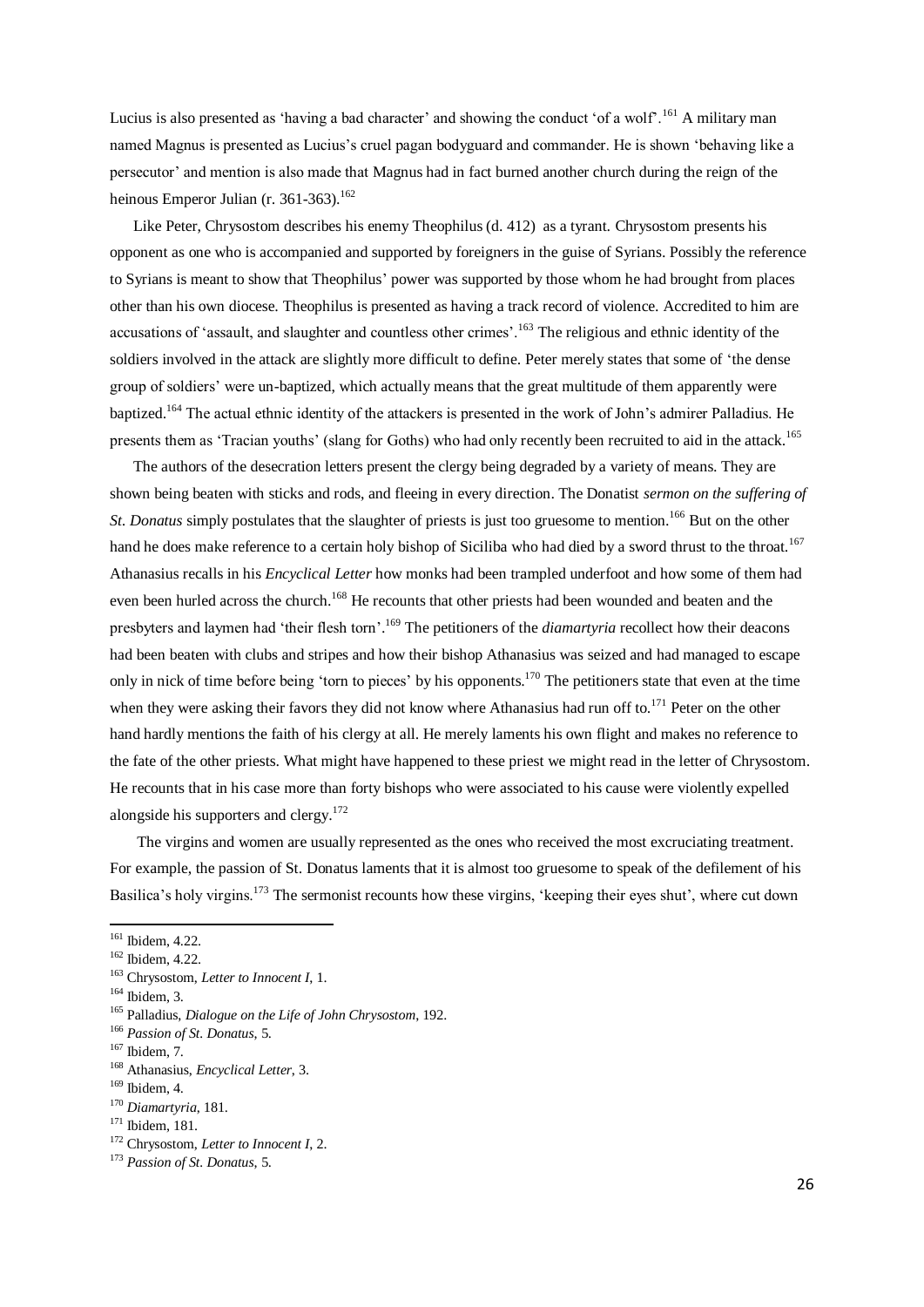in the middle of the basilica along with the other martyrs.<sup>174</sup> In the *Encyclical Letter* of Athanasius' the defilement of virgins is shown in really stark terms. His virgins were defiled in a variety of ways:

For holy and undefiled virgins were being stripped naked, and suffering treatment which is not to be named and if they resisted, they were in danger of their lives (…) Certain impious men also, following the examples set them in the bitterest persecutions, were seizing upon the virgins and ascetics by the hands and dragging them along, and as they were haling them, endeavored to make them blaspheme and deny the Lord; and when they refused to do so, were beating them violently and trampling them under foot. (…)virgins were stripped of their veils, and led away to the tribunal of the governor, and then cast into prison; others had their goods confiscated, and were scourged; the bread of the ministers and virgins was intercepted.<sup>175</sup>

 The petitioners of the *Diamartyria* lament that their virgins had been slain and stripped naked by the invading soldiers.<sup>176</sup> These virgins are shown as trying to protect their chastity at all cost. The petition recounts that they were in fact 'more afraid of being even touched by them than they were of death'.<sup>177</sup> And finally, the authors tell us that 'the most holy virgins who were left behind were buried in the tombs, having attained the glory of martyrdom'.<sup>178</sup>

 Peter's virgins received a beating. He tells his audience that it truly a shame to tell anything of the outrages that had been offered to the 'Virgins of Christ'.<sup>179</sup> He writes that the virgins 'whose conversations gave an exact likeness of saints' were dragged naked through the town 'as if they were born':

they made indecent sport of them at their pleasure; their deeds were barbarous and cruel. Did anyone in pity interfere and urge to mercy he was dismissed with wounds. Ah! Woe is me. Many a virgin underwent brutal violation; many a maid beaten on the head with clubs lay dumb.<sup>180</sup>

 Contrary to the graphic descriptions of the defilement of virgins in other accounts, John Chrysostom's letter does not make a direct reference to them. In his letter we encounter a rather playful manipulation of this 'virgintopos'. In the letter he tells his audience how 'women from the oratories who had stripped themselves for baptism just at that time, fled unclothed, from terror at this grievous assault, not being permitted to put on the modest apparel which befits women; indeed many received wounds before they were expelled'.<sup>181</sup> This is in effect a very graphic image. The women had already stripped themselves for baptism, ready to be included into the community of God. They had almost shed of their defilement of earthly life by being baptized in the pure waters of the baptismal font. All of this was not to happen due to the violent interruption of soldiers into the church. The baptismal pools were filled with blood, making any attempt at future baptism impossible.

 The desecration of virgins and women was meant to be representative of what was going to happen with the church building, and more specifically its material contents. In the aftermath of the attack, the church building is

-

 $174$  Ibidem, 8.

<sup>175</sup> Athanasius, *Encyclical Letter*, 3.

<sup>176</sup> *Diamartyria*, 81.

<sup>177</sup> Ibidem, 81.

<sup>178</sup> Ibidem, 81.

<sup>179</sup> Theodoret, *Ecclesiastical History*, 4.19.

<sup>180</sup> Ibidem, 4.19.

<sup>181</sup> Chrysostom, *Letter to Innocent I*, 3.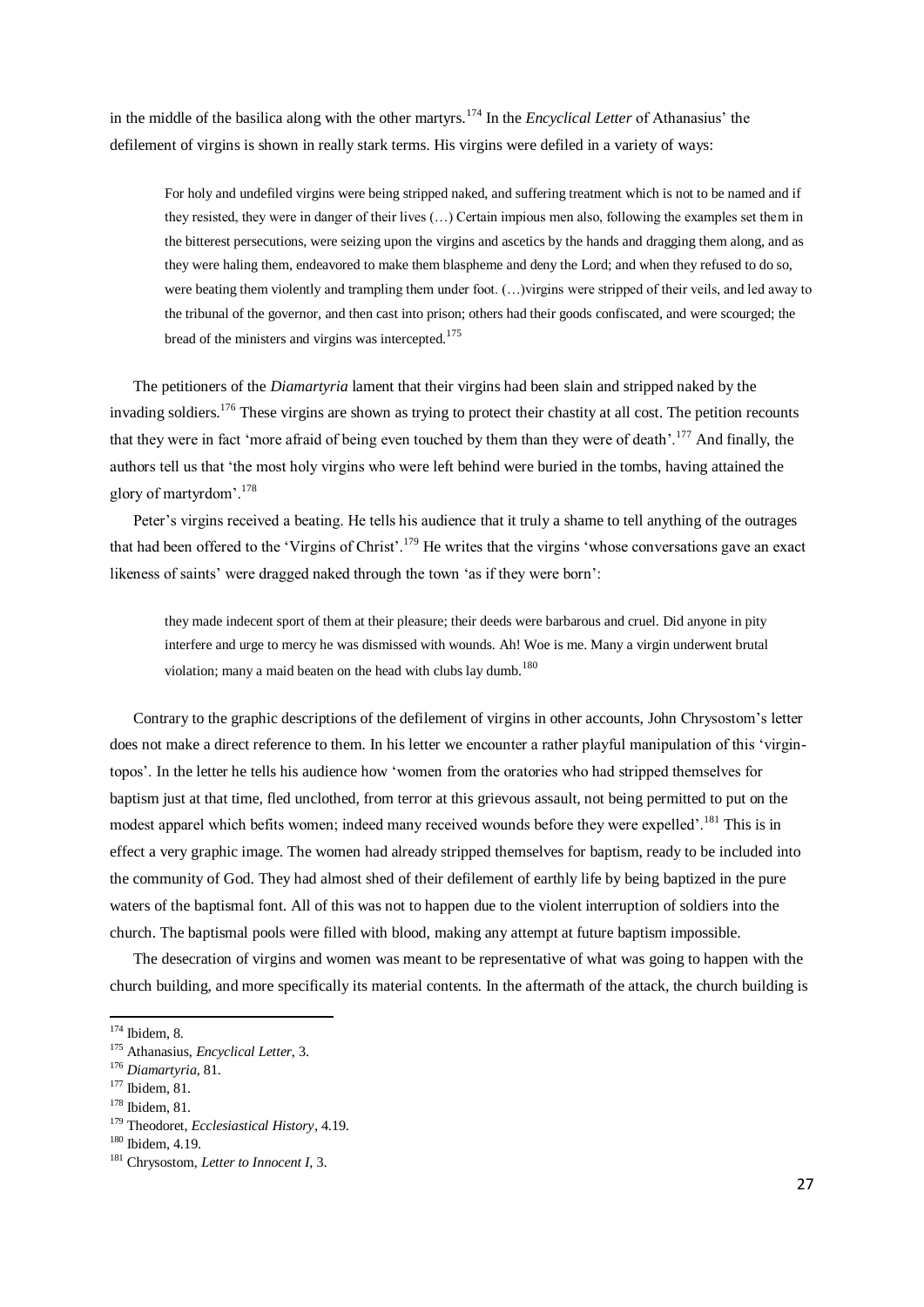usually presented as a scene of plunder and festivity in which not even the most sacred objects were spared. According to the author of the Passion of St. Donatus, the basilica taken over by the *traditores* was turned into a 'tavern'.<sup>182</sup> He tells his audience that pious prayers were from now on to be profaned by impure deeds and 'illegitimate incantations'.<sup>183</sup> The basilica was turned into a place of banquets attended by 'lascivious youths' and despicable women.<sup>184</sup> The author thought it was even a crime to mention what had happened amongst such festive occasions.<sup>185</sup> He then tells how afterwards some of those who had fled returned to the basilica and saw human bodies littering across basilica floor.<sup>186</sup> The author continues by stating that those who had returned had decided the bury the victims in the basilica itself.<sup>187</sup>This is in fact the earliest reference to a so called burial *ad sanctum*, as the bodies of the martyrs were placed next to that of the fallen bishop himself. The author could only praise their piety:

What passion of soul! What groan of lamentation! What devotion! Dashing among the bodies of the massacred, they hurried to identity each of those lying there. When children happened on the bodies of their parents cast upon the ground, and parents on the bodies of their children, you could see some of them holding their dead in their arms. 188

 Athanasius tells in his *Encyclical Letter* how in the aftermath of attack on his basilica, the building became the scene of various celebratory acts of desecration. For example, he states that all kind of 'impious' deeds were committed upon 'the Holy Table':

They were offering birds and pine cones in sacrifice, singing the praises of their idols, and blaspheming even in the very churches our Lord and Savior Jesus-Christ, the Son of the living God. They were burning the books of Holy Scripture which they found in the church; and the Jews, the murderers of our Lord, and the godless heathen entering irreverently (O strange boldness!) the holy Baptistery, were stripping themselves naked, and acting such a disgraceful part, both by word and deed, as one is ashamed even to relate.<sup>189</sup>

Athanasius tells his audience that this festive atmosphere was accompanied by acts of plunder.<sup>190</sup> The doors of the church were taken out of their sockets and the storage of holy oil was plundered. The wine, which happened to be present in a quite a large quantity, was either drunken or stolen. He also recounts how the sums of money stored in the church were divided amongst the intruders and that the candles of the church were either stolen or lit before idolatrous altars. Athanasius writes that afterwards even the holy baptistery was set on fire.<sup>191</sup>

 Similar feats of plunder were narrated to the audience of the *diamartyria*. Next to acts of murder and bloodshed, the soldiers are presented as giving themselves over to plunder and rapine. They are shown

<sup>182</sup> *Passion of St. Donatus*, 4.

<sup>183</sup> Ibidem, 4.

 $184$  Ibidem, 4.

 $185$  Ibidem, 4.

<sup>186</sup> Ibidem, 13.

<sup>187</sup> Ibidem, 13.

<sup>188</sup> Ibidem, 13.

<sup>189</sup> Athanasius, *Encyclical Letter*, 3.

<sup>190</sup> Ibidem, 4.

 $191$  Ibidem, 4.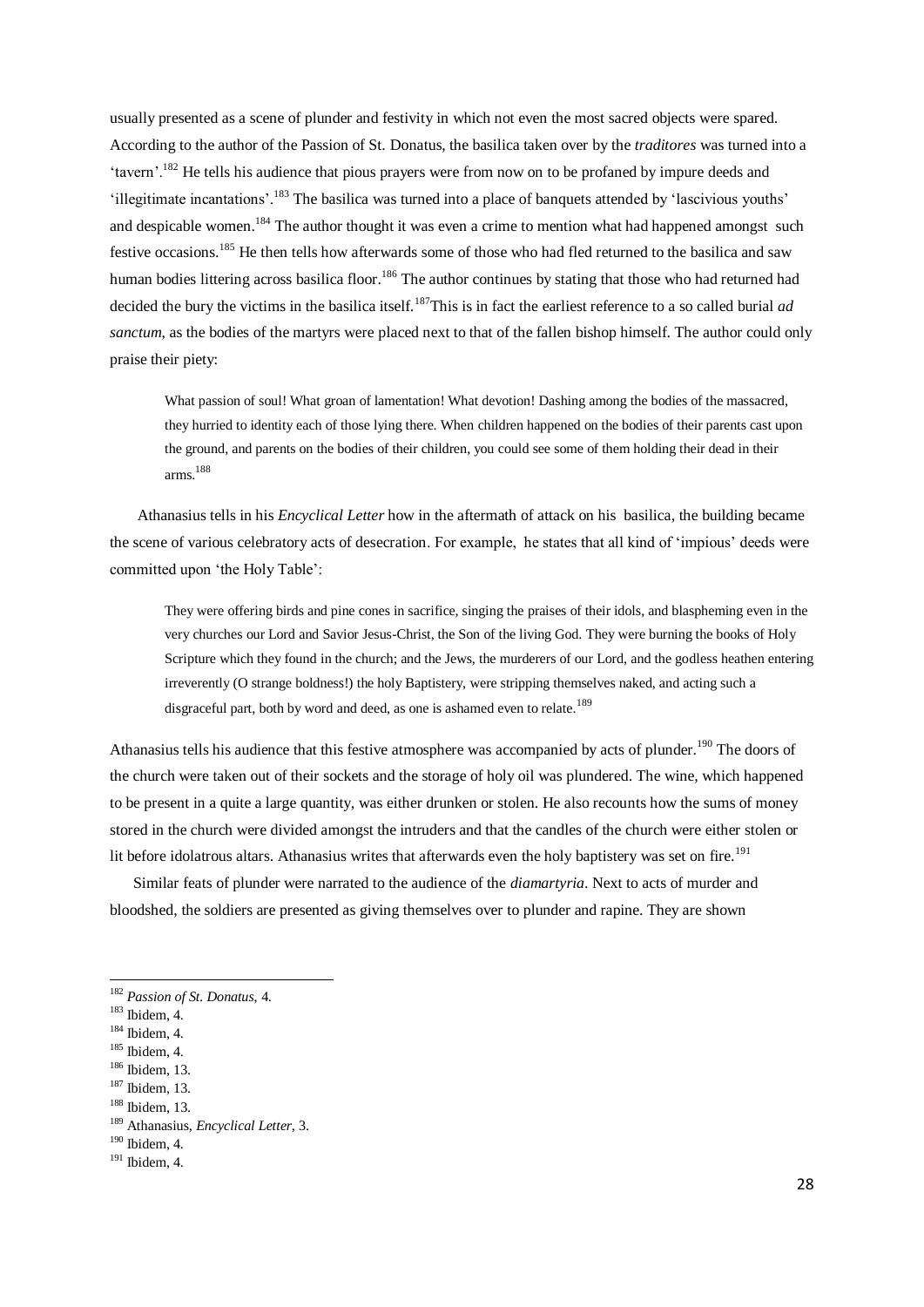surrounding the sanctuary and even entering into the places 'were not even all Christians are allowed to enter'.<sup>192</sup> The authors tell their audience that when the attackers had eventually left that what remained afterwards was a scene of dead people and weapons, both littered across the floor.<sup>193</sup> They recount how after the attack, the congregation gathered up the weapons left behind and decided to exhibit them. They state that at the time they were writing, the weapons were still there, visible for everyone to see, despite the efforts of the embarrassed local commanders to have them removed. Possibly the action of exposing the bodies and weapons was also as an educational tool for the victimized congregation and those visiting:

For the bodies of the slain which were discovered and were exposed in public, and the bows and arrows and other arms found in the Lord's house, loudly proclaim the iniquity (...)Evidence of the nature of this hostile assault is afforded by the fact that the armour and javelins and swords borne by those who entered were left in the Lord's house. They have been hung up in the church to this time, that they might not be able to deny it, and although they sent several times Dynamius the general (*strategos*), as well as the commander of the city guards, desiring to take them away, we would not allow it, until the circumstance was known to all.<sup>194</sup>

 Peter refers to a similar carnavalesque atmosphere as the one narrated in the *encyclical letter* of Athanasius. Peter tells that at the very altar of his basilica 'the impious perpetrated what, as it is written (Joel I.2.), neither happened nor was heard of in the days of our fathers'.<sup>195</sup> He recounts that the occupants 'uttered the praises of idols' and that instead of the pious reading of holy scripture there could be heard the 'unseemly clapping of hands with unmanly and indecent utterances'. Peter recounts to his audience that the perpetrators had decided to throw in a party, but this was not a normal party. He tells his audience that a transvestite made his way to the altar. Peter tells how this boy:

smeared with antimony, and face reddened with rouge like their idols, in woman's dress, was set up to dance and wave his hands about and whirl round as though he had been at the front of some disreputable stage, on the holy altar itself where we call on the coming of the Holy Ghost, while the by-standers laughed aloud and rudely raised unseemly shouts  $($   $)$ <sup>196</sup>

Even worse, for Peter, the Name of Christ was mocked when the invaders decided to organize a mock trial of Jezus Christ himself. The advocate chosen was a man 'famous for utter baseness' who was stripped naked and seemingly uttered all kinds of offences against Christianity instead of 'divine words'.

Then for divine words he uttered shameless wickedness, for lawful doctrines wanton lewdness, for piety impiety, for continence fornication, adultery, foul lust, theft; teaching that gluttony and drunkenness as well as all the rest were good for man's life..<sup>197</sup>

<sup>192</sup> *Diamartyria*, 81.

<sup>193</sup> Ibidem, 81.

<sup>194</sup> Ibidem, 81.

<sup>195</sup> Theodoret, *Ecclesiastical History*, 4.19.

<sup>196</sup> Ibidem, 4.19.

<sup>&</sup>lt;sup>197</sup> Ibidem, 4.19.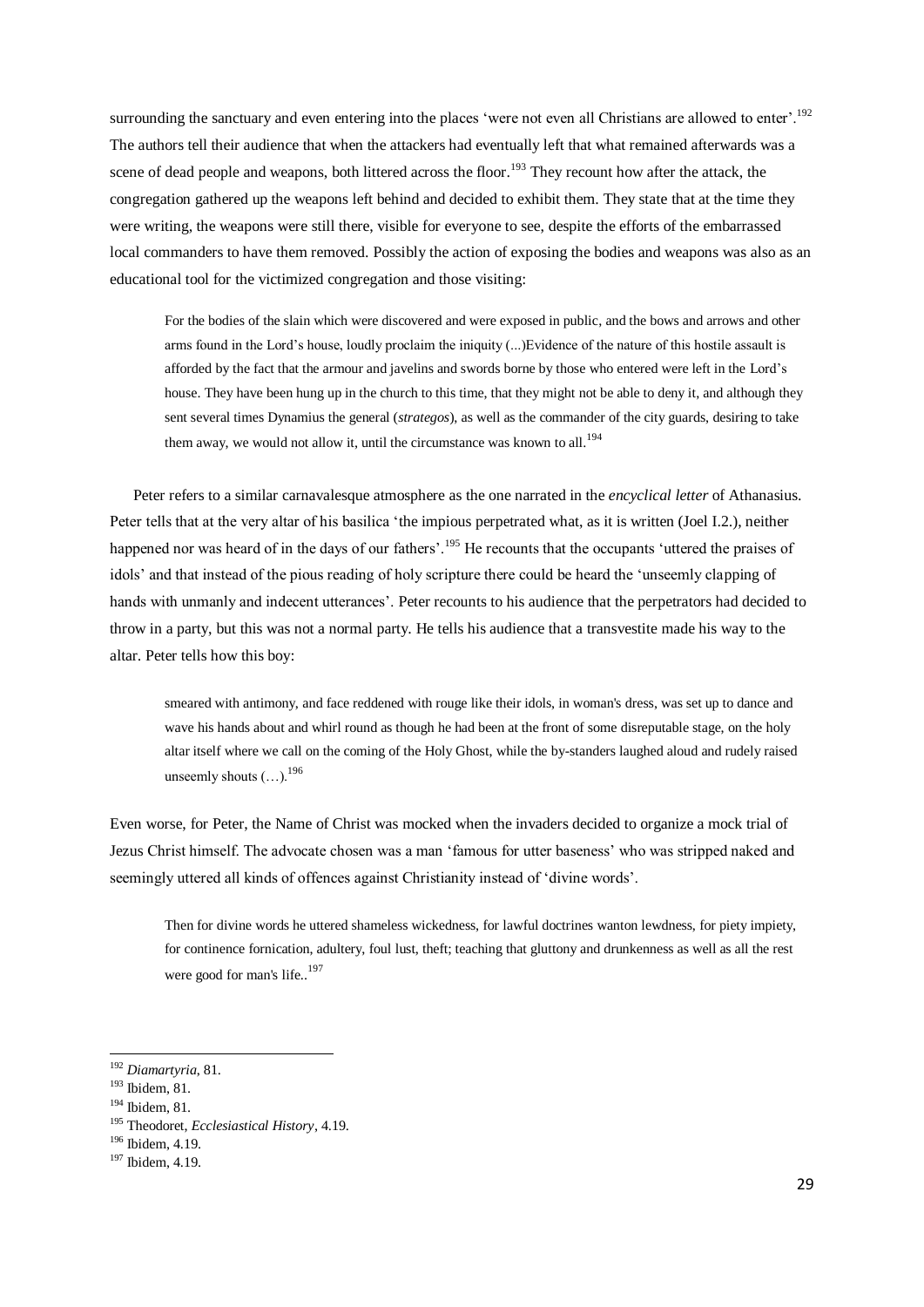John Chrysostom compared the desecrations done in his church with those committed during a barbarian siege.<sup>198</sup> Sieges had always been portrayed as especially gruesome affairs accompanied by death, destruction, plunder and even cannibalism. But for the audience this comparison might perhaps have had even more connotations. His audience would have still remembered the violent invasions of the Goths in northern in Italy at the start of the fifth century, or the destruction wrought to many a Balkan city in the 370's.<sup>199</sup> As we have already seen, John had referred to how the church's baptismal pool had been filled with blood. By referring to the blood mixing in with the baptismal water, John wanted to highlight to his audience the charge that his adversaries had polluted the most holy sacrament of the church. It also recalled for his audience what in old martyr texts is often called a baptism of blood, thereby already supporting the argument that John's community was perpetuating the narrative of martyrdom and resistance.<sup>200</sup> But this was hardly all, John recounts how the soldiers entered the place where church vessels and indeed the very blood of Christ had been stored. He tells how the soldiers plundered the place empty and that 'the most holy blood of Christ' was subsequently spilled upon the soldiers garments.<sup>201</sup> For a Christian audience, the profanation of the actual blood of Christ would have been deemed unforgivable.

 Lastly, the letters usually contain a number of brief references in which the audience is asked to share the author's grief and condemn the act which had been perpetrated. In these parts the audience is exhorted to acknowledge the persecuted community's martyrs and sense of victimization and to support the argument that injustice had been done to them. The author formulates arguments in order to convince the audience that it itself had become the victim of the attack and that something similar could happen to them at any moment. Because the audience itself has become the victim, the author asks his audience to protest against the offence and to make sure that the author's request are fulfilled in order to curtail the actions of the perpetrators.

 The sermonist of *the Passion of St. Donatus* evokes images which correspond to the past of persecution and martyrdom to activate his audience's sense of *pathos*. The martyrs are presented as having given themselves up voluntarily as a sacrifice like 'the crown before the altar of God'.<sup>202</sup> The slain are compared to soldiers in the line of battle.<sup>203</sup> The author exhorts his audience that the dead are martyrs, even those who had spilt no blood at all because they had been clubbed to death.<sup>204</sup> Even more, the sermonist relates that the victimized congregation had found its own way to remember the act by placing a commemorative inscription relating the names of the martyrs and the persecutors<sup>205</sup> The dead are presented as examples for the community to follow, they are to serve as instruction for the unbeliever that the *traditores* always try to seduce them and that to be silent about the martyrs is 'contrary to religion'.<sup>206</sup>

 Athanasius does something quite similar in his *Encyclical Letter*. First of all, Athanasius states that he wants to inform his audience of present circumstances, and remind them of what happened. He uses the biblical story

-

<sup>198</sup> Chrysostom, *Letter to Innocent I*, 3.

<sup>199</sup> W. Bayless, 'The Visigothic Invasion of Italy in 401', *The Classical Journal* 1 (1976) 65-67.

<sup>200</sup> Gaddis, *There is no crime for those who have Christ*, 82.

<sup>201</sup>Chrysostom, *Letter to Innocent I*, 3.

<sup>202</sup> *Passion of St. Donatus*, 13.

<sup>203</sup> Ibidem, 14.

 $204$  Ibidem, 6.

<sup>205</sup> Ibidem, 8.

<sup>206</sup> Ibidem, 1.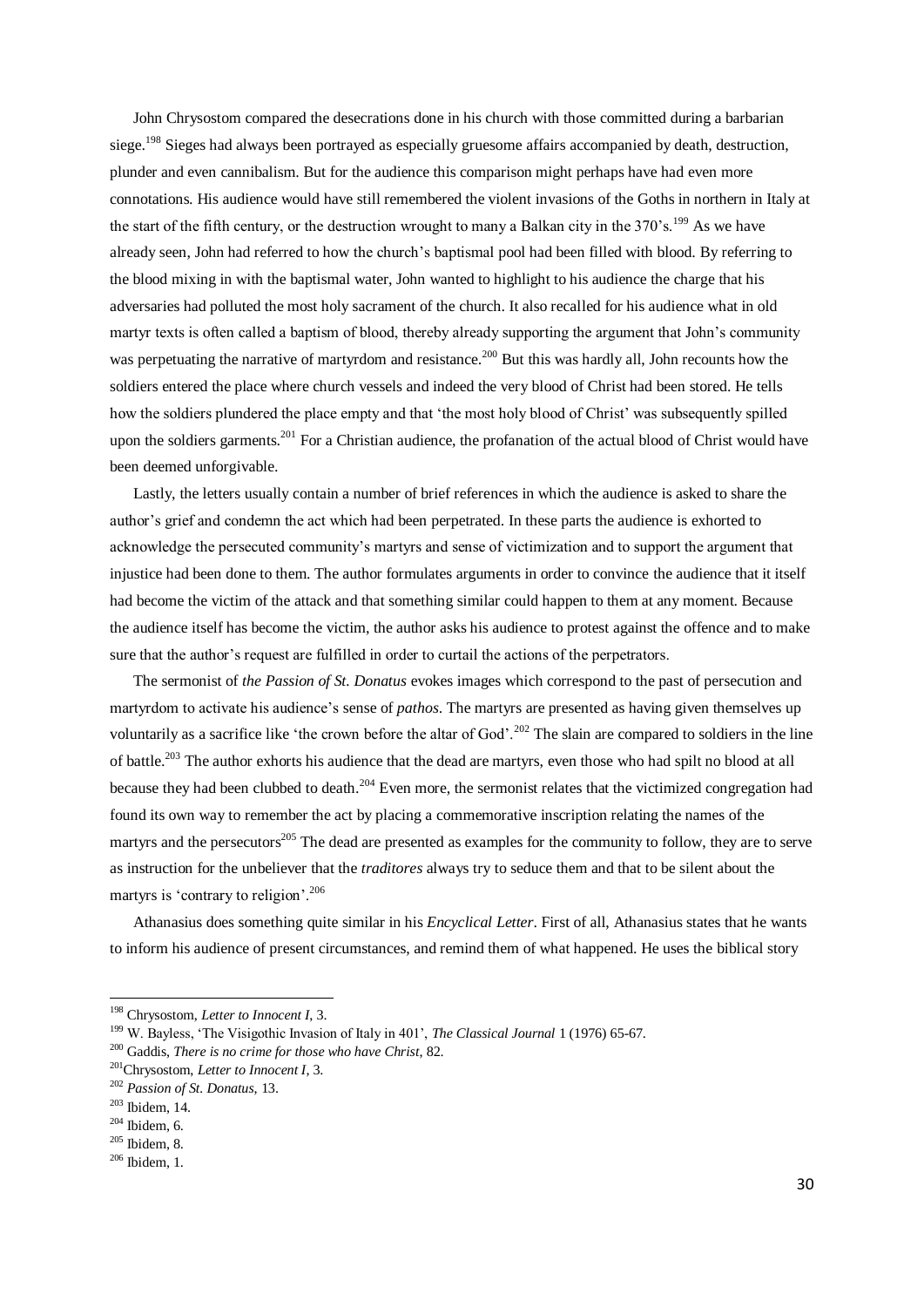of a Levite whose wife had been killed (Judges  $19:29$ ).<sup>207</sup> Athanasius tells his audience that the Levite chose to perpetuate the act by sending parts of his wife's body far and wide to the fellow tribes. He then relates how the tribes had acted astounded, just as the receivers of the letter should. Athanasius also asks his audience to spread the word of the basilica desecration.<sup>208</sup> He also warns them that the audience itself was being threatened, because according to Athanasius the 'madness of the Arians' who committed cruelties 'greater than in times of war' threatened to corrupt the entire Church.<sup>209</sup> They are asked not to allow the church of Alexandria 'to be trodden down'.<sup>210</sup> Athanasius also requests his audience to tear to pieces the letters of the perpetrators which defended their actions.<sup>211</sup> And finally, Athanasius requests his audience to condemn the actions of his enemies and to sent their own letters thereby hoping that the perpetrators 'may be reformed by your letters, and brought at last, though late, to repentance'.<sup>212</sup>

 The *diamartyria* seems to present a situation being somewhere halfway in the negotiation of victimhood as described above. First of all because the letter was aimed at convincing the official authorities themselves. Secondly, because the petitioners refer to a first petition, to which apparently there had not been given any satisfactory response.<sup>213</sup> The letter also contains an unveiled threat to the authorities. The petitioners relate that they themselves were prepared for martyrdom if Constantius would decide to persecute them also.<sup>214</sup> Reference is also made to the virgins and it is stated that these had already become martyrs themselves.<sup>215</sup> The petitioners relate that they had found their own way to perpetuate the attack. They narrate that they had decided to exhibited, for all Alexandria to see, the bodies and weapons that had been left after the attack.<sup>216</sup> Appeals of victimhood are made to the emperor and the prefect of Egypt.<sup>217</sup> The authors also ask 'the masters of vessels' (the clergy) to spread the story and to 'carry them to the ear of the most religious Augustus'.<sup>218</sup> The authors further occasion themselves to formulate Constantius's response to condemn the act.<sup>219</sup> Just as in the letter of Athanasius and the *sermon on the suffering of St. Donatus*, the petitioners present the desecration of the church as an act of war.<sup>220</sup>

 The 'war-topos' is also referred to in the letter of Peter of Alexandria. In it, Peter presents the persecution of his congregation in terms of a 'truce-less war'.<sup>221</sup> He also refers to acts of martyrdom. For instance, the victims of his enemies are referred to as 'Christ's athletes', terminology which had found similar use in earlier acts of martyrdom.<sup>222</sup> Although the original appeal to the audience is lost, there is one segment of the letter in which Peter asks his audience 'to rise in our vindication'.<sup>223</sup> From it we might surmise that similar appeals and similar

<sup>208</sup> Ibidem, 1.

- <sup>209</sup> Ibidem, 1,6,7.
- <sup>210</sup> Ibidem, 1,7.
- $211$  Ibidem, 7.
- $212$  Ibidem, 7.
- <sup>213</sup> *Diamartyria*, 81.
- <sup>214</sup> Ibidem, 81.
- <sup>215</sup> Ibidem, 81.
- <sup>216</sup> Ibidem, 81.
- <sup>217</sup> Ibidem, 81.
- <sup>218</sup> Ibidem, 81.
- <sup>219</sup> Ibidem, 81.

<sup>207</sup> Athanasius, *Encyclical Letter*, 1.

<sup>220</sup> Ibidem, 81.

<sup>221</sup> Theodoret, *Ecclesiastical History*, 4.19.

 $222$  Ibidem, 4.19.

 $223$  Ibidem, 4.19.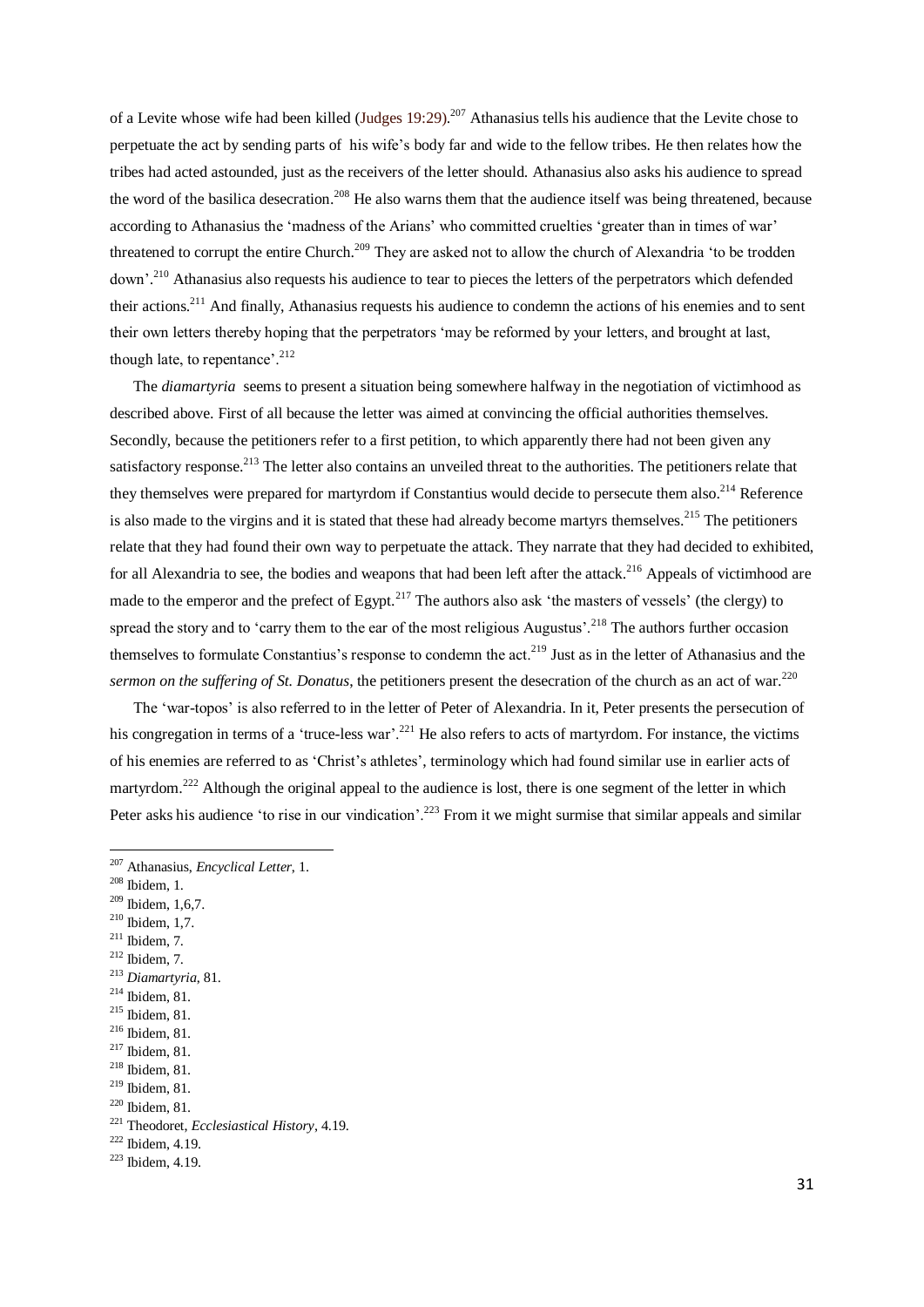language had originally been part of both introduction and closing statements of Peter's letter.

 John Chrysostom's letter is also accompanied by war imagery. In it, he compares the attack on his church with a barbarian siege.<sup>224</sup> He also writes that he is convinced that his audience had probably already heard of the desecration.<sup>225</sup> In his letter, the act of desecration is not merely presented as an offence against John, but an offence against the entire church and a 'most grievous storm' which he thought had to be stayed of.<sup>226</sup> Chrysostom also asks his audience to rouse itself on his behalf, stating that in doing so they would confer a favor not only upon themselves, but upon the entire Church.<sup>227</sup> But not only does Chrysostom ask his audience to lament the attack, he also asks them to perpetuate it and curtail the behavior of his enemies.<sup>228</sup> If they do so, John promises, they were to be rewarded by God.<sup>229</sup>

#### *Church desecration and identity*

As said before, the way in which the portrayal of violence is rendered to the audience is never aimed at an absolute or objective representation. The representation of the extreme act of violence is loaded with meaning and it contains implicit references to what the community holds dear and sees as constituent for its own identity. By investigating these desecration narratives it is possible to reconstruct what the author and his community and that of the recipient held dear and considered essential for their own identity.

 First and foremost, constant references are made to the desecration of the act of worship, something embodied by the disturbance of baptismal rituals, the Eucharist and nightly vigils whilst they were still taking place. As Galvao-Sobrinho has argued, it is through repeated actions with the divinity like these that Christians themselves became aware of being Christian. Second, constant references that are made to the vessels and the other objects such as the bread, wine and the altars by which the community mediated its interaction with the divine. By placing emphasis on the desecration of these objects the authors wanted to postulate to their audience that by plundering and desecrating these objects the intruders had tried to frustrate the communities participation with the divine. God would no longer become present in the form of the bread and wine and the altars on which the miracle was thought take place could no longer be used. Desecrating these objects frustrated the community's worship of God Himself. Third, the clergy, being the mediators with divine and the community's leaders, are presented as being the victim of a special kind of degrading treatment. Whilst the community considers them to be men of honor, they are nonetheless whipped and clubbed by their opponents like dogs and common criminals. Like traitors and heretics they are forced to flee. Fourth, it has already been stated above that virgins were believed to be the symbolic representatives, or more precisely the embodiments of the community of Christ and indeed Christ himself. Their profanation stands symbolic for the profanation of the entire community. And last, the martyrs and the casualties themselves play an important role. They are figures who had shown exemplary behavior and their death is presented as proof of the communities status as an persecuted community and makes it possible for them to reenact and perpetuate the grand narrative of persecution, suffering and resistance.

<sup>224</sup> Chrysostom, *Letter to Innocent I*, 3.

<sup>225</sup> Ibidem, 1.

<sup>226</sup> Ibidem, 1.

 $227$  Ibidem, 4.

<sup>228</sup> Ibidem, 1, 4.

 $229$  Ibidem, 4.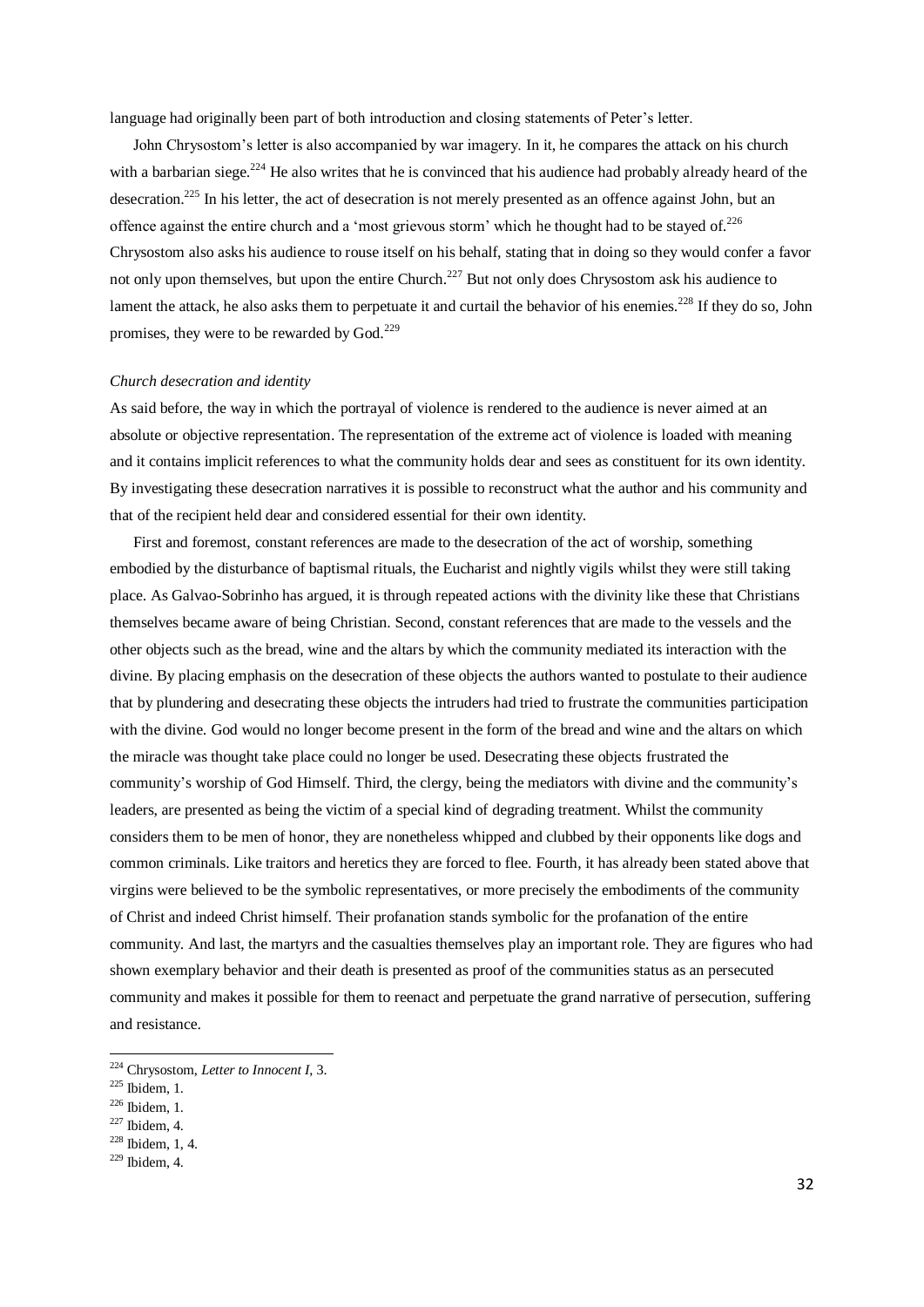So within these desecration narratives the community's identity appears to be embodied by the virgins, the clergy, the martyrs, and by the objects and rites by which the community mediated its interaction with the divine. What gave these markers of Christian identity such an important role in the desecration letters, was that they were shared and cherished by all Christian communities across the fourth century Roman world.

 Note that within these narratives the church building itself hardly plays any role at all. It is the community itself and the objects and rites by which they try to mediate with the divine that are shown desecrated. From this can be deduced that the authors of these texts still believed that churches were not temples for the divinity but gathering places for the worshippers. Churches were not yet believed to be places in which the divine resided. The church building only united under its roof the altar and the Christian worshipping community. These were believed to be holy, not the actual building that housed them. This idea, that the Church is embodied by the community and not by the actual building, is similar to how early Christians had perceived themselves. St. Paul is reputed to have said that the worshippers themselves were the temples of the living God (2 Corinthians 6:16.). Tertullian had stated something quite similar, namely that the community was holy, not the church that housed it.<sup>230</sup> Augustine had argued the same: the building was there to congregate the community, not the divine.<sup>231</sup> The building thus had only a derivative sacredness embodied by the community, their worship, and the objects meant to aid in this worship. These were the cherished markers of a community's identity that were threatened by the violent invasion of church space. More specifically, these are the markers that corresponded not only to the identity of present Christians as a collective, but also to that of Christians living in the past. Because these markers were shared by all Christians, their desecration would be considered a grievous outrage.

 For fourth century Christians, the invasion of the church and the desecration of its community symbolized the notion that people are challenged to accept the opponents behavior or stand firm at all costs. The physical transgression of the community's boundaries symbolized for them the transgression of its non-physical or behavioral boundaries. The authors who conveyed the story of such a breach emphasized that it had in fact been an act of war that threatened the desecration of everything the community held dear. They hoped to convince their audience that their community had become the victim of a violent assault. Referring to the dead and the martyrs, and the desecration of everything the community held dear was considered to be fundamental precondition if the communities status as being the victim were to be acknowledged. The audience, or third party observers, needed to be included in the suffering of the community, and even more so, they were asked to appropriate the atrocious act as an offence against themselves. A letter referring to the degradation of these markers of identity that Christians held in common as a collective, was the essential medium to include the third party observers into the party of the victims. By acknowledging the victimhood of the besieged community, their martyrs and the role they were playing in the grand-narrative of persecution and resistance, the acts of the perpetrator came to be delegitimized. Consequently, the perpetrator became steadily fixed in his role as persecutor and the victims took on the role of the persecuted, the ultimate acknowledgement of victimhood. This sense of victimhood corresponded to a commonly held understanding of the past, a story shared by all Christian and ingrained into the collective memory. Acknowledgement of being the victim is essential for the community's own understanding of being victimized and is indeed a constituent for its own militant identity. It

<sup>230</sup> R. Marcus, *The end of ancient Christianity* (Cambridge 1990) 140; Tertullian, *De corona*, J. Fontaine ed. & trans. (Paris 1966) 9.2.

<sup>231</sup> Augustine, *Sermons*, 337.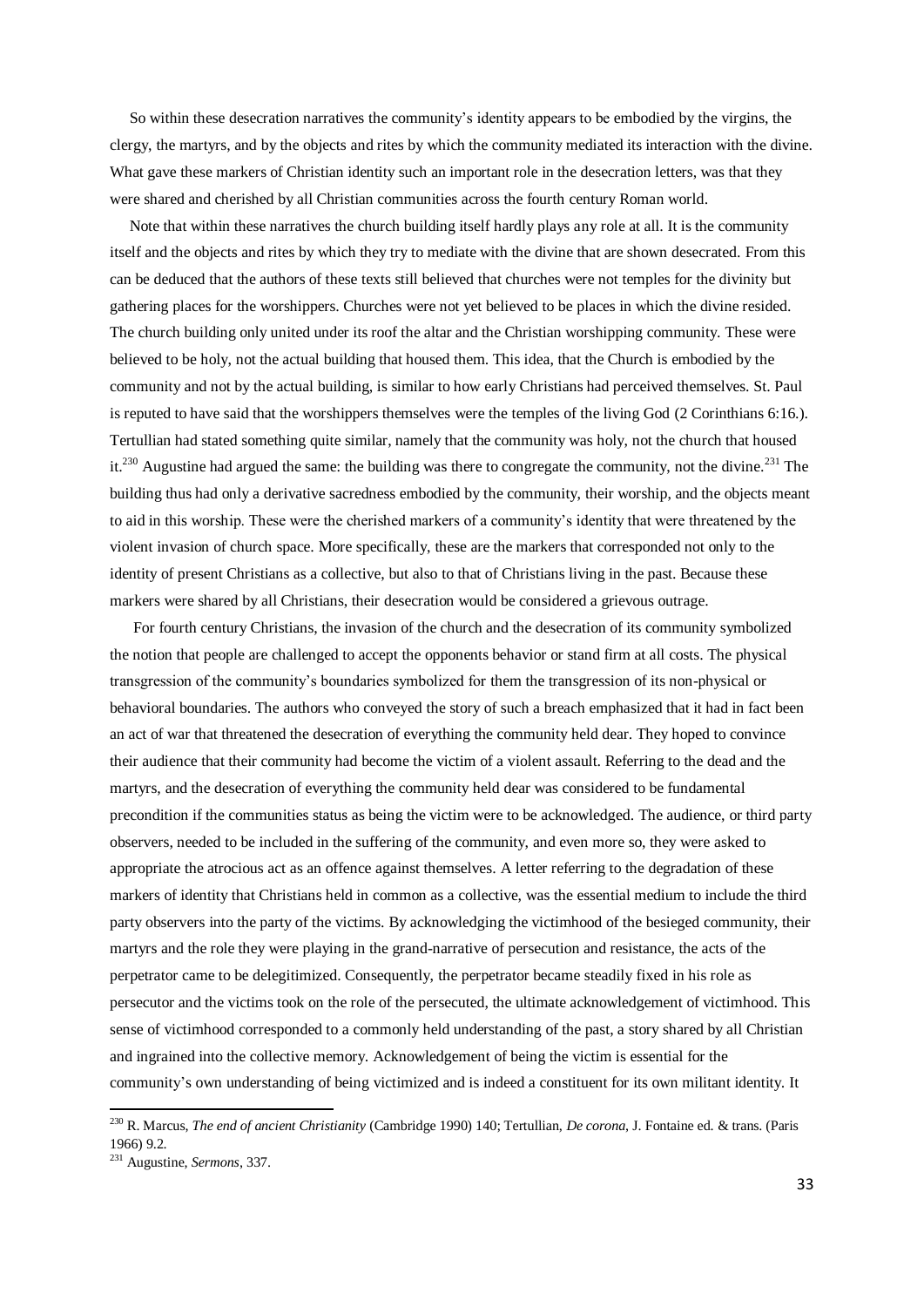helped them believe in their role as persecuted, thereby making it possible to reenact their own glorious past.

 The enemy can be considered the binary opposite of the community. He is presented as everything the community is not. Its behavior transgresses both the community's physical and behavioral boundaries. The enemies of the community are presented as the dangerous and seductive 'other' always on the lure to seduce Christians from the true faith. They are the overwhelming force that always threatens the community and indeed buttresses their militant form of Christian identity. The enemy is the worldly secular force which tries to tear down both the community's religious and behavioral boundaries. They were the ones who according to John Chrysostom made good Christians shelter within the walls of their community. Outside of these walls lurked beasts intent on devouring lost souls. Christ had left these beasts just outside the church so that the Christians would huddle together within it. <sup>232</sup>

## **III. Orosius and the sack of Rome**

Paulus Orosius had started his career as a presbyter and heresiologist somewhere in the Priscilianist badlands of Spain.<sup>233</sup> In Spain he had presumably participated in the many church controversies over the teachings of the Priscillianist and Origenists, apparently combating their ideas with considerable skill. Somewhere around the year 411 he had to leave his native lands.<sup>234</sup> Exactly why is not entirely clear. But it can be assumed that the many upheavals which had hit Spain at this time, like for instance the many Vandal and Sueve raids, may have forced him to flee. It is also possible that Orosius had left on invitation of Augustine. But unfortunately, the exact reason why he left can no longer be ascertained. No mention of it is made in any of his writings, nor in that of his contemporaries

 The fact is that Orosius was received by Augustine with quite some enthusiasm. Augustine had become interested in Orosius apparent doctrinal battles against the arch heretics of Spain. Somewhere around the year 414 Orosius presented Augustine with his so called *Commonitorium de errore Priscillianistarum et Origenistarum*. <sup>235</sup> The work contained a careful refutation of the various heretical opinions of his Priscillianist and Origenist opponents about matters such as the finite relation between the body and soul and on which one of the two had been created first. His work was received by Augustine with great enthusiasm. Augustine even responded with his own doctrinal refutation of Priscilianism and Origenism, the *Contra Priscillianistas et Origenistas liber ad Orosium*. <sup>236</sup> Indeed, Orosius had made such an impression with Augustine that he was sent with a letter of introduction to Jerome in Bethlehem, somewhere around 415.<sup>237</sup> There, he represented Augustine and the Nicene orthodox at the Synod of Jerusalem where he was tasked to convince his brethern to convict the ideas of Pelagius.<sup>238</sup> The entire affair had ended somewhat a failure, the bishop of Jerusalem presiding the council decided that Orosius and his supporters' arguments were to be presented before Pope Innocent in Rome.

<sup>232</sup> John Chrysostom, *Adversus Judaeos orationes*, P. Harkins ed. & trans. (Washington, D.C. 1977) 3.1.7.

<sup>233</sup> D. Rohrbacher, *The historians of Late Antiquity* (London 2002) 135-138.

<sup>&</sup>lt;sup>234</sup> A. Fear, *Orosius Seven books of history against the pagans. Translated texts for historians volume 54 (Liverpool 2010)* Introduction 3.

<sup>235</sup> Rohrbacher, *The historians of Late Antiquity*, 135-136; Fear, *Orosius Seven books of history against the pagans*, 4.

<sup>236</sup> Rohrbacher, *The historians of Late Antiquity*, 135-136; Fear, *Orosius Seven books of history against the pagans*, 4

<sup>237</sup> Augustine, *Letters*, B. Ramsey & R. Teske ed. & trans. (New York 2004) 166; Fear, *Orosius Seven books of history against the pagans*, 4.

<sup>238</sup> A. Merrils, *History and Geography in Late Antiquity* (Melbourne 2005) 37-40; Fear, *Orosius Seven books of history against the pagans*, 3-4.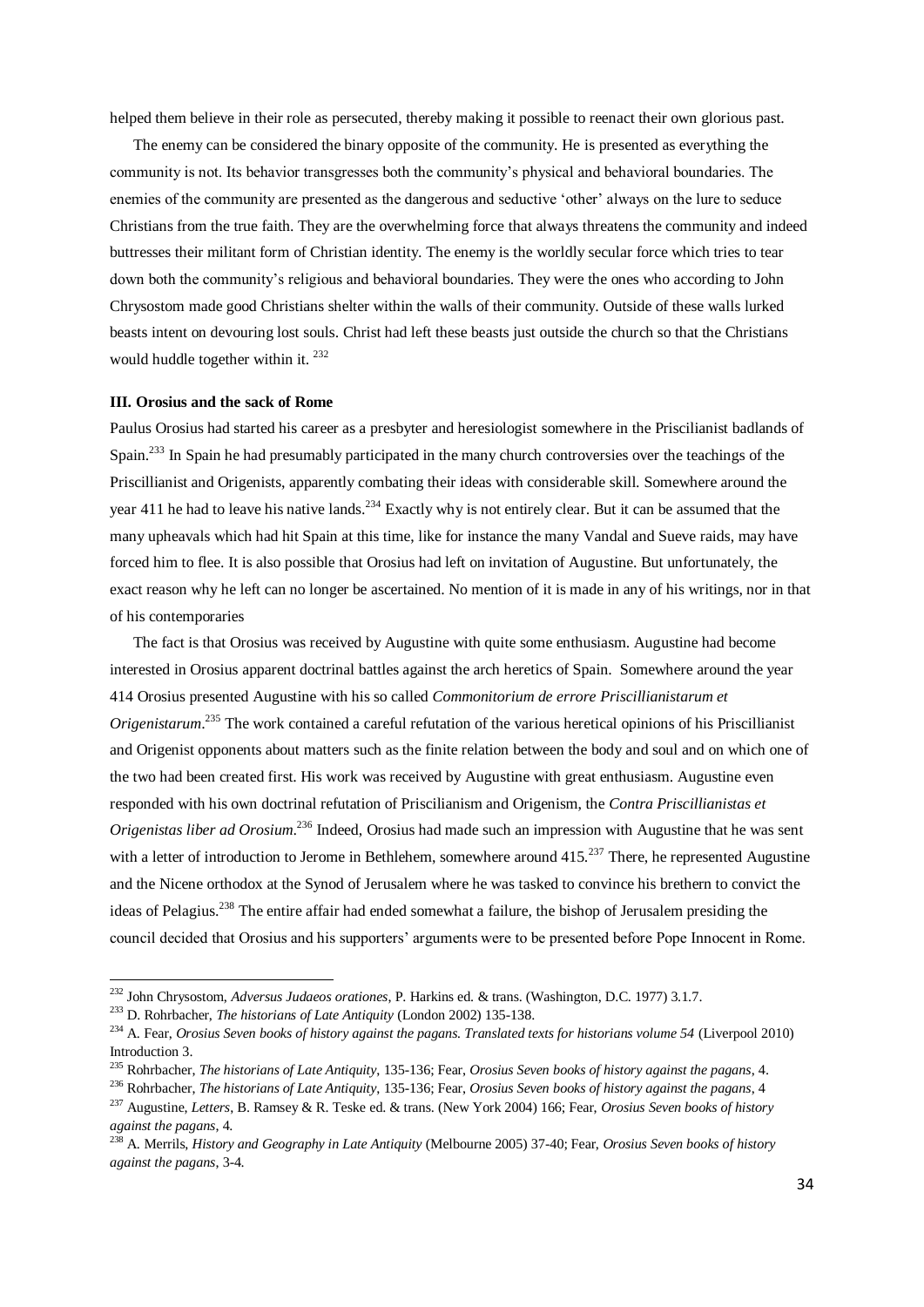A great deal of Orosius apparent argumentation survives in the so called *Liber apologeticus de arbitrii libertate* which contained the many arguments Augustine had set forth against the heretical Pelagius.<sup>239</sup> We might imagine that Pelagius' subsequent legitimization at the council of Diospolis (415), which Orosius did not attend, was probably met by him with some grief.<sup>240</sup> Afterwards Orosius returned to Africa one more time to attend the council of Carthage (418) and afterwards presumably returned home to his native Spain, possibly making a short detour to the ever increasing anti-Jewish Minorca to deliver the relics of St. Stephan.<sup>241</sup>

 Orosius most famous work is the so called *Historiarum Adversum Paganos Libri VII*. It is not entirely clear when the work was completed, presumably somewhere in—or shortly after—the year 418, because its last reference is to the death of King Whallia in Spain. The work's seven books detail the pagan and Christian history of the world from approximately the foundation of Rome until Orosius's own times. The reason why it was written becomes clear from the introduction of the work. In it, Orosius recounts that he has obeyed the bidding of his 'most blessed father Augustine' who had asked Orosius to 'speak out in opposition to empty perversity of those who, aliens to the City of God, are called 'pagans'(*pagani*) from the crossroads and villages of country places or 'heathen' (*gentiles*) because of their knowledge of earthly things'.<sup>242</sup> Apparently, the work was meant to accompany that of Augustine himself. Orosius recounts that at the time of writing Augustine himself was finishing the eleventh book of his monumental *De Civitate Dei*. <sup>243</sup> Most likely, Orosius's own work was meant to be some kind of supplement to Augustine's own refutation of pagan criticism and Christian apocalyptic thinking. However, Orosius was not entirely clear whether he had made a useful contribution to Augustine's own work. He even advises Augustine to destroy his work if it would not live up to his own standards.<sup>244</sup> But of course this could also be a mark of literary *humilitas*, not uncommon in the many rhetorical works of the classical past.

 In his own work, Orosius was trying to set out his own understanding of pagan and Christian history. He wanted to show 'the desires and punishments of sinful men' and 'the many problems of the world and the Judgment of God'.<sup>245</sup> Orosius wanted to separate Christian times from those of the pagan past.<sup>246</sup> Moreover, he wanted to counter the pagans' very sense of history. Orosius scorned the pagans because they, unlike good Christians, 'do not inquire into the future' and even worse that they 'either forget and do not know of the past, yet defame present times'.<sup>247</sup> Orosius lamented that the *pagani* believed that all the evils and calamities which had hit the empire since the time of Christ were due to the belief in Christ and the neglect of the worship of idols.<sup>248</sup> Orosius could not agree. By enquiring into the past, he learned that pre-Christian history was wreaked by countless calamities and miseries. Orosius postulated the idea that the past had been just as oppressive as his

<sup>239</sup> Fear, *Orosius Seven books of history against the pagans*, 5.

<sup>240</sup> On council of Diaspolis, see: Augustine*, Letters*, 146; Fear, *Orosius Seven books of history against the pagans*, 5.

 $241$  Hunt, 'St. Stephen in Minorca', 106-123.

<sup>242</sup> Orosius, *History against the Pagans*, Preface to book 1.

<sup>243</sup> Ibidem, Preface to Book I.

<sup>244</sup> Ibidem, 7.43.

<sup>245</sup> Ibidem, Preface to Book 1, 7.43.

<sup>246</sup> Ibidem, Preface to Book 1

<sup>&</sup>lt;sup>247</sup> Ibidem, Preface to Book 1

<sup>&</sup>lt;sup>248</sup> Ibidem, Preface to Book 1; 'Although they do not inquire into the future, and either forget or do not know the past, yet defame present times as most unusually beset, as it where by evils because there is belief in Christ and worship of God, and increasingly less worship of idols (…)'.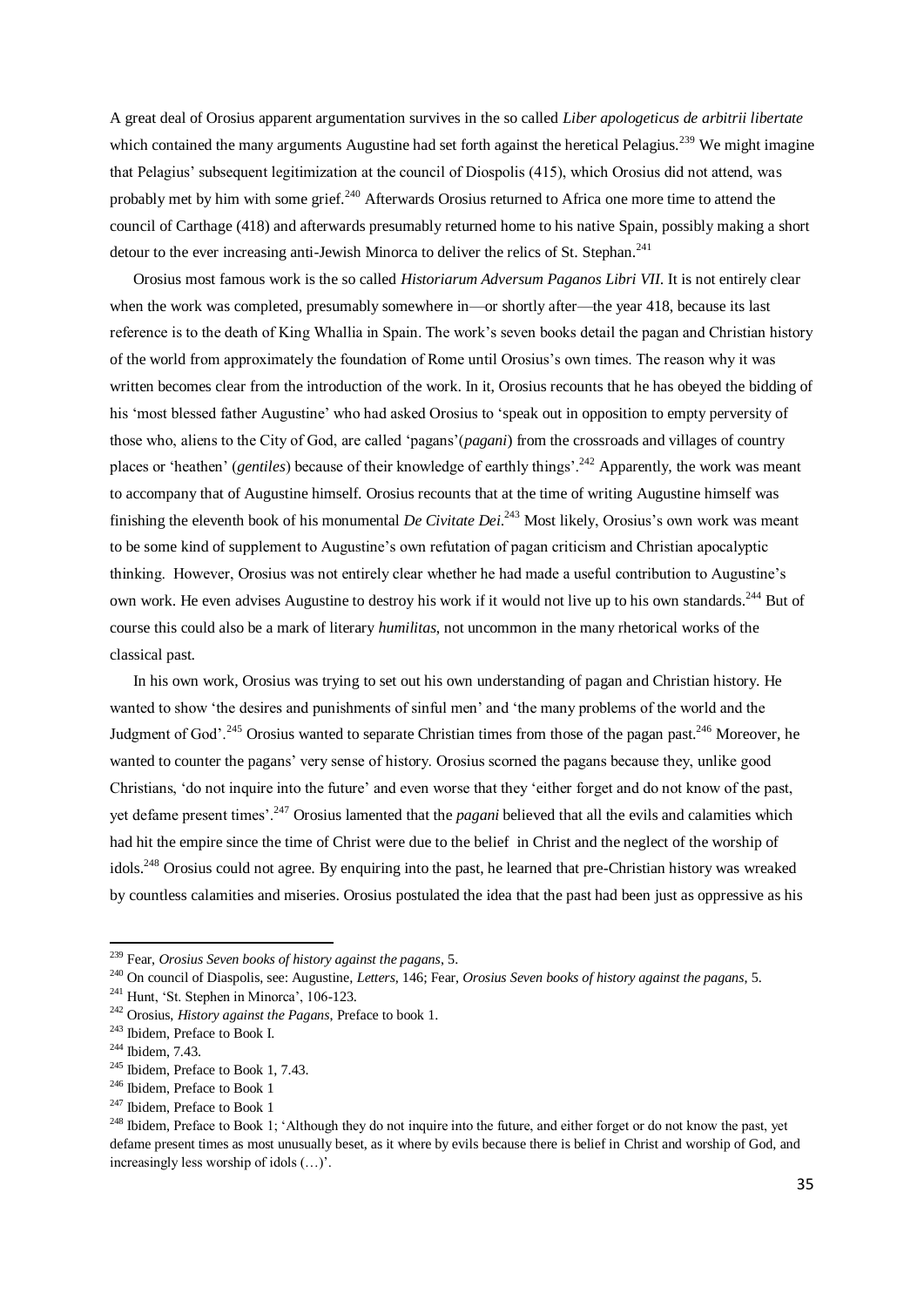own time.

Orosius can be considered a master of spin.<sup>249</sup> In his work, he carefully manipulates some of the most famous episodes from pre-Christian history in order to convey the message that God's support was indeed totally lacking for the pagans' endeavors in the past. Acts of divine support for pagan endeavors or lack thereof are either presented as evidence that the Gods didn't exist at all, or are ascribed to more worldly circumstances. For example, the fact that the temples of the Phocians were sacked by their enemies is presented by Orosius as evidence for the lack of divine support and indeed non-existence of the pagan Gods.<sup>250</sup> Justinus, from whom Orosius had plucked a great deal of his narrative narrative, had presented this same episode in quite different terms, namely as a divine punishment for the Phocians erroneous behavior.<sup>251</sup> In some cases, Orosius counters pagan beliefs by referring to the self-criticism of the pagans themselves. In Orosius's third book he delegitimizes the oracle of Amon, and indeed the oracles of all the Gods, by simply referring to the criticism of the pagan authors themselves.<sup>252</sup> In some cases, Orosius misinterprets his sources in such a manner that they are given a completely different meaning. These rhetorical ploys are not uncommon in fourth century apologies and heresiologies. In fact, they were part of the standard arsenal of any heresiologist to refute the ideas of his heretical opponents. We see something quite similar in the works of Athanasius against the Arians and Augustine's attacks on the Manichaean Gnostics.<sup>253</sup>

 In Orosius program to refute the ideas of his 'imaginary' pagan opponents, the seventh book played a fundamental part. It contains an historic description detailing events from the birth of Christ until Orosius's own time. The account is full of references to the conviction that Christ had made the world better and that since His coming Christians across the Roman Empire were living in unity. He naturally compares this with the apparent disunity of their pagan oppressors, but when Orosius starts discussing the history after the conversion of Constantine, something quite strange occurs. Quite suddenly Christianity is presented as not being in unity at all. $^{254}$ 

 In fact, when the contents of seventh book are glimpsed at, one is able to get a glimpse at Orosius's earlier work as an heresiologist. Though some historians have argued that his work's rhetoric is directed primarily against pagan criticism, Orosius nonetheless occasions himself several times to refute and smite scorn on the ideas of several Christian movements. The fact that he presents Christianity to the presumed pagan audience as a divided religion is actually quite contrary to his reputed intentions. For a work which was presumably written with the intention to refute the idea of pagan's that Christians had brought ruin to the Roman Empire, the decision to include narratives into the work about how his fellow Christians excelled at killing each other can hardly be called a sound strategy, especially when it is compared with Orosius's original intentions.<sup>255</sup> However, when we look at the seventh book of his history and thus his *coup de grace*, we notice that especially the Arians could count on his scorn as he recollects the history of persecuting heretical emperors such as Constantius and Valens. For Orosius there appears to have been nothing worse than persuading people that 'there are certain

<sup>249</sup> Fear, *Orosius Seven books of history against the pagans*, 15-16.

<sup>250</sup> Orosius, *History against the Pagans,* 3.12.17.

<sup>251</sup> Justinus, *Histories*, J. Yardley trans. (Oxford 1997) 8.2.

<sup>252</sup>Orosius, *History against the Pagans*, 3.16.13.

<sup>253</sup> Augustine, *De natura boni contra Manichaeos,* J. Zycha ed. (Prague 1892).

<sup>254</sup> Orosius, *History against the Pagans*, 7.25.

<sup>&</sup>lt;sup>255</sup> Ibidem, Preface to book 1.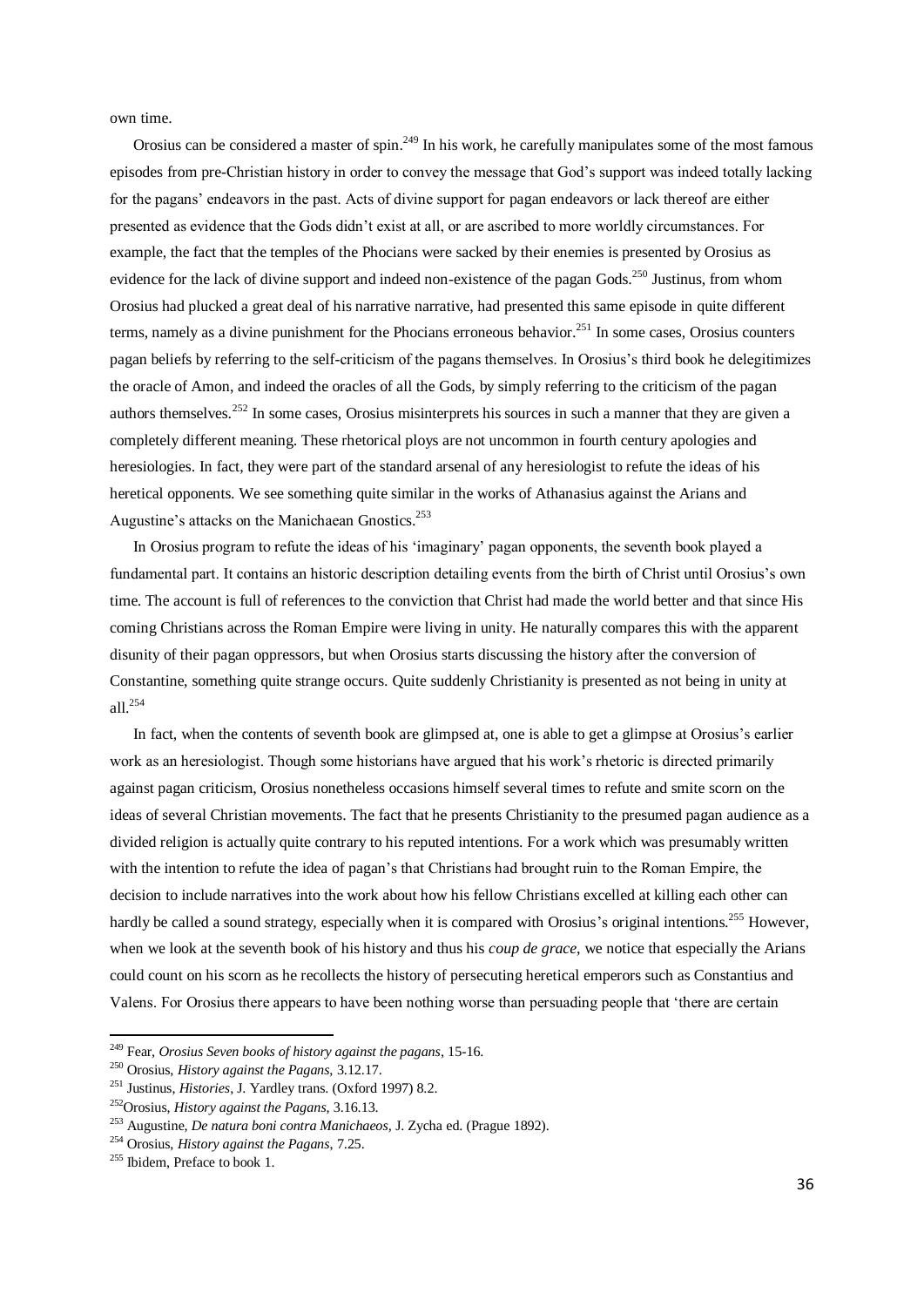gradations in God'.<sup>256</sup> To criticize the Arian emperors, Orosius recounts their persecution of Nicene Christians and how they had violently attacked orthodox churches. He also recounts how these emperors and their supporters had attempted to seduce the Goths with Arian doctrine, but also how these same Goths had refuted the ideas of Arian, because 'the Goths clung to the basic teachings of the first faith which they had received'.<sup>257</sup> As his narrative continues he presents Christianity, in fact symbolized by the inhabitants of Rome themselves, slowly descending into disunity and unrepentant sin. What then follows appears to be the coup the grace of his work's apologetic program—the sack of Rome.<sup>258</sup>

 Historians disagree about how his portrayal of the sack should be interpreted. For some the positive portrayal of the Goths is clear evidence that by the time of the sack of Rome they had become fully Christian and thus behaved as such.<sup>259</sup> They have argued a literal interpretation of events which contrasts sharply with normal Late Roman accounts on siege warfare.<sup>260</sup> Others, like M. Kulikowski have argued that Orosius's account is entirely unreliable, and indeed 'remarkably short on substance'.<sup>261</sup> From the other contemporary evidence they conclude that the sack had been an outright atrocity. In some cases the sack of Rome is used in the argument that the Late Roman context was actually as violent as the antique authors had tried to portray it.<sup>262</sup> Others have seen his account more as a literary miss-representation of events. For example, Halsall argues that Orosius wanted to present the Goths as *nobles sauvages* who made it possible for him to criticize the corrupt Romans themselves.<sup>263</sup>

 When we look at Orosius' narrative of the sack of Rome it is possible to observe a number of striking similarities with fourth- and early fifth century letters on the desecration of sacred space. In fact, all the narrative elements and topoi of the 'soldiers in church' motif normally contained within these letters appear to be there, the only difference is that these seem to have been turned rather quite eloquently upside down. Moreover, his interpretation of events of the sack of Rome is quite positive when it is compared to other contemporary descriptions like for example the various letters of Jerome or the commentaries of Augustine in his *De Civitate Dei*. There are no raped or vandalized women and virgins here, no unburied corpses left behind, nor laments on loss of property.

 As shown in the fourth century letters, the devotees of the church were normally presented as attending church service or participating in pious worship and rites of baptism as the attack on their basilica occurred. But in Orosius's account the people of Rome are doing something quite differently. Orosius argues that the inhabitants of Rome were living in a state of  $\sin^{264}$  They had participated in idolatrous worship and had quarreled amongst each other right up until the sack of Rome. They had been following the heinous Eucherius,

**.** 

<sup>263</sup> But note that Halsall has a tendency to base his actual account of the sack on the rather dubious lost history of Olympiodorus: Halsall, *Barbarian Migrations*, 56-57, 216-217

 $256$  Ibidem, 7.29.

<sup>257</sup> Ibidem, 7.33.

<sup>258</sup> Ibidem, 7.38-7.40

<sup>259</sup> P.Heather, *The Fall of the Roman Empire. A new history* (London 2005) 227-232.

<sup>260</sup> For an excellent analysis of normal accounts of siege warfare in the Later Roman Empire, see: Lee, *War in Late Antiquity*, 123-146, 223-224.

<sup>261</sup> M. Kulikowski, *Rome's Gothic Wars from the third century to Alaric* (Cambridge 2007) 179.

<sup>&</sup>lt;sup>262</sup> One notorious example is BrianWard-Perkins. His entire, rather dubious argument seems to focus on the idea that foreigners only brought trouble (and low quality pottery) to the Roman Empire: B. Ward-Perkins, *The Fall of Rome and the end of civilization* (Oxford 2005) 16-17.

<sup>264</sup> Orosius, *History against the Pagans*, 7.37-7.39.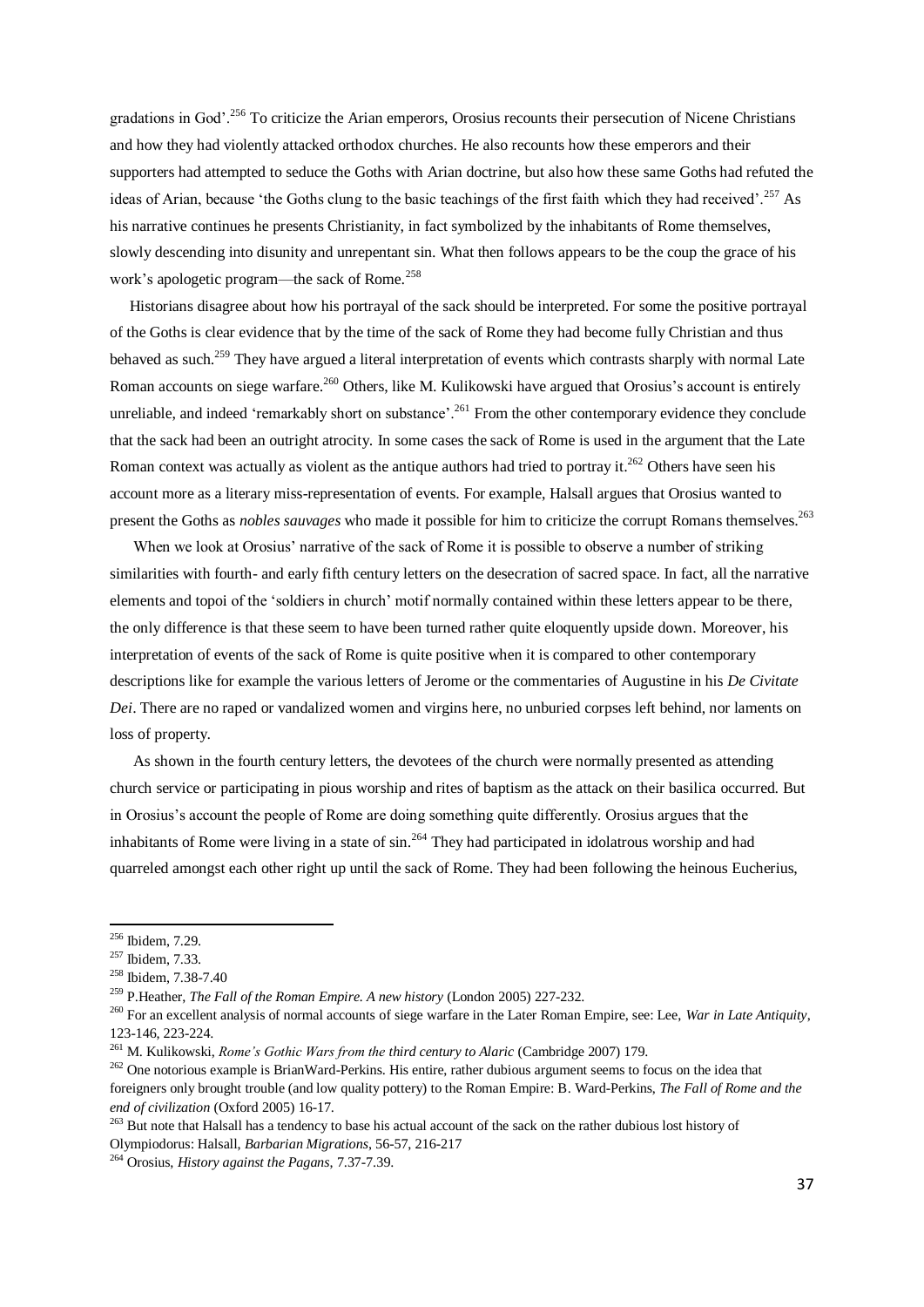who had promised to restore the pagan idols to former grandeur.<sup>265</sup> The episode referring to Eucherius is actually another one of Orosius literary ploys. Eucherius had been Stilicho's son who was executed alongside his parents in 408<sup>266</sup> He could have never given the order to restore pagan worship because he had never been in a position to do so.

 In the desecration letters, the figures who ordered and led the attacks on churches are always described in the most negative and indeed most inhumane manner as possible. Orosius describes the leader of the attack in more positive terms. Alaric is presented as a barbarian, but not one of the normal sort as the ones described earlier in Orosius' account. Alaric was 'a hostile king, but a Christian'.<sup>267</sup> When his soldiers break into Rome he orders them not to seize Rome's religious buildings, especially not the basilicas of Sts. Peter and Paul.<sup>268</sup> He is shown giving his soldiers the task to protect the holy places and the people who had chosen to take refuge inside. Moreover, Orosius has Alaric give the order that his men should refrain from plunder and should refrain from unnecessary bloodshed.<sup>269</sup>

 Normally within the 'soldiers in church' motif, the clergy become the target of beating and scourging. The bishop normally has to flee because his church came under violent assault and is in many cases portrayed as escaping in the nick of time or as nearly losing his life. In Orosius we encounter something quite different. He recounts that the bishop of Rome happened to be in Ravenna long before the actual sack began.<sup>270</sup> In the context of the fourth and fifth century, the bishop abandoning his flock in ignominious flight would have been met with horror and disgust.<sup>271</sup> Orosius probably acknowledged that some form of legitimization for the bishop's actions was necessary. Orosius states that when the sack occurred Innocent was resorting in Ravenna, because like Lot, he could not see the destruction of the sinful people (Genesis 19:16)**.** <sup>272</sup> Innocent clearly did not want to turn into a salt pillar himself**.** Moreover, Orosius presents the accidental flight of Rome's bishop as proof that the sack was indeed the result of divine retribution. He states that it was God who had led the Gothic soldiers in, not their bravery.<sup>273</sup>

 In the letters about the desecration of ecclesiastical space, the virgins usually receive the most excruciating treatment. They are shown violated, being stripped naked and in some cases even being raped. Afterwards the scene normally becomes one of plunder and desecration with the most sacred objects, altars and vessels

<sup>&</sup>lt;sup>265</sup> Ibidem, 7.38.

<sup>266</sup> Zosimus, *New History*, R. Ridley ed. & trans. (Sydney 1982) 5.34-35, 5.42.3.

<sup>267</sup> Orosius, *History against the Pagans*, 7.37.

<sup>268</sup> Orosius, *History against the Pagans*, 7.39.1; Note that both churches were located outside Rome's perimeter walls. Sozomen notes that both banks of the Tiber and Portus had already been captured and occupied by the Goths. From this we may deduce that both churches had already been under control of the Goths quite some time before the actual sack of Rome: Sozomen, *Ecclesiastical History*, 9.6-9.7; For a decent, yet rather confusing discussion on the right of sanctuary during the siege of Rome, see: Ducloux, *Ad ecclesiam confugere*, 134-140.

<sup>269</sup> Orosius, *History against the Pagans*,7.39.1.

<sup>270</sup> Ibidem, 7.39.2.

 $^{271}$  For example, note the difficulty Athanasius had legitimizing his own flight and failure to attain martyrdom in 356; "The flight of those who are persecuted is a strong argument against those who persecute", in: Athanasius, *Apology for his Flight*, A. Robertson trans. (London 1980) 25-27.

<sup>272</sup> Orosius, *History against the Pagans*, 7.39.2; According to the church historian Sozomon pope Innocent had been sent as an envoy representing Honorius' court in order to broker a deal between Alaric and the emperor. Though it is not entirely clear where this episode fits in with the overall chronology, nor whether Innocent was sent from Rome or to Rome, see: Sozomen, *Ecclesiastical History*, 9.7; Zosimus, *New History*, 5.45.

<sup>273</sup> Orosius, *History against the Pagans*, 7.39.2.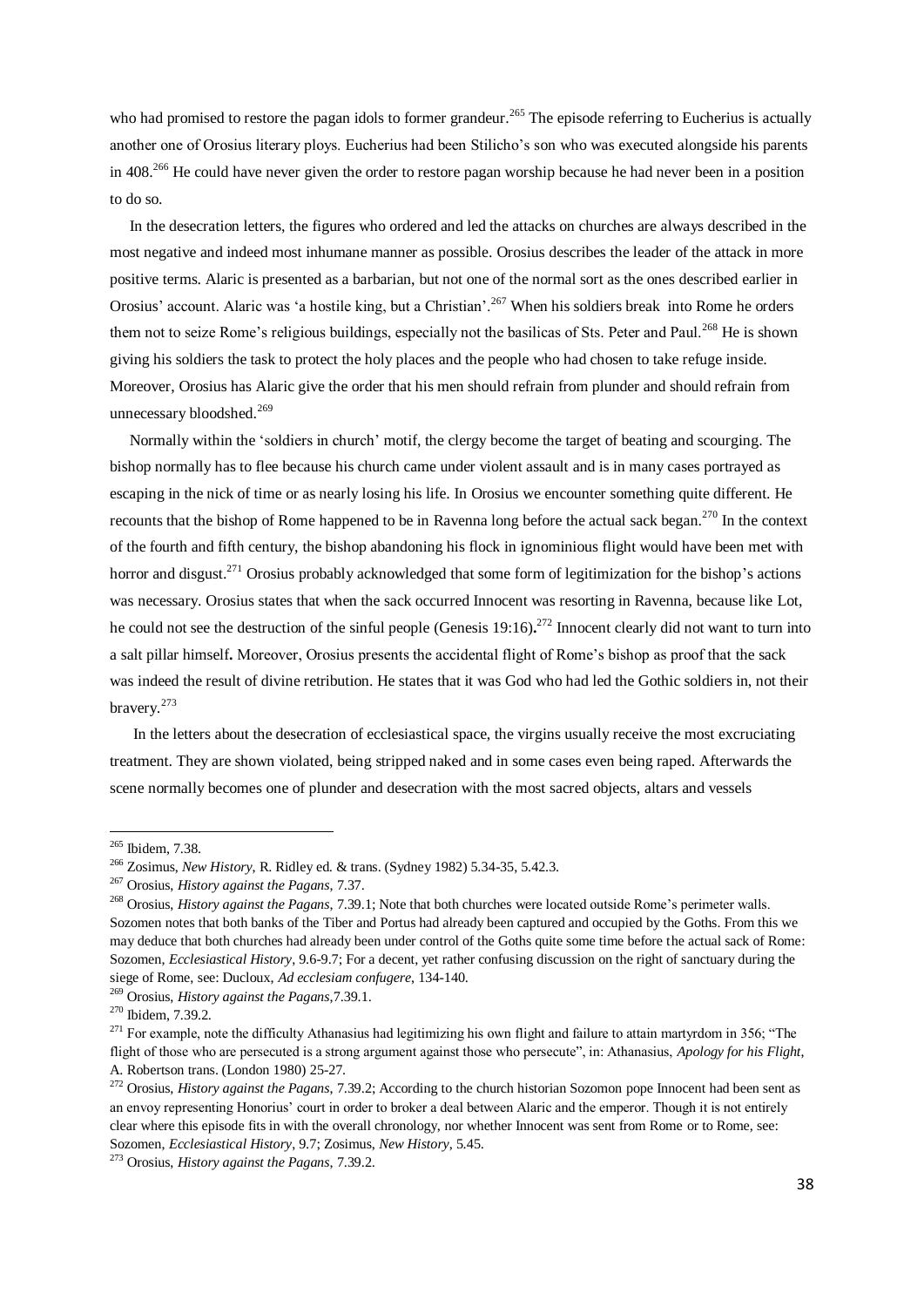plundered or defiled beyond imagination. We have already seen how Augustine was confronted by questions about whether or not it was right to commit suicide when a woman was raped and thus stripped of her honor. This is testimony to the fact that indeed just like in the letters which contained the church soldiers motif, actual rape had been part of the Gothic sack. We have also seen how virgins were thought be symbolic for the imagined community of the Church and the Church building itself. Further we have seen how defilement of their chastity was understood to be an offense against all Christians. Orosius tries to solve these problems quite eloquently by inserting a story about the intrusion of a Gothic soldier into a Roman church, a quite elaborate spin of the 'soldiers in church' motif.

 Orosius recounts that the soldier was a Christian and that he had entered a convent in search of plunder. Searching the place, he was met by an elderly virgin.<sup>274</sup> The soldier decided to ask her respectfully for gold and silver:

(…) she, with faithful firmness, replied that she had a great deal in her possession and would presently bring it forth, and she did so, and when she perceived that the barbarian was astonished by the riches which were displayed, by the quantity weight and beauty, although he did not know their nature, the virgin of christ said to the barbarian: "These are the sacred vessels of the apostle Peter. Presume if you dare; you will answer for the deed. For my part, since I cannot protect them, I dare not hold them.<sup>275</sup>

Orosius then writes that the barbarian became 'stirred with religious awe by the fear of God and the faith of the virgin' and immediately send word to Alaric of what he had found.<sup>276</sup> Alaric orders that all the vessels were to be brought back to the basilica of St. Peter and that the virgin and all the Christians following her should be placed under armed escort.<sup>277</sup> The undefiled and untarnished virgin symbolized that Christianity in its entirety had not been dishonored by the Gothic soldiers. Orosius does not mention the raped women referred to in Augustine's *City of God*. By stating that the virgin was treated quite decently and by ignoring the fate of the other women Orosius also blatantly ignored their victimhood.

 What then follows is a playful manipulation of the festive scenes of plunder and desecration, and pagan forms of worship which usually follow the invasion of a basilica in the 'soldiers in church' motif. Again Orosius turns these topoi completely on their head. Here there are no naked boys on bishops throne's in his accounts, nor pagan or transvestite festivity. Orosius recounts how a pious procession was organized and made its way to the basilica of St. Peter.<sup>278</sup> He recounts how the procession was protected on all sides by drawn swords. Orosius then shows the party raising a hymn to God and recounts how both Romans and Barbarians were joining in:

In the sacking of the city, the trumpet of salvation sounded far and wide, and invited and struck all, even those hiding in hidden places (Matthew 24:31); from all sides they came together to the vessels of peter, the vessels of Christ; a great many even pagans mingled with the Christians in profession, although not in faith; and in this way

 $274$  Ibidem, 7.39.3.

<sup>275</sup> Ibidem, 7.39.3-6.

<sup>276</sup> Ibidem, 7.39.6.

<sup>277</sup> Orosius, *History against the Pagans*, ; similar stories are contained in: Sozomen, *Ecclesiastical History*, 1.9.10; Jerome. *Epistles*, 127.13.

<sup>278</sup> Orosius, *History against the Pagans*, 7.39.3-10.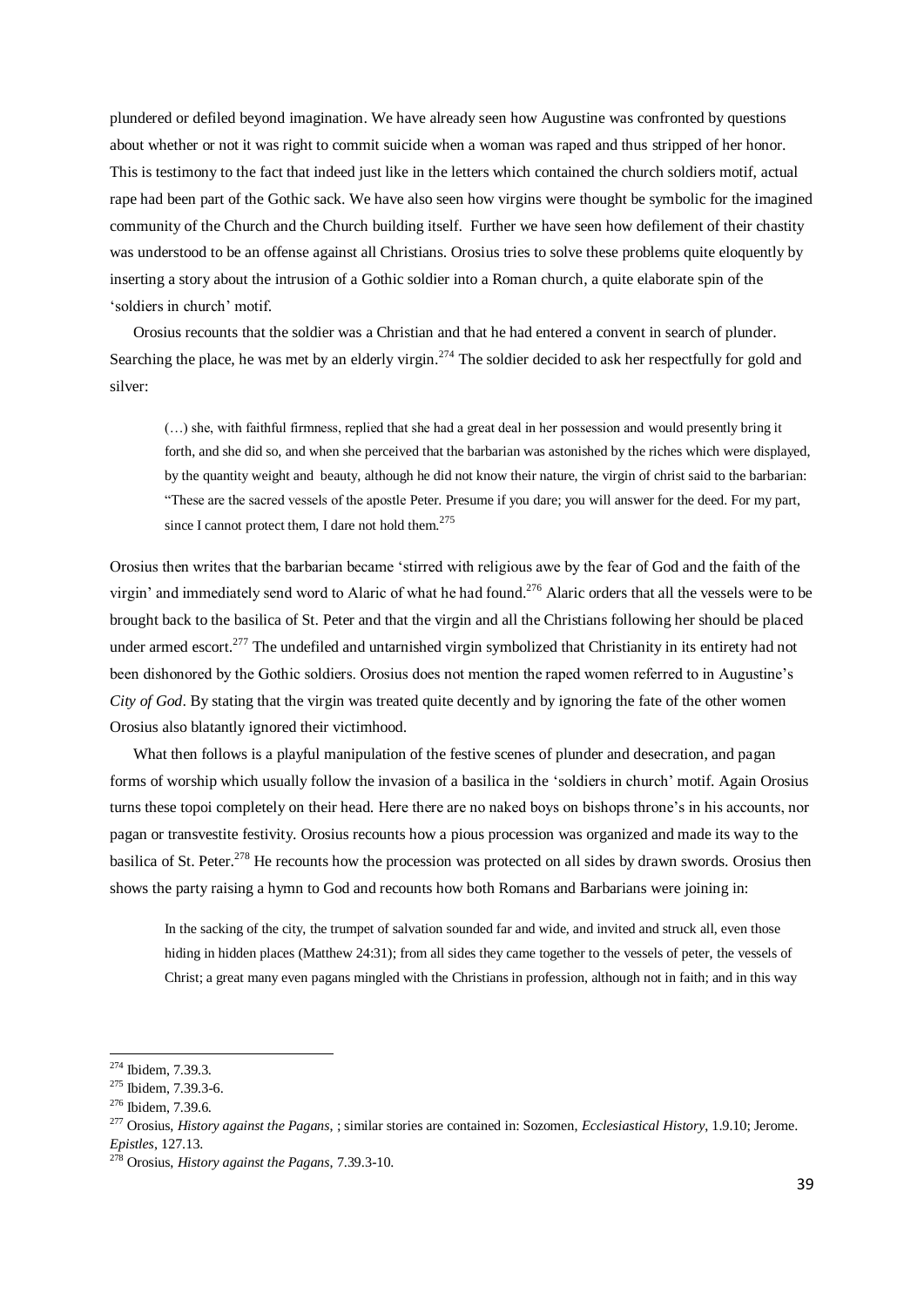they escaped temporarily that they might become more confused. The more thickly the Romans in their flight came together, the more eager the barbarians surrounded them as their defenders.<sup>279</sup>

That the pagans were joining in and were indeed gladly making use of the Christians' protection is also touched upon by Augustine in his *City of God*. <sup>280</sup> This is of course meant as being part of the strategy to prove to the pagans that the era of Christianity had been more peaceful than that of pagans. Even the unbelievers could count on the Church's protection, Orosius argued.

 And finally, as is normal with the 'soldiers in church' motif, the author tries to activate a sympathetic response with his audience. Normally the readers are exhorted to mutually condemn the attack on the basilica and that they should consider the attack an offence against themselves. Usually a reference is made to the dead and the martyrs who had stayed true to their faith until the very last moment. And conclusively the audience is asked to undertake action against the violation and spread the story of what has happened as far and wide as possible

 Orosius disavows this sense of victimization and turns the exhortations to perpetuate the memory of the attack completely around. First of all, he does this by arguing that the inhabitants of Rome had deserved their trepidations because they had been living in unrepentant  $\sin^{281}$  Something which Orosius thought was confirmed by the fact that their bishop had abandoned them just at the right moment. Some were saved by God's grace, but others 'like dung and straw, already judged for their very unbelief and disobedience, were left for extinction and burning'.<sup>282</sup> He tells that after three days of plunder, the Goths had voluntary left and had only burned a few buildings.<sup>283</sup> Subsequently, Orosius forces himself to counter the idea that the sack had been more horrific than those which had occurred in the past. First of all by saying that more buildings were burnt in the time of Nero than at the sack of Rome.<sup>284</sup> And secondly by arguing that the conflagration had been the result of divinely ordained lightning strikes.<sup>285</sup> And last, he comments that if one would hear the survivors talking 'he will think that nothing took place'.<sup>286</sup> This is of course the ultimate refusal of victimhood, and indeed of all the many uncertainties which had troubled the survivors of the sack of Rome as recounted by Augustine. It seems that Orosius thought that the ultimate way of countering pagan criticism was to deny the laments of the very Christians who by their gruesome testimonies had supported the pagan's argument. Perhaps even worse for the refugees and victims themselves, their loss and suffering were entirely refused by Orosius. Indeed he thought they themselves had been nothing but sinners and that they deserved divine punishment.

 Thus in a sense, the identity Orosius presents is one of Christian unity and triumph instead of a more militant one of suffering and resistance as presented by the letters on the desecration of churches. This message Orosius

 $279$  Ibidem, 7.39.10; By referring to the vessels of Christ, Orosius is presumably referring to the Christians themselves indicating that Orosius believed that Christianity's sacredness was embodied by the community.

<sup>280</sup> Augustine, *City of God*, 1.1.

<sup>281</sup> Orosius, *History against the Pagans*, 7.38.7, 7.39.14, 7.40.2.

 $282$  Ibidem, 7.39.14: Orosius probably intented to make a biblical allusion to Matthew 13:25-31 which contains similar imagery.

<sup>&</sup>lt;sup>283</sup> Ibidem, 7.39.15; The three day sack is in fact a typology referring to the resurrection of Christ from his sepulcher, see: Acts 2:24.

<sup>284</sup> Ibidem, 7.39.16, 6.14.5, 7.7.4-7.

<sup>285</sup> Ibidem, 7.39.18.

<sup>&</sup>lt;sup>286</sup> Ibidem, 7.40.1.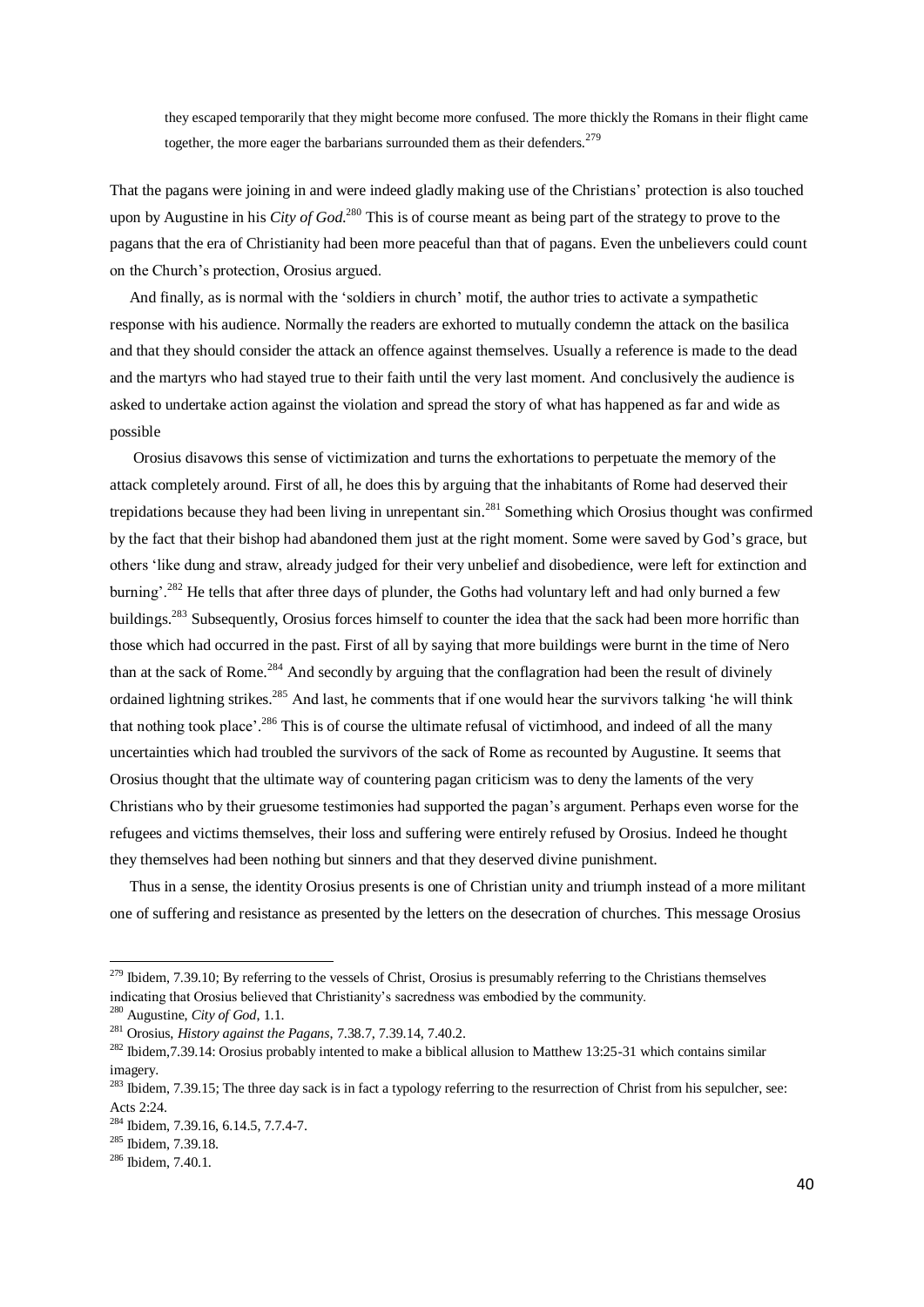presents, is like the work of Augustine, meant for both the critical pagan audience and the aggrieved Christian reader. If we follow this interpretation it becomes clear that Orosius didn't really have an pagan audience in mind, especially not when we look at his seventh book which presented Christianity, save the episode on the sack of Rome, as being plagued by all kinds of disunity. He was writing for a Christian audience which he feared might have been swayed by the pagan arguments and was now starting to believe that perhaps the Christians had abandoned their God. This can also be seen in the *City of God* wherein Augustine tells his audience that some Christians during the siege had given themselves over to idolatry in order to save the city.<sup>287</sup> Orosius tries to assure his audience that the pagans' arguments were essentially wrong and that Christians should not allow themselves to cross the boundaries and participate in pagan worship. The persecutors, pagans and sinners, so prominent in the desecration letters, had received their divine chastisement. Romans and Barbarians, normally foundational opponents, are shown in unisonous worship. The foundational enemy of Rome, the Barbarian, has been Christianized and thus pacified, in fact he is shown behaving as how Orosius thought any good Christian should. They had spared the virgin, not plundered the vessels, and protected the churches of the apostles of Rome. By doing so, instead of violating the community of Christ, they had protected and indeed beatified it. The message postulated is that if all peoples accepted Christ they were to live in unity and peace. The message he gives is that Christians should forget the quarrels of the past and the gruesome events of the sack of Rome and that pagans should not think their times were better than the time of Christ. The boundaries of this community were not so much threatened by foreign or pagan invaders but by their own sins. They weren't to be closed off or hermetically sealed from those outside. On the contrary, Orosius presents these boundaries and the embrace of Christianity to be entirely open. In fact, Orosius argues by showing the pagans participating in the procession that even the pagans could join the embrace of Christ, even if they themselves did not believe so.

# **Conclusion**

**.** 

Christians in late antiquity constructed their identity by locating themselves and their day-to-day experiences within a larger story. This story made it possible to make sense of what had happened in the past and was happening in the present. The story they constructed for themselves contained a great many references to primordial and foundational acts of violence. For fourth century Christians, these were episodes of violent persecution and heroic acts of suffering and resistance. When people were confronted by similar acts of persecution, they refitted the narrative so that it might apply to their own circumstances. The narrative of past resistance was appropriated in service of the present and in doing so both past and present became entwined into a single narrative. This narrative was meant for understanding the moment-to-moment experience in the present, but it was also meant to support religious arrangements, behavioral standards and identity constructions the community cherished.

 As shown above, the narrative applied to fourth century church conflict was that of persecution and resistance. Both victims and perpetrators were emplotted into this meta- narrative. But victimization is always dependent on third party observers. Indeed, victimization was part of a process of constant negotiation, it needed to be acknowledged by the majority, otherwise one might suddenly find oneself placed in the role of the perpetrator and find out that people thought that the perpetrator himself had been the victim. To solve this

<sup>287</sup> Augustine, *Sermons*, 296.5-7; Augustine, *City of God*, 1.29-36.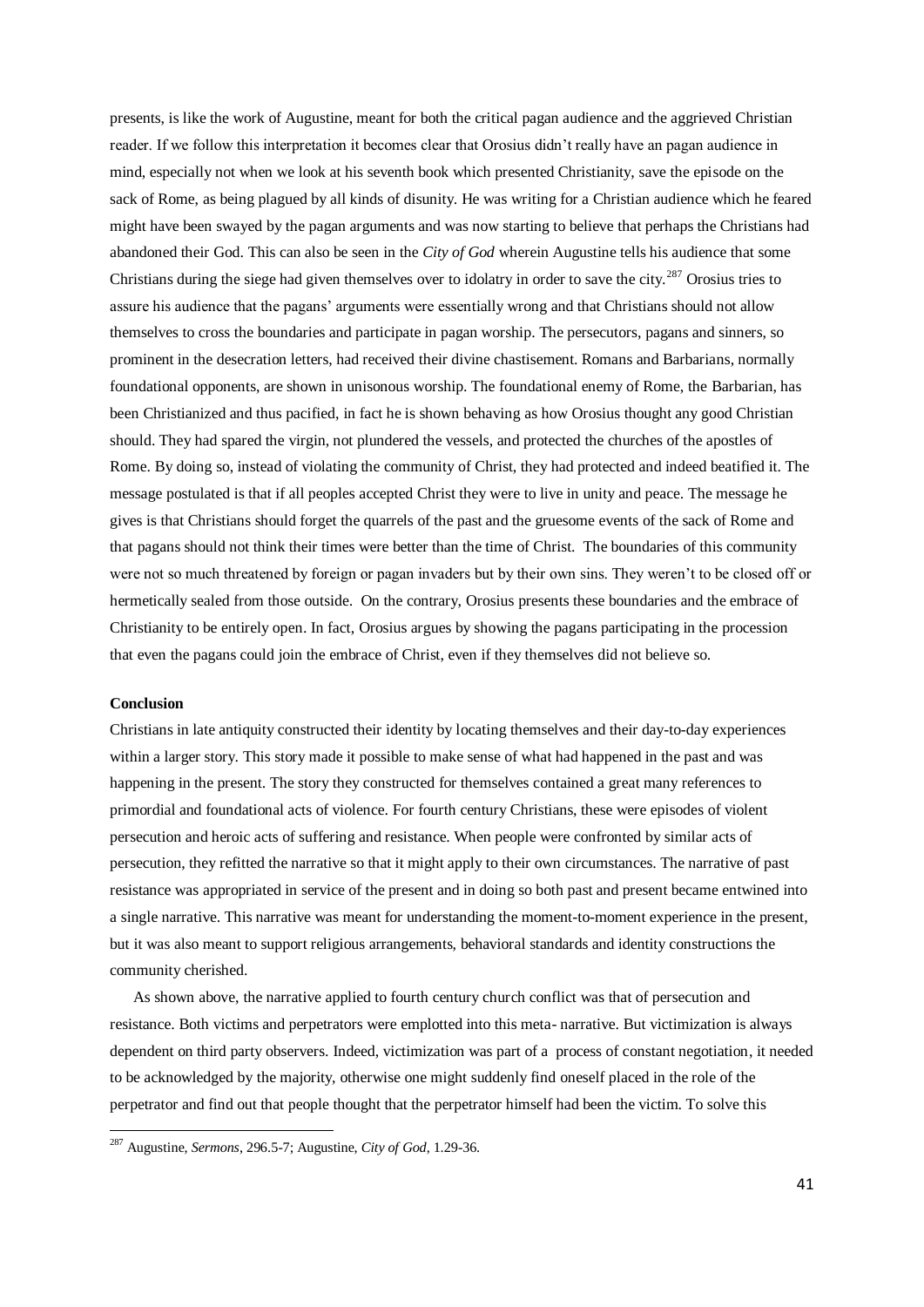problem, late antique intellectuals tried to include the third party observers into their own suffering by stating that the acts of violence were an offence against them as well. The medium to do this was the letter which could be spread far and wide pressing upon the recipients the victims' version of events. The particular event narrated in these letters, that of the violent invasion of churches, was meant to evoke a sense of *pathos*. It highlighted to the audience an event that could have happened to themselves and invoked the shared collective memory of the past of persecution and suffering. The narrative of this form of 'extreme violence' contained minute references to objects and persons that were degraded and profaned. These were objects and persons that were cherished by all Christian communities. Moreover they were held to be fundamental for their own understanding of being a Christian. By referring to degradation of these 'markers of identity'(priests, virgins, devotees, liturgy and liturgical—and baptismal objects) the recipients themselves were invited to participate in the narrative of persecution. Only if they felt included could the violent act be condemned and the behavior of the perpetrators, now without question emplotted in the role of persecutor, be curtailed.

 Although Orosius referred to these same markers in his narrative on the sack of Rome, the way he portrayed them was actually quite different. He was confronted by pagans stating that the sack of Rome had been a retribution of the Gods who had been abandoned in favor of worship in Christ. The refugees in Africa, and indeed Christians across the empire doubted whether the pagans had a point. The refugees themselves supported their argument that the sack had been a excruciatingly grievous affair. But by turning the constituent elements of the desecration motif on its head, Orosius argued that the victims themselves had been sinners and that it was the Christian God who had punished Rome for its sins. Their idea of victimization was denied, nothing bad had happened at all. The Christian Goths had behaved quite decently and had joined their Christian brethren in pious unity. The victims themselves were emplotted in the role of the perpetrators.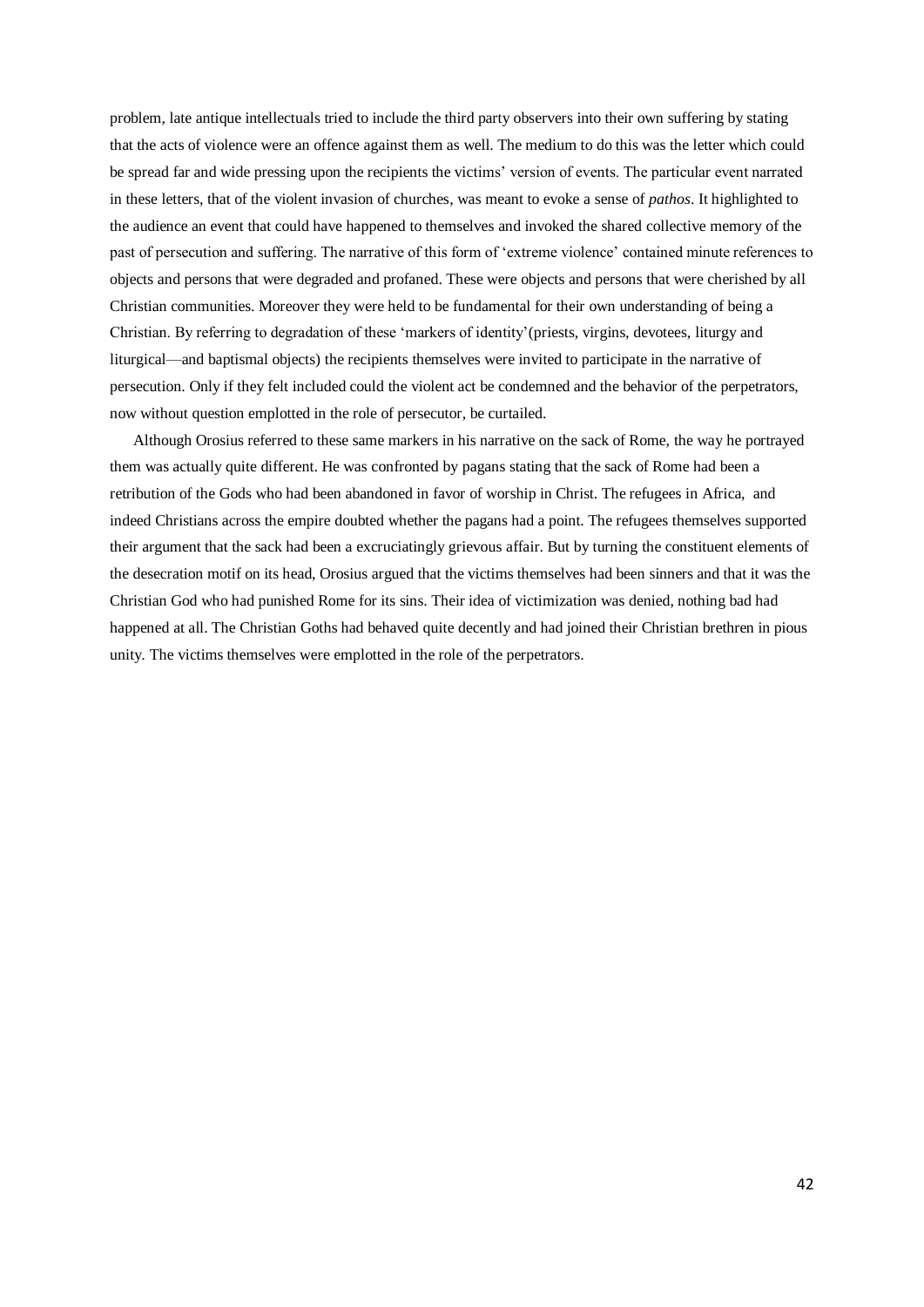#### **Bibliography**

#### **Primary sources**

- Ambrose of Milan, *Epistles*, M. Zelzer ed. (Peabody 1990).
- Ammianus Marcellinus, *History of the Later Roman Empire*, W. Hamilton ed. & trans. (London 2004).
- Athanasius, *Apology before Constantius*, A. Martin ed. & trans (London 1985).
- Athanasius, *Apology for his Flight*, A. Robertson trans. (London 1980).
- Athanasius, *Encyclical Letter*, A. Martin ed. & trans (London 1985).
- Athanasius, *History of the Arians*, A. Robertson trans. (London 1891).
- Augustine, *City of God*, G. Bettenson trans. (London 1972).
- Augustine, *De natura boni contra Manichaeos,* J. Zycha ed. (Prague 1892).
- Augustine, *Letters*, B. Ramsey & R. Teske (New York 2004).
- Augustine, *Sermons*, J. Rotelle & E. Hill eds. & trans. (New York 1994).
- Basil of Caesarea, *Letters*, R. Deferrari ed. & trans. (Cambridge, MA 1926).
- Cicero (conj.), *Rhetorica ad Herennium,* H. Caplan trans. (Harvard 1989).
- Egeria, *Itinerarium* Egeriae, V. Hunnink ed. & Dutch trans. (Hilversum 2011).
- Eusebius, *Book of Martyrs*, C. Cruse ed. & trans. (Peabody 1998).
- Eusebius, *Ecclesiastical History*, C. Cruse ed. & trans. (Peabody 1998).
- Eusebius, *Life of Constantine,* A. Cameron and S. Hall eds. & trans. (Oxford 1999).
- Hilary of Poitiers, *Against Valens and Ursacius*, L. Wickham trans. (Liverpool 1997).
- Jerome, *Epistles*, H. Wallace ed. (Peabody 2007).
- Jerome, *Ezekiel*: *prologue book I*, H. Wallace ed. (Peabody 2007).
- John Chrysostom, *Adversus Judaeos orationes*, P. Harkins ed. & trans. (Washington, D.C. 1977).
- John Chrysostom, *Letter to Innocent I*, A. Malingrey ed. & trans. (Paris 1964).
- John Chrysostom, *Letters to Olympias*, A. Malingrey ed. & trans. (London 1947).
- Justinus, *Histories*, J. Yardley trans. (Oxford 1997).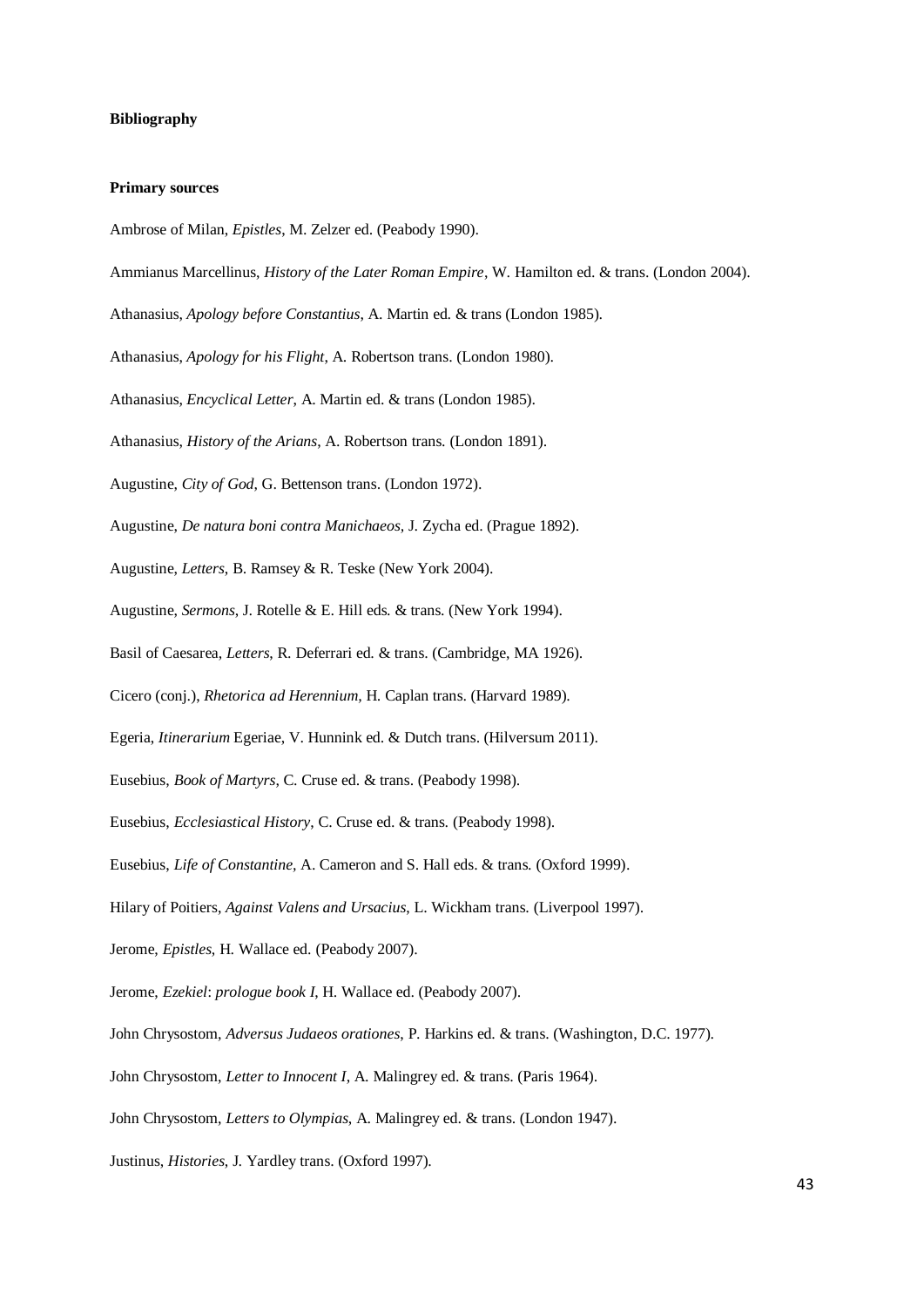Optatus, *Against the Donatists*, M. Edwards trans. & ed. (Liverpool 1997).

Origen, *Exhortation to Martyrdom*, R. Greer ed. & trans. (New York 1979).

Orosius, *Seven books of history against the Pagans*, A. Fear ed. & trans. (Liverpool 2010).

Lactantius, *On the death of the persecutors*, J. Creed ed. & trans. (Oxford 1984).

*Letter of Peter of Alexandria,* in: Theodoret, *Ecclesiastical History*, L. Parmentier ed. (Berlin 1954).

Libanius, *Oratio 30: Pro templis*, D. Russel ed. & trans. (London 1996).

Mark the Deacon, *Life of Porphyry of Gaza*, G. Hill trans. (Oxford 1925).

Paulinus of Nola, *Letter 25: to Crispianus*, P. Walsh ed. & trans. (New York 1967).

Palladius, *Dialogue on the Life of John Chrysostom*, Gregory ed. & trans. (Peabody 1988).

Philostorgius, *Ecclesiastical History*, F. Winkelmann ed. (Berlin 1981).

Rutilius, *On his voyage home to Gaul*, S. Lancel & J. Soler eds. & trans. (Paris 2007).

*S. Pachomii vitae graecae*, Halkin ed. (Geneva 1982).

Sallust, *Conspiracy of Catiline*, W. Badstone ed. & trans. (Oxford 2010).

*Second Petition* or *Diamartyria*, in: Athanasius, *History of the Arians*, A. Robertson trans. (London 1891).

*Sermon on the Passion of St. Donatus of Avioccala*, M. Tilly ed. & trans. (Liverpool 1996).

Socrates, *Ecclesiastical History*, P. Schaff, H. Wace and A. Zenos eds. & trans (Peabody 1995).

Sozomon, *Ecclesiastical History*, P. Schaff, H. Wace and C. Hartranft eds. & trans. (Peabody 1995).

Tertullian, *De corona*, J. Fontaine ed. & trans. (Paris 1966).

*Theodosian Code*, C. Pharr trans. (Princeton 1952).

Theodoret, *Ecclesiastical History*, L. Parmentier ed. & trans. (Berlin 1954).

Virgil, *Aeneid*, D. West ed. & trans. (London 1990).

Zosimus, *New History*, R. Ridley ed. & trans. (Sydney 1982).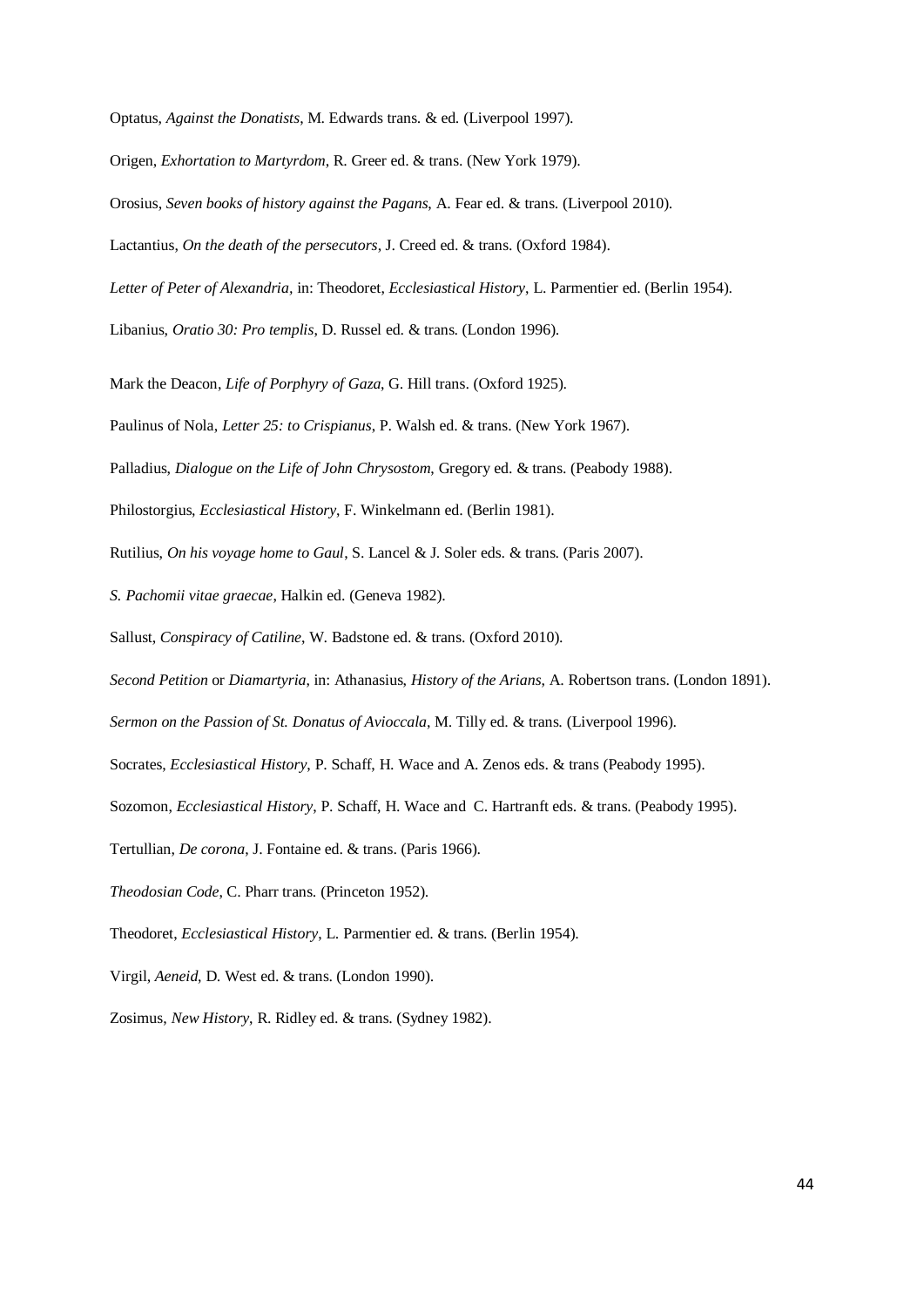#### **Secondary sources**

Assmann, A., *Erinnerungsräume. Formen und Wandlungen des kulturellen Gedächtnisses* (Munich 1999).

Avemarie F. & Van Henten, J., *Martyrdom and noble death. Selected texts from Graeco-Roman, Jewish and Christian Antiquity* (London 2002).

Bayless, W., 'The Visigothic Invasion of Italy in 401', *The Classical Journal* 1 (1976) 65-67.

Bowersock, G., Brown, P., & Grabar, O. (eds.), *Interpreting Late Antiquity. Essays on the Postclassical World* (Cambridge 2001).

Brown, P., 'Arbiters of the Holy: the Christian Holy Man in Late Antiquity' in: P. Brown (ed.), *Authority and the Sacred. Aspects of the Christianization of the Roman World* (Cambridge 1995) 57-78.

Brown, P. (ed.), *Authority and the Sacred. Aspects of the Christianization of the Roman World* (Cambridge 1995).

Caseau, B., 'Sacred Landscapes' in: G. Bowersock, P. Brown & O. Grabar (eds.), *Interpreting Late Antiquity*. *Essays on the Postclassical World* (London 2001) 21-59.

Cameron, A., *The last pagans of Rome* (Oxford 2011).

Chadwick, H., *Priscillian of Avilla: the occult and the charismatic in the early church* (Oxford 1976).

Drake, H. (ed.), *Violence in Late Antiquity. Perceptions and practices* (Burlington 2006).

Ducloux, A., *Ad ecclesiam confugere. Naissance du droit d'asile dans les église IVe- milieu du Ve s.* (Paris 1994).

Fournier, E.,' Exiled Bishops in the Christian Empire: Victims of Imperial Violence?' in: H. Drake (ed.), *Violence in Late Antiquity. Perceptions and Practices* Burlington (2006) 157-166.

Fowden, G., 'Bishops and temples in the Eastern Roman Empire', *Journal of Theological Studies* 29 (1978) 53- 78.

Frend, W., *The Donatist Church: a movement of protest in Roman North Africa* (Oxford 2000/1952).

Gaddis, M., *There is no crime for those who have Christ: religious violence in the Christian Roman Empire*  (Princeton 1999).

Galvao-Sobrinho, C., 'Embodied Theologies: Christian Identity and violence in Alexandria in the early Arian Controversy' in: H. Drake, *Violence in Late Antiquity. Perceptions and Practices* (Burlington 2006) 321-332.

Geertz, C., *The interpretation of cultures* (New York 1973).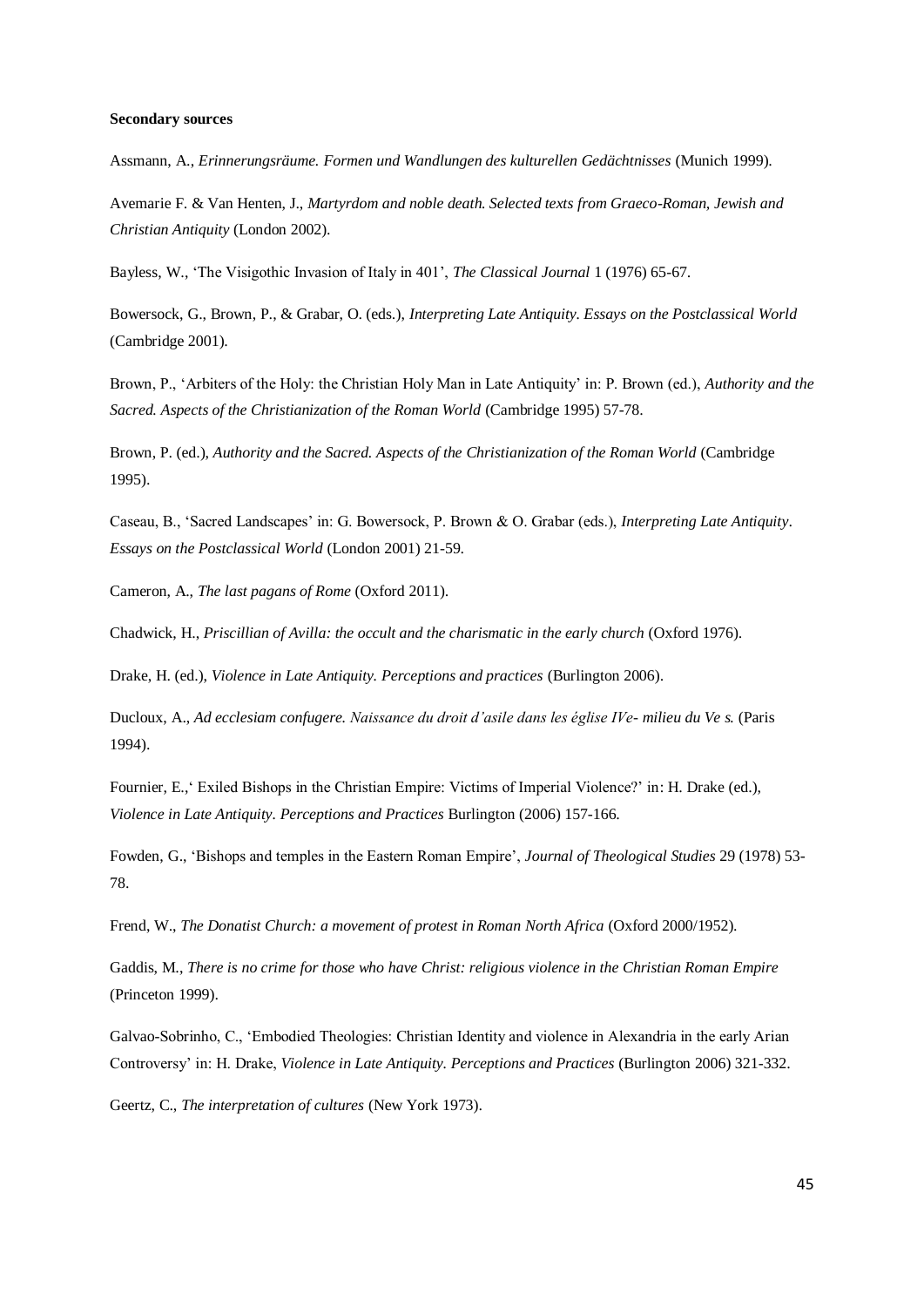Gregory, T., *Vox Populi. Popular opinion and violence in the religious controversies of the Fifth Century A.D.*  (Columbus 1979).

Halsall, G., *Barbarian Migrations and the Roman West 376-568* (Cambridge 2009).

Hanson, R., *In search for the Christian doctrine of God: the Arian controversy, 318-381* (Edinburgh 1988).

Harries, J., *Law and Empire in Late Antiquity* (Cambridge 1999).

Harries, J., 'Violence, victims and the Legal Tradition in Late Antiquity' in: H. Drake (ed.), *Violence in Late Antiquity. Perceptions and Practices* (Burlington 2006) 85-102.

Heather, P., *The Fall of the Roman Empire. A new history* (London 2005).

Hunt, E., 'St. Stephen in Minorca: An episode in Jewish-Christian relations in the early fifth century AD', *Journal of Theological Studies* 33 (1982) 106-123.

James, E., *Europe's Barbarians AD 200-600* (Harlow 2009).

Kelly, C., 'Empire Building' in: G. Bowersock, P. Brown & O. Grabar (eds.), *Interpreting Late Antiquity. Essays on the Postclassical World* (Cambridge 2001) 170-195.

Kulokowski, M., *Rome's Gothic Wars from the third century to Alaric* (Cambridge 2007).

Lee, A., *War in Late Antiquity. A social history* (Oxford 2007).

Lieu, J., (eds.), *The Jews among Pagans and Christians* (New York 1992).

Lieu, S., & Montserrat, D., (eds.), *Constantine. History, historiography and Legend* (New York 1998).

MacMullen, R. (ed.), *Changes in the Roman Empire: essays in the ordinary* (1990).

MacMullen, R., 'Judicial savagery in the Roman Empire' in: R. MacMullen (ed.), *Changes in the Roman Empire: essays in the ordinary* (1990) 204-217.

Marcus, R., *The end of ancient Christianity* (Cambridge 1990).

Mathisen, R., 'Violent behavior and the construction of barbarian identity in Late Antiquity' in: H. Drake (ed.), *Violence in Late Antiquity. Perceptions and practices* (Burlington 2006) 27-35.

Merrils, A., *History and Geography in Late Antiquity* (Melbourne 2005).

Millar, F., 'The Jews of the Graeco-Roman diaspora between Paganism and Christianity, AD 312-438' in: J. Lieu (eds.), *The Jews among Pagans and Christians* (New York 1992) 97-123.

Pohl, W., 'perceptions of barbarian violence' in: H. Drake (ed.), *Violence in Late Antiquity. Perceptions and practices* (Burlington 2006) 15-26.